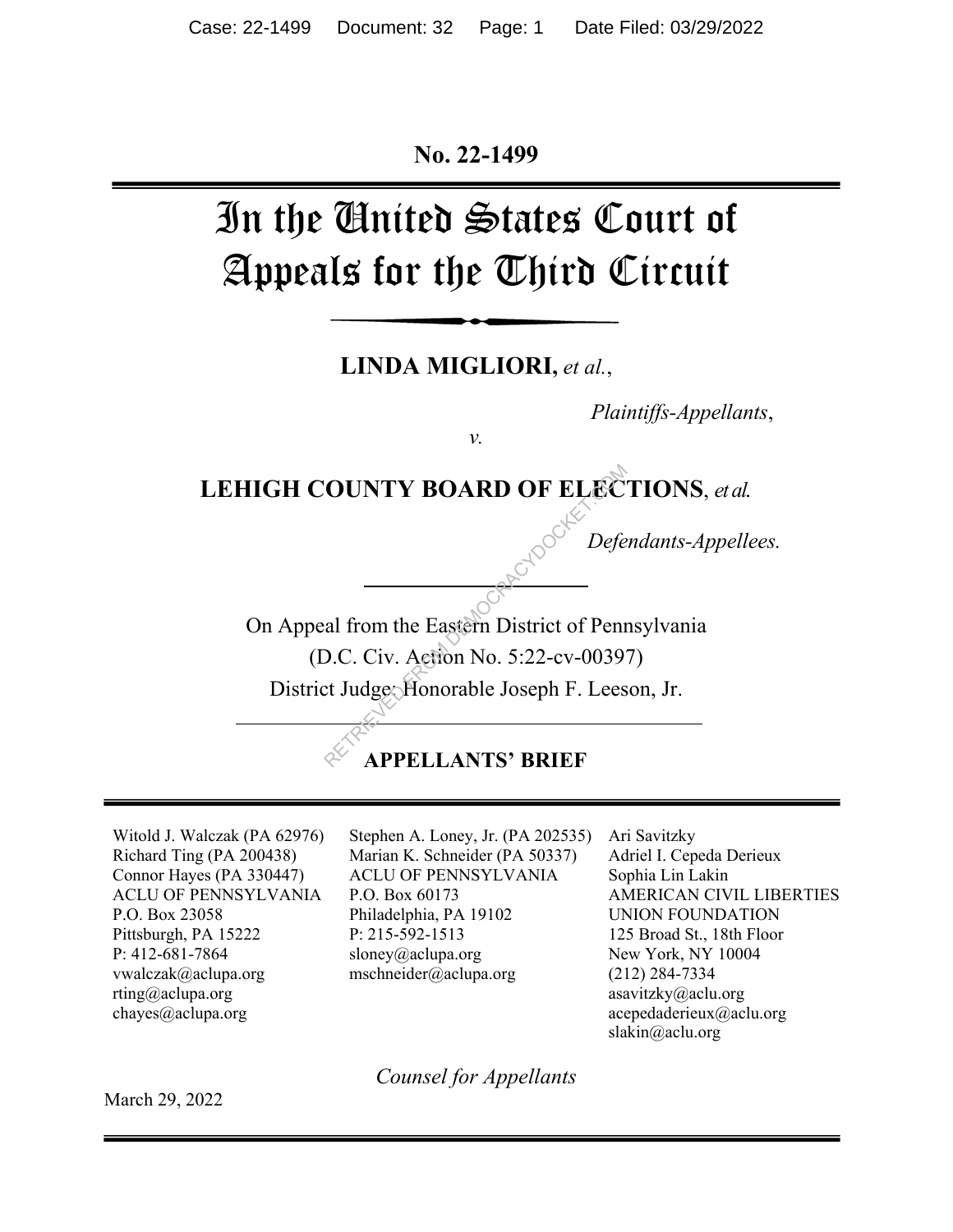## **TABLE OF CONTENTS**

| <b>TABLE OF CITATIONS</b>                                                                                                              | 111            |
|----------------------------------------------------------------------------------------------------------------------------------------|----------------|
| <b>INTRODUCTION</b>                                                                                                                    | 1              |
| <b>JURISDICTIONAL STATEMENT</b>                                                                                                        | $\overline{4}$ |
| STATEMENT OF THE ISSUES                                                                                                                | $\overline{4}$ |
| STATEMENT OF RELATED CASES                                                                                                             | 5              |
| <b>STATEMENT OF THE CASE</b>                                                                                                           | 6              |
|                                                                                                                                        |                |
| B. Plaintiff Voters, Long-time Registered Voters in Lehigh County,                                                                     |                |
| C. Ritter Obtains a State Court Order Requiring the County to Deny<br>Plaintiffs Their Right to Vote for Failure to Date the Envelopes |                |
| D. Plaintiff Voters Challenge the Envelope-Dating Requirement in<br>Federal Court as Immaterial but the District Court Grants          |                |
| SUMMARY OF ARGUMENT                                                                                                                    | 14             |
| <b>ARGUMENT</b>                                                                                                                        | 19             |
| PLAINTIFF VOTERS CAN ENFORCE THE RIGHTS GUARANTEED<br>TO THEM IN THE MATERIALITY PROVISION                                             | 19             |
| A. The Materiality Provision Is Privately Enforceable Via a Section                                                                    |                |
| B. The Materiality Provision Is Enforceable Via an Implied Private                                                                     | .25            |
| II. THE ENVELOPE-DATING REQUIREMENT VIOLATES THE<br><b>MATERIALITY PROVISION</b>                                                       | 40             |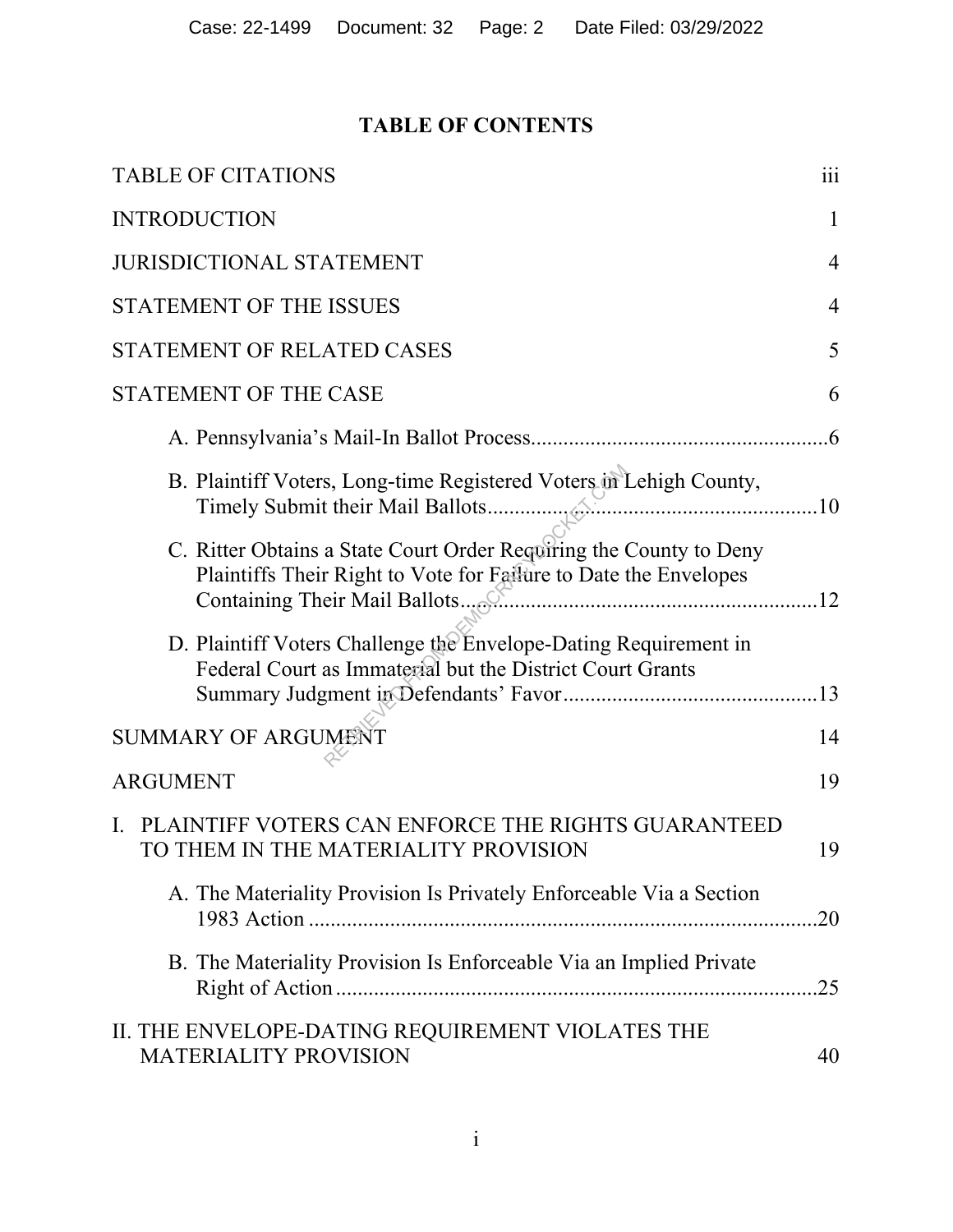| A. Denying the Right to Vote Based on an Inconsequential Envelope-<br>Dating Requirement Violates the Materiality Provision40 |    |
|-------------------------------------------------------------------------------------------------------------------------------|----|
| B. The Materiality Provision Applies to All Denials of the Right to                                                           |    |
| i. The Materiality Provision by Its Terms Applies Without                                                                     |    |
| ii. The Materiality Provision Applies to Any Immaterial Denial                                                                |    |
| <b>CONCLUSION</b>                                                                                                             | 53 |

RETRIEVED FROM DEMOCRACYDOCKET.COM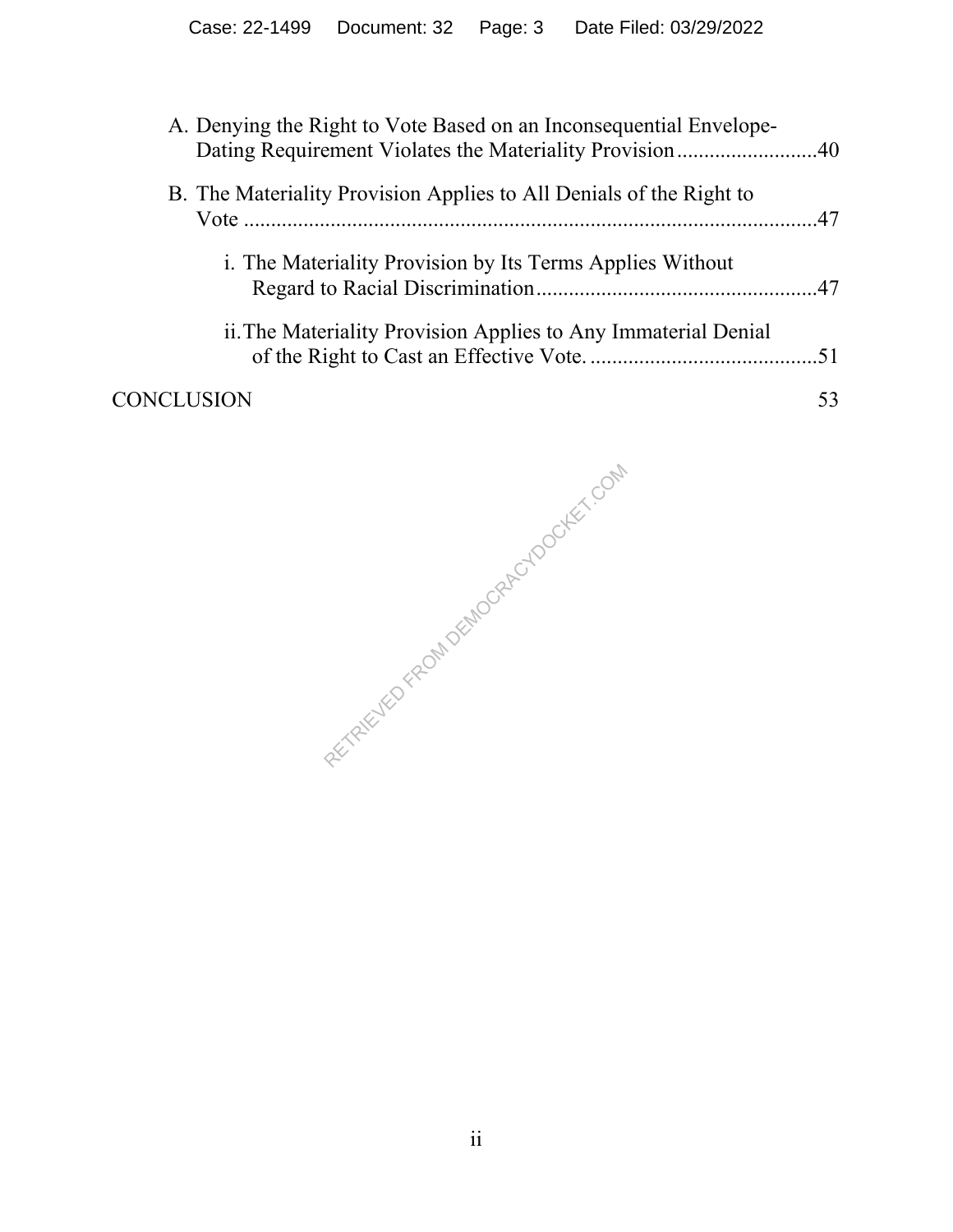## **TABLE OF CITATIONS**

## **Cases**

| Acierno v. Cloutier,                                                                               |
|----------------------------------------------------------------------------------------------------|
| Alexander v. Sandoval,                                                                             |
| Alli v. Decker,                                                                                    |
| Anderson v. Myers,                                                                                 |
| Ballas v. Symm,                                                                                    |
| Bell v. Southwell,                                                                                 |
| Blessing v. Freestone,                                                                             |
| Bowers v. National Collegiate Athletic Ass'n,                                                      |
| Brown v. Baskin,                                                                                   |
| Chapman v. King,                                                                                   |
| Coalition for Education in District One v. Board of Elections,<br>.39                              |
| Common Cause v. Thomsen,<br>No. 19-CV-323-JDP, 2021 WL 5833971 (W.D. Wis. Dec. 9, 2021) 47, 49, 52 |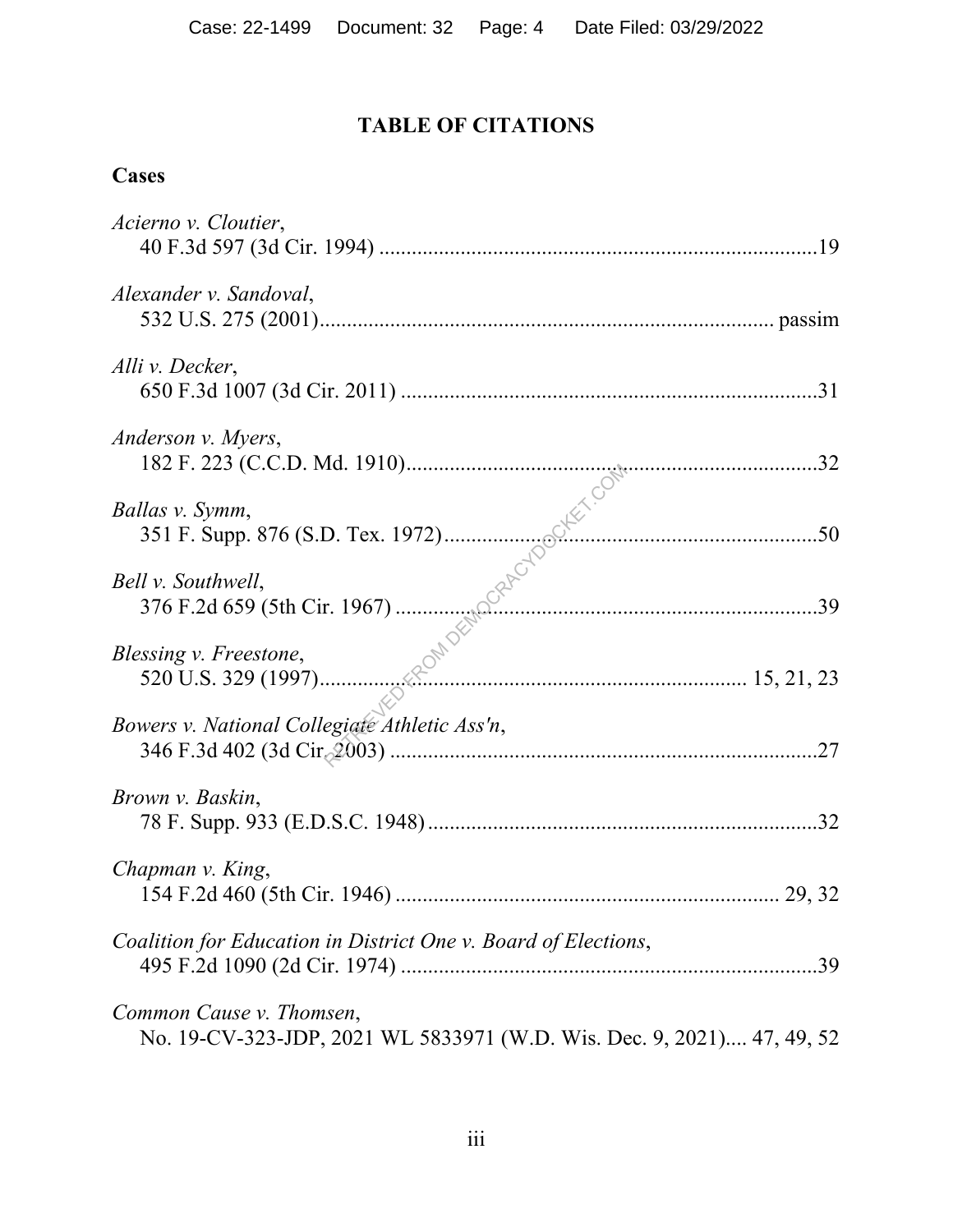| Common Cause Georgia v. Billups,                                                                                                                            |  |
|-------------------------------------------------------------------------------------------------------------------------------------------------------------|--|
| Delegates to the Republican National Convention v. Republican National<br>Committee,<br>Case No. SACV 12-00927, 2012 WL 3239903 (C.D. Cal. Aug. 7, 2012) 39 |  |
| Diaz v. Cobb,                                                                                                                                               |  |
| Disabled in Action of Pennsylvania v. Southeastern Pennsylvania<br>Transportation Authority,                                                                |  |
| Fitzgerald v. Barnstable School Committee,<br>$\ldots$                                                                                                      |  |
| Florida State Conference of National Association for the Advancement of                                                                                     |  |
| Ford v. Tennessee,<br>No. 06-2031-DV, 2006 WL 8435145 (W.D. Tenn. Feb. 1, 2006) 41, 50, 52                                                                  |  |
| Friedman v. Snipes,                                                                                                                                         |  |
| Gonzaga University v. Doe,                                                                                                                                  |  |
| Grammer v. John J. Kane Regional Centers-Glen Hazel,                                                                                                        |  |
| Idahoan Fresh v. Advantage Produce, Inc.,                                                                                                                   |  |
| In re Canvass of Absentee and Mail-In Ballots of Nov. 3, 2020 General<br>Election,                                                                          |  |
|                                                                                                                                                             |  |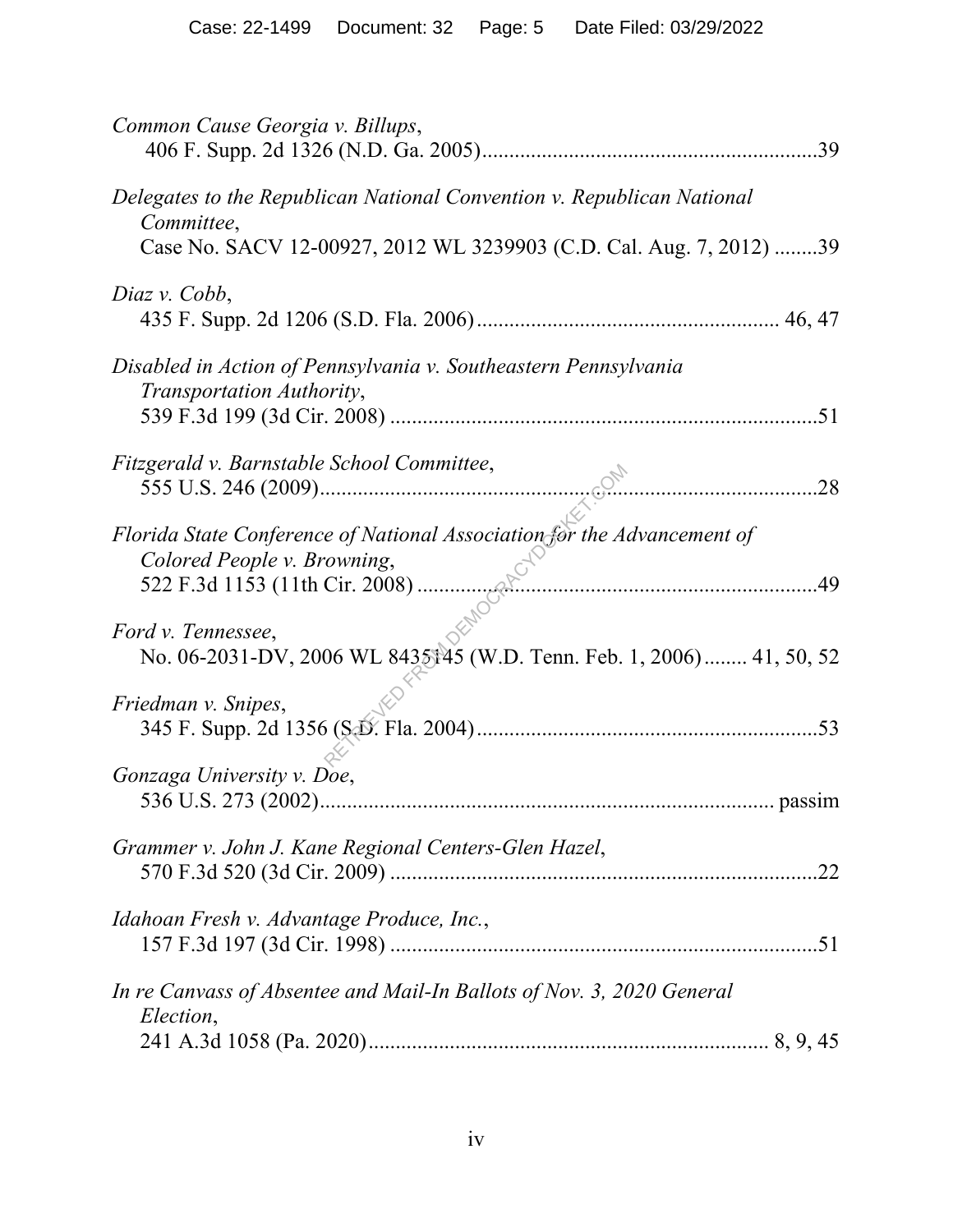| Indiana Democratic Party v. Rokita,                                                                                     |
|-------------------------------------------------------------------------------------------------------------------------|
| League of Women Voters of Arkansas v. Thurston,<br>No. 5:20-CV-05174, 2021 WL 5312640 (W.D. Ark. Nov. 15, 2021)  passim |
| Livadas v. Bradshaw,                                                                                                    |
| Malinou v. Board of Elections,                                                                                          |
| Martin v. Crittenden,                                                                                                   |
| McKay v. Thompson,                                                                                                      |
| Middlesex County Sewerage Authority v. National Sea Clammers<br>Association,                                            |
| Mitchell v. Cellone,                                                                                                    |
| Mitchell v. Wright,                                                                                                     |
| Mitchum v. Foster,                                                                                                      |
| Morse v. Republican Party of Virginia,                                                                                  |
| National Ass'n of Manufactures v. Department of Defense,                                                                |
| Northeast Ohio Coalition for the Homeless v. Husted,                                                                    |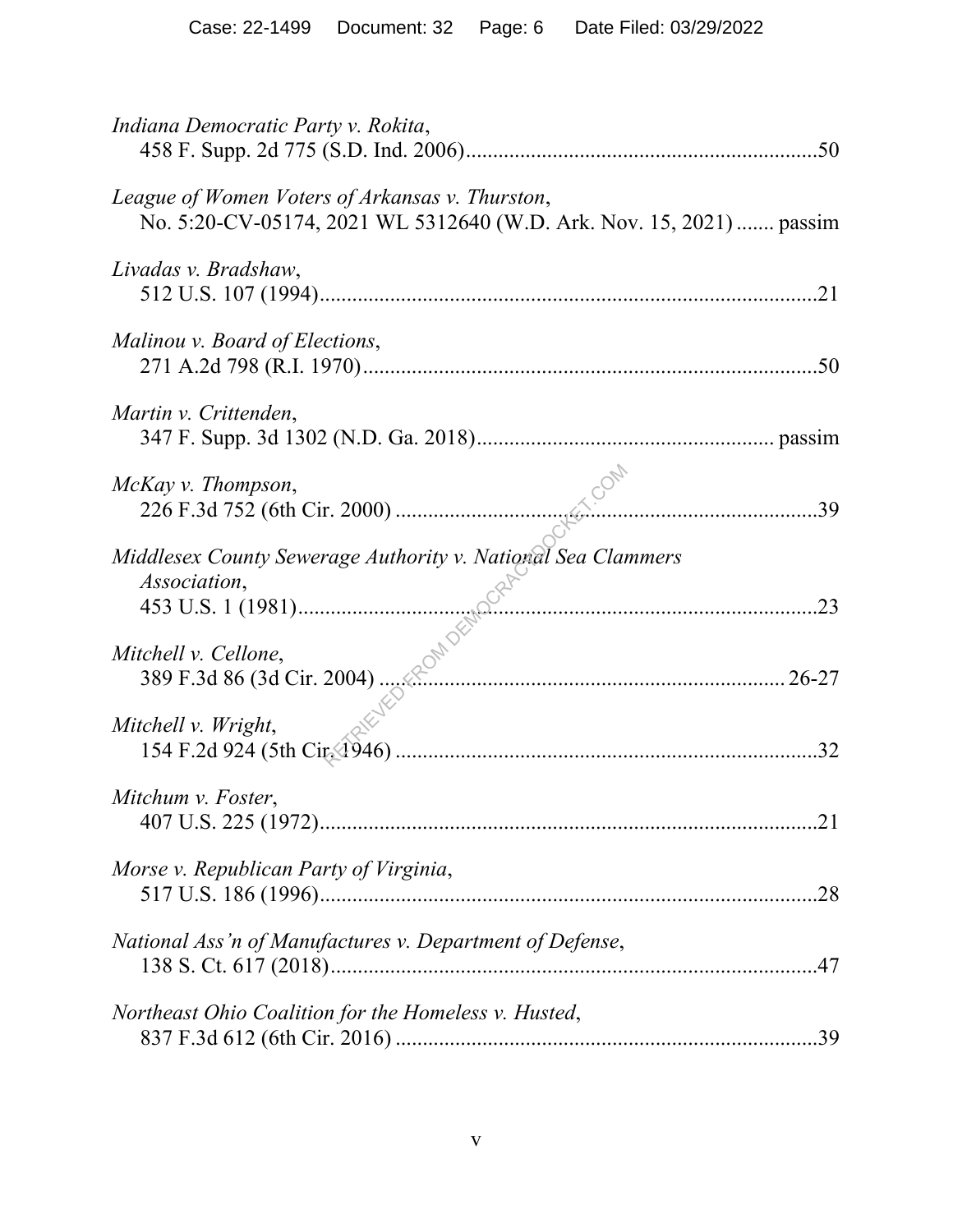| Oregon v. Mitchell,                                                                                                                |
|------------------------------------------------------------------------------------------------------------------------------------|
| Peay v. Cox,                                                                                                                       |
| Pennsylvania Department of Corrections v. Yeskey,                                                                                  |
| Posadas v. National City Bank,                                                                                                     |
| Reddix v. Lucky,                                                                                                                   |
| 165 F.2d 387 (4th Cir. 1947)<br>ter v. Lehigh County Board of Floatience<br>Rice v. Elmore,                                        |
| Ritter v. Lehigh County Board of Elections,<br>No. 1322 C.D. 2021, 2022 WL 16577 (Pa. Commw. Ct. Jan. 3, 2022) 5, 12, 42           |
| Ritter v. Lehigh County Board of Elections,<br>No. 9 MAL 2022, 2022 WL 244122, at *1 (Pa. Jan. 27, 2022) 13                        |
| <i>Russello v. United States,</i>                                                                                                  |
| Sabree ex rel. Sabree v. Richman,<br>.22                                                                                           |
| Schwier v. Cox,                                                                                                                    |
| Schwier v. Cox,                                                                                                                    |
| Sixth District of African Methodist Episcopal Church v. Kemp,<br>No. 1:21-CV-01284-JPB, 2021 WL 6495360 (N.D. Ga. Dec. 9, 2021) 41 |
| Smith v. Allwright,                                                                                                                |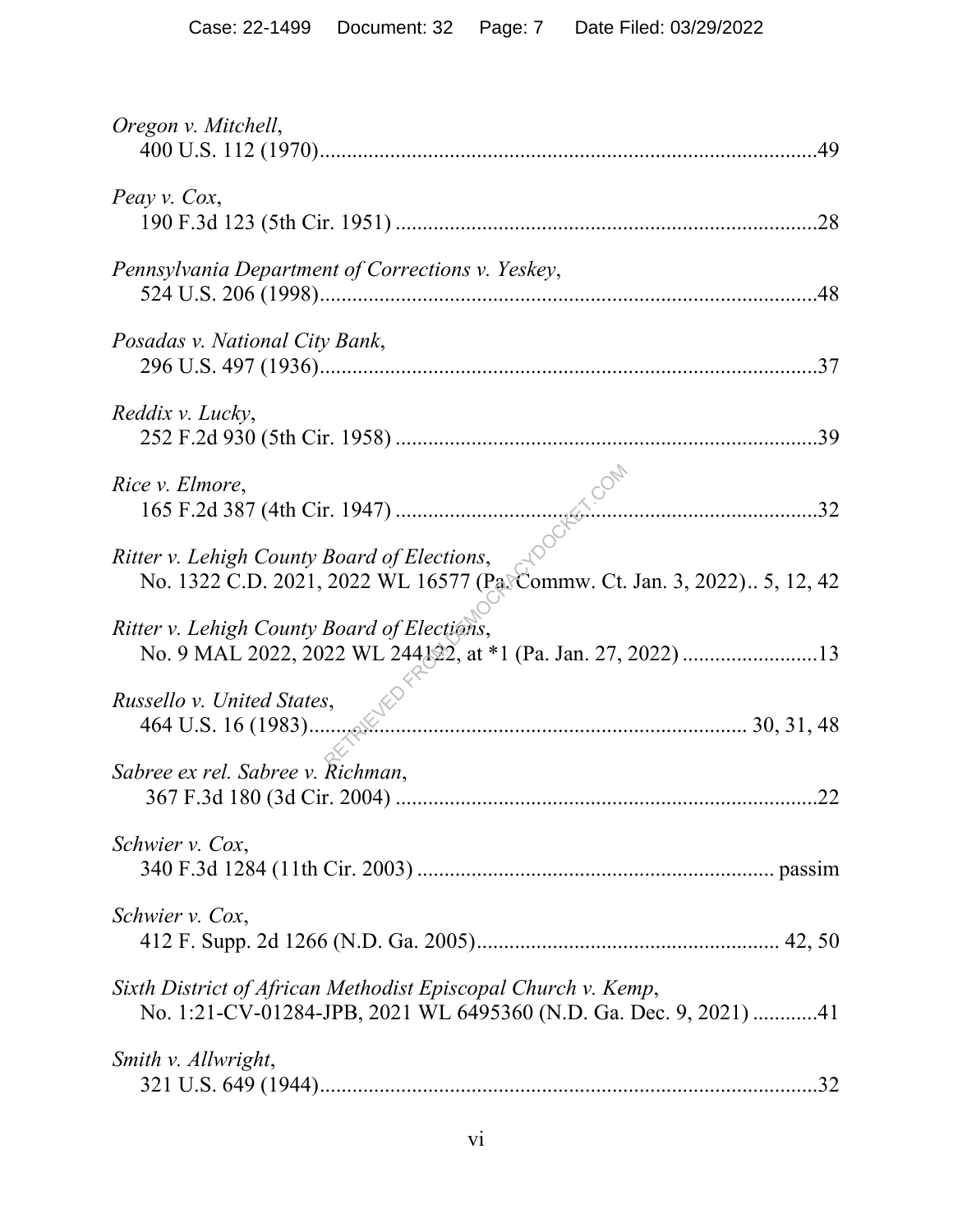| Taylor v. Howe,<br>.39                                                                                                                    |
|-------------------------------------------------------------------------------------------------------------------------------------------|
| Texas Democratic Party v. Hughs,                                                                                                          |
| Three Rivers Center for Independent Living v. Housing Authority of the City<br>of Pittsburgh,<br>.25                                      |
| United States ex rel. Kosenske v. Carlisle HMA, Inc.,                                                                                     |
| United States v. Tennessee,                                                                                                               |
| Vorchheimer v. Philadelphian Owners Ass'n,                                                                                                |
| Washington Ass'n of Churches v. Reed,                                                                                                     |
| Washington-Dulles Transportation, Atd. v. Metropolitan Washington<br>Airports Authority,<br>263 F.3d 371 (4th Cir. 2001)<br>.27           |
| Wisniewski v. Rodale, Inco<br>25                                                                                                          |
| <b>Legislative Materials</b>                                                                                                              |
| Civil Rights Act of 1957: Hearings on S. 83 Before the Subcommittee on<br>Constitutional Rights of the Senate Committee on the Judiciary, |

H.R. Rep. No. 85-291 (1957), *reprinted at* 1957 U.S.C.C.A.N. 1966 ............ passim

H.R. Rep. No. 88-914 (1963), *reprinted at* 1964 U.S.C.C.A.N. 2391 ....................36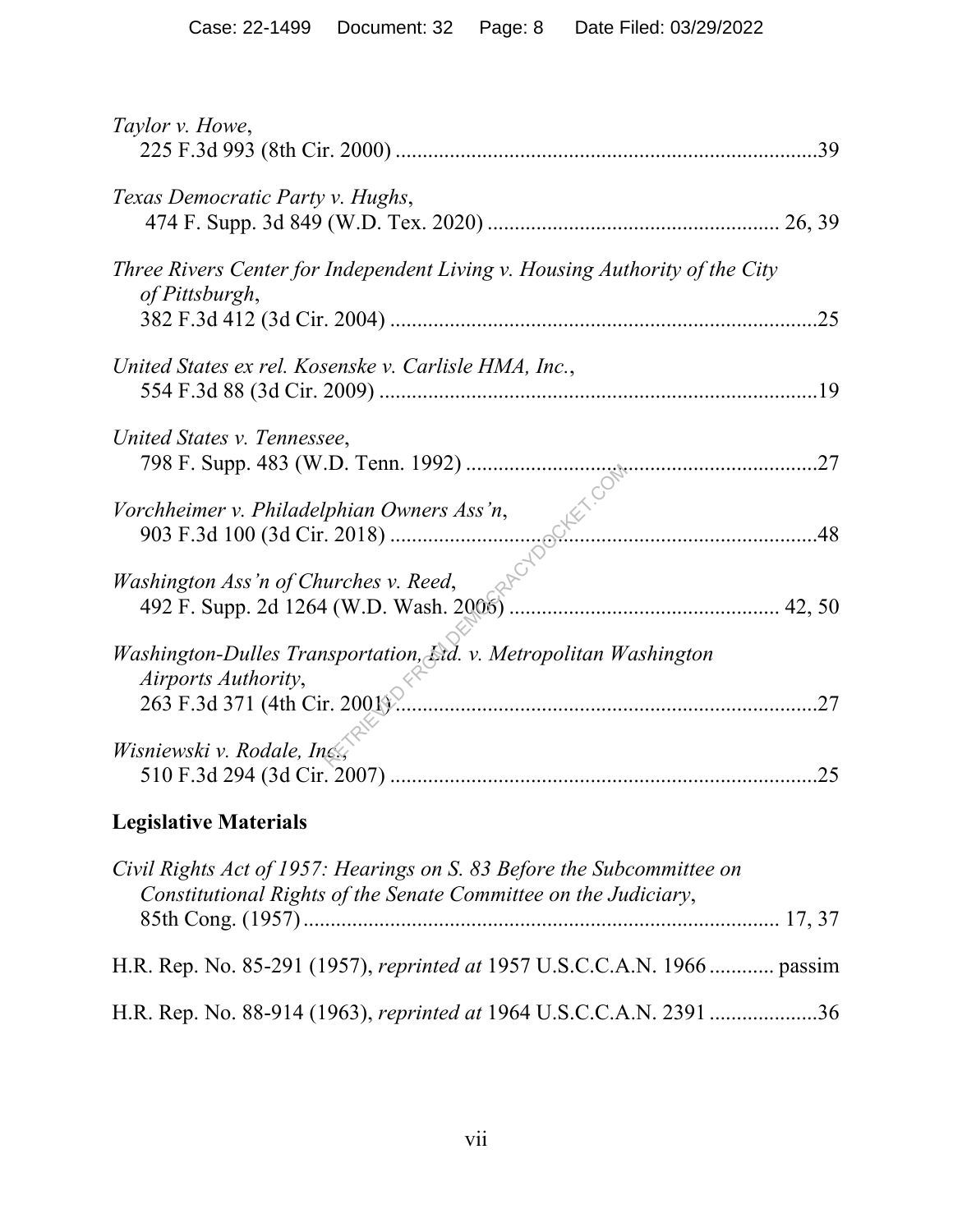## **Other Authorities**

| Pennsylvania Department of State,                                    |
|----------------------------------------------------------------------|
| Guidance Concerning Examination of Absentee and Mail-In Ballot       |
| Return Envelopes at 2 (Sept. 11, 2020),                              |
| https://www.dos.pa.gov/VotingElections/OtherServicesEvents/Document  |
| s/Examination%20of%20Absentee%20and%20Mail-                          |
|                                                                      |
|                                                                      |
| Pennsylvania Department of State,                                    |
| Report on the 2020 General Election at 9, (May 14, 2021),            |
| https://www.dos.pa.gov/VotingElections/Documents/2020-General-       |
|                                                                      |
|                                                                      |
| United States Department of Justice,                                 |
| Justice Manual § 8-2.271 (2018),                                     |
| https://www.justice.gov/jm/jm-8-2000-enforcement-civil-rights-civil- |
|                                                                      |
|                                                                      |
|                                                                      |
|                                                                      |
|                                                                      |
|                                                                      |
|                                                                      |
|                                                                      |
|                                                                      |
|                                                                      |
|                                                                      |
|                                                                      |
| .44                                                                  |
|                                                                      |
|                                                                      |
|                                                                      |
|                                                                      |
|                                                                      |
|                                                                      |
|                                                                      |
|                                                                      |
|                                                                      |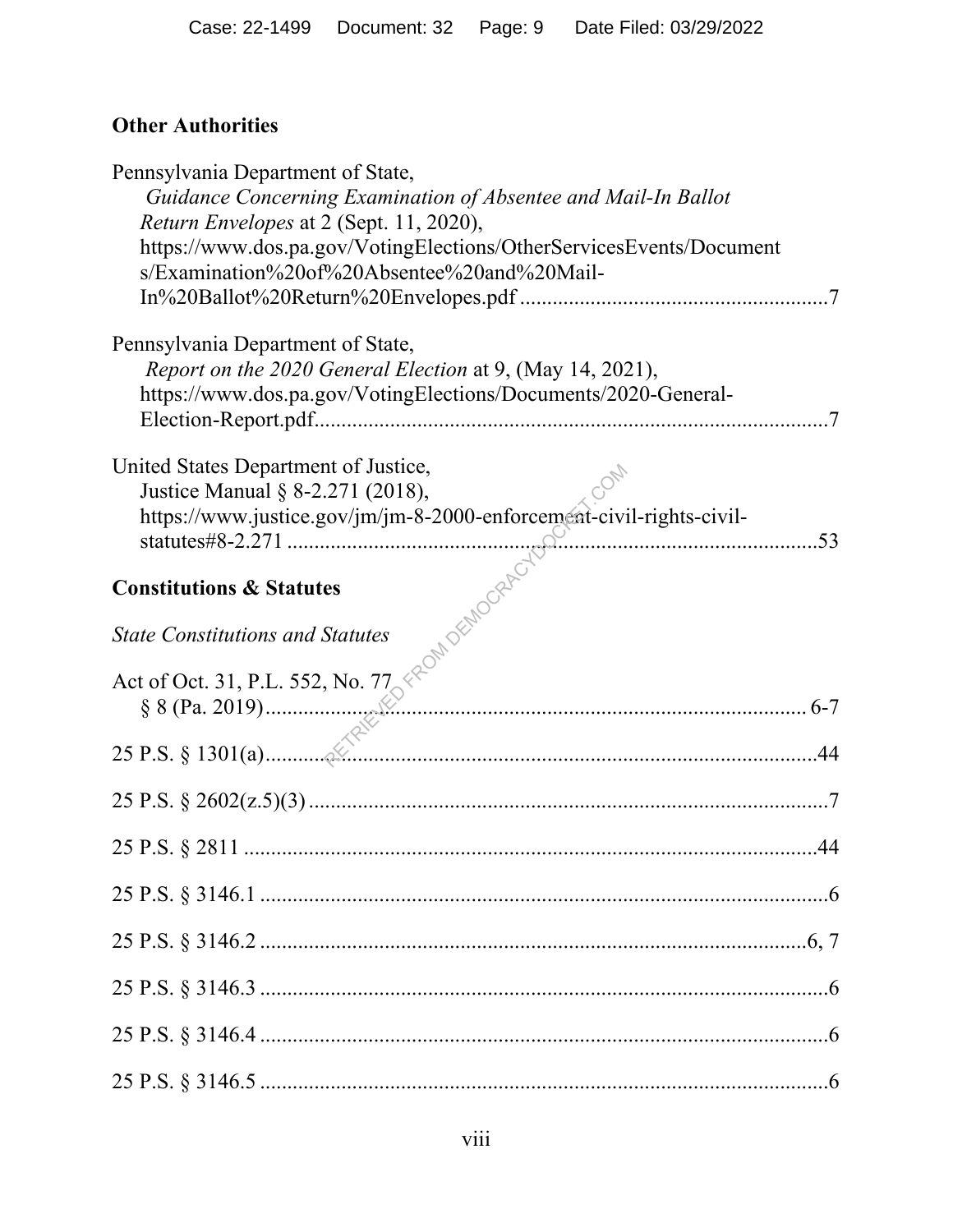| <b>Federal Statutes</b> |  |
|-------------------------|--|
| Act of May 31, ch. 114  |  |
|                         |  |
|                         |  |
|                         |  |
|                         |  |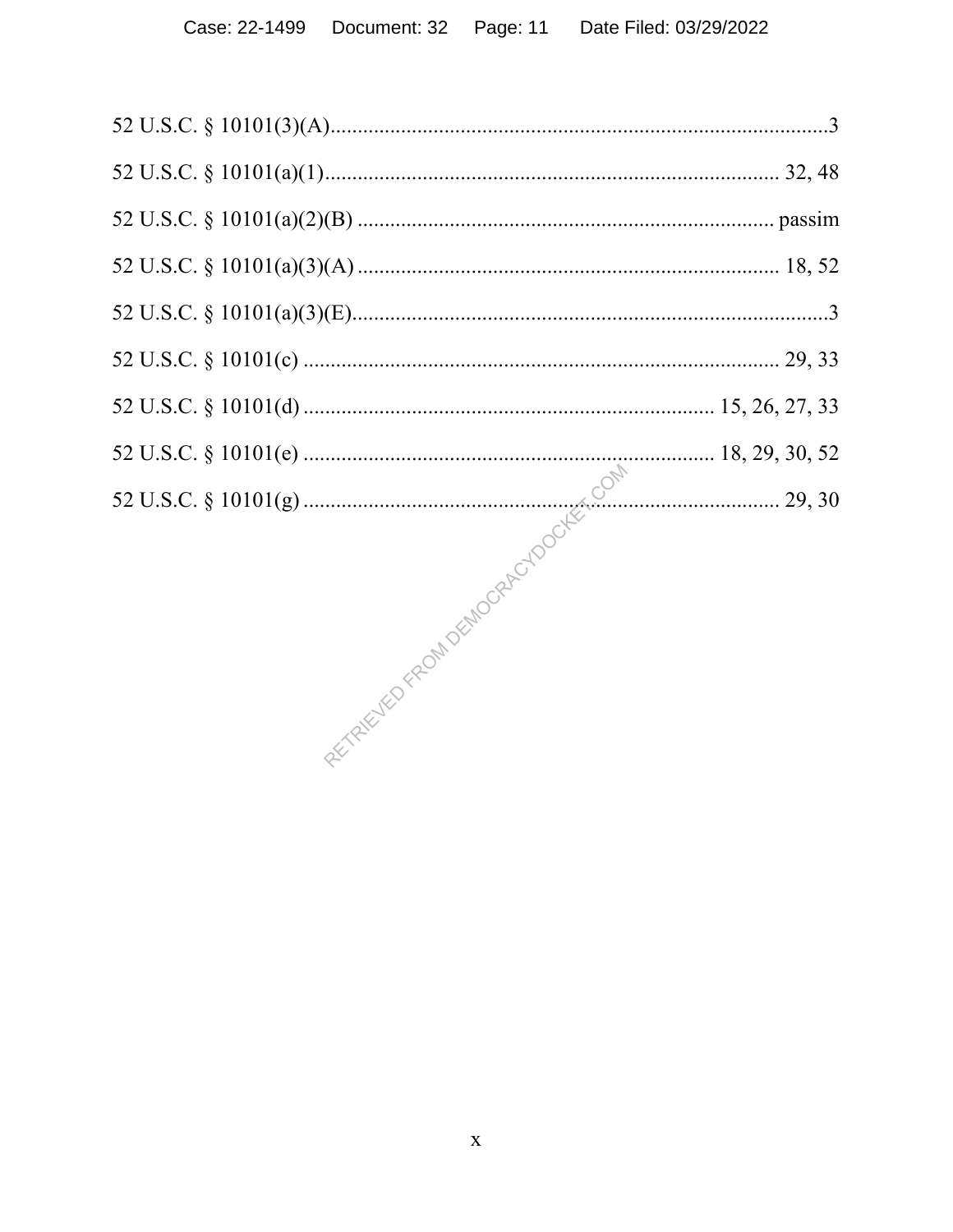#### **INTRODUCTION**

Plaintiff Voters are a bipartisan group of Lehigh County voters who face disenfranchisement because they did not handwrite an inconsequential date on the envelopes containing their timely-submitted mail ballots. Federal law prohibits that unjust result. In particular, the Civil Rights Act's Materiality Provision bars the Lehigh County Board of Elections from denying Plaintiff Voters' right to vote based on an omission that has no bearing on their qualification to vote. This Court should reverse the District Court's holding that Plaintiff Voters may not enforce this plainly applicable provision of federal law, and uphold Congress's command that every valid vote be counted.

The Materiality Provision prevents the right to vote from being denied due to an error or omission that "is not material in determining whether [a voter] is qualified under State law to vote in such election." 52 U.S.C. § 10101(a)(2)(B). That commonsense rule of law applies to the extraneous envelope-dating requirement at issue here. It is undisputed that Plaintiff Voters are eligible and registered to vote, that Defendant-Appellee the County Board of Elections (the "Board") verified their identities when it approved their mail ballot applications, and that the Board timely received their ballots. Plaintiff Voters' omission of a handwritten date on an envelope has no bearing on their qualifications to vote. Indeed, the Pennsylvania Secretary of State, the State Attorney General's office, rovision of federal law, and uphold<br>counted.<br>rovision prevents the right to vote f<br>hat "is not material in determining<br>v to vote in such election." 52 U.S.

1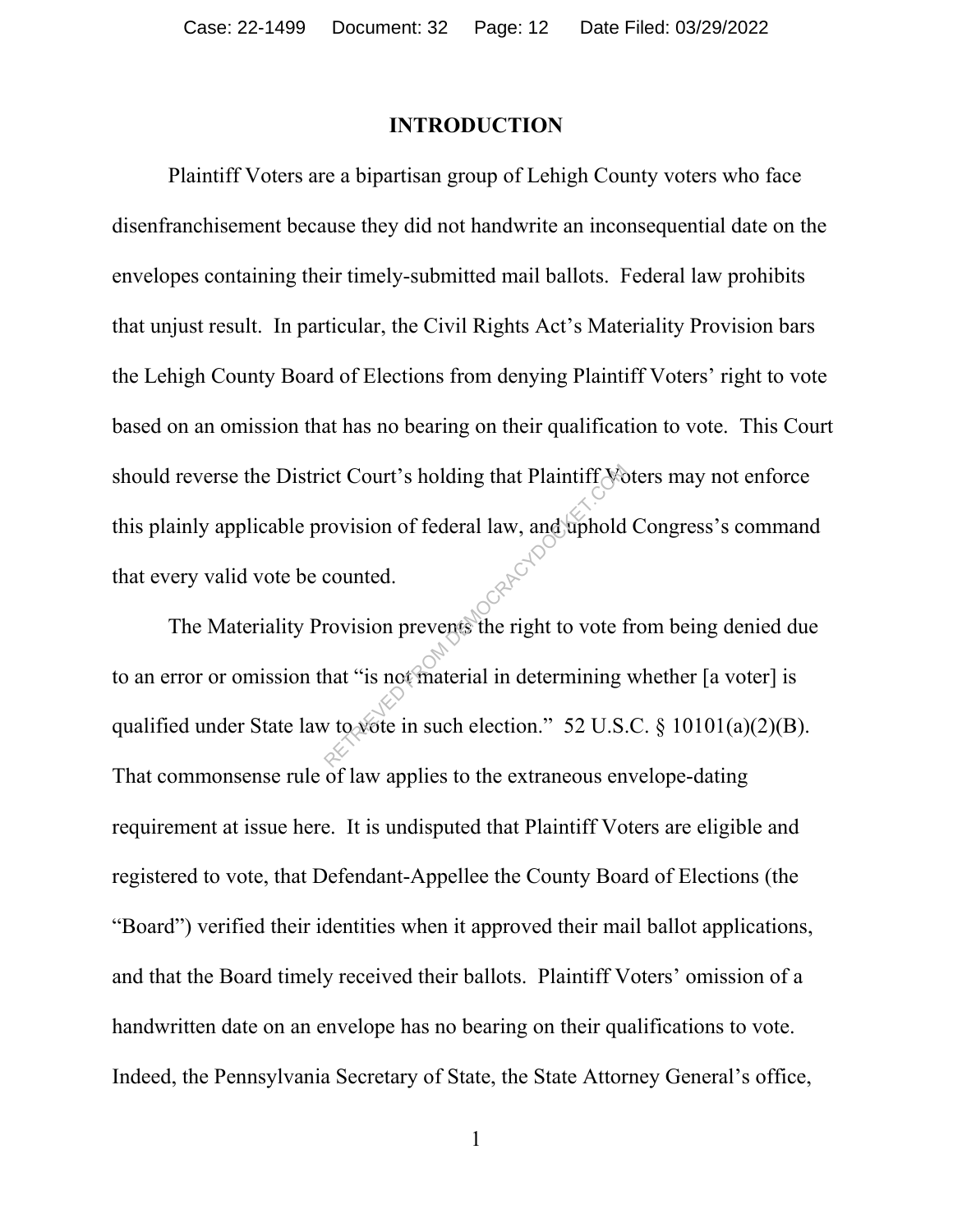and four out of seven Justices of the Pennsylvania Supreme Court have all said as much. And the Board initially agreed—it voted unanimously to count Plaintiff Voters' ballots, only to be overturned on state-law grounds by a state court.

The District Court did not disagree that the envelope-dating requirement is immaterial. Rather, the court held—applying reasoning that no other court has adopted, and that a unanimous panel of the Eleventh Circuit rejected—that private litigants may *never* sue to enforce the Materiality Provision, and that only the U.S. Attorney General may bring such suits. That is wrong on multiple levels.

For one, the District Court applied the wrong legal standard. Plaintiff Voters sued under 42 U.S.C. § 1983 to enforce the rights secured by the Materiality Provision. Under *Gonzaga University v. Doe*, 536 U.S. 273 (2002), a federal statute that unambiguously confers an individual right is presumptively enforceable by private plaintiffs via Section 1983. The Materiality Provision does just that—it guarantees "the right of any individual to vote in any election." 52 U.S.C. § 10101(a)(2)(B). But the District Court ignored Section 1983 entirely and failed to apply *Gonzaga*. That alone is reversible error. ring such suits. That is wrong og the light secured is<br>interesting to enforce the rights secured by<br>the research of the rights secured by<br>the confersion individual right is profection 1983. The Materiality Propose

And even under the test the District Court did apply, Plaintiff Voters would also be able to sue directly under the Materiality Provision itself. The statutory text and structure, legislative history, and case law all show that Congress intended the Materiality Provision to be enforced by private parties as well as the Attorney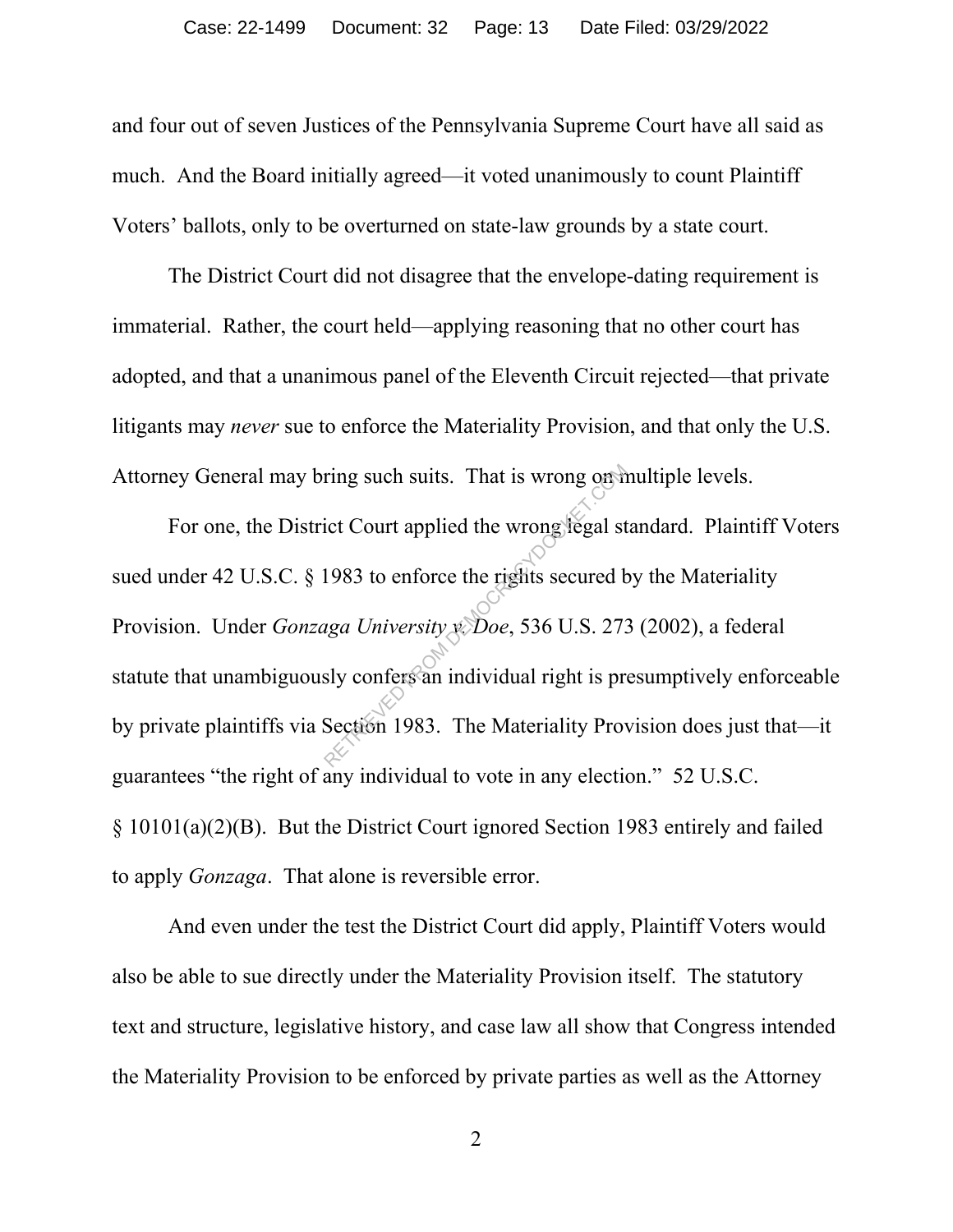General. For example, the statute contemplates lawsuits by a "party aggrieved," a paradigmatic statutory term of art denoting private plaintiffs. And it discusses administrative exhaustion requirements that are inapplicable to the Attorney General. Moreover, the statute's structure and legislative history show that when Congress gave the Attorney General enforcement authority in the 1957 Civil Rights Act, it did so to "supplement existing law," which had allowed private suits to enforce what is now 52 U.S.C. § 10101 since the Reconstruction Era. The District Court's dangerous error undermines Congress's goal of protecting the right to vote and requires reversal.

Other legal arguments to limit the Materiality Provision are even less plausible. The suggestion that the statute applies only in the context of racial discrimination finds no support in the statutory text. To be sure, the misuse of immaterial rules to disenfranchise Black voters was a key force behind the Civil Rights Act, but Congress permissibly chose a broad-based, race-neutral rule to prohibit such misdeeds. Nor would the text allow Defendants' theory that the Materiality Provision applies only to voter registration. Rather, the statute broadly applies to any action "necessary to make a vote effective." 52 U.S.C. The State of Seconds Triangle Seconds to limit the Materiality Provision<br>that the statute applies only in the support in the statutory text. To be the statutory text. To be the statutory text as a key for the statutory tex

§§ 10101(3)(A), 10101(a)(3)(E).

The District Court's decision should be reversed.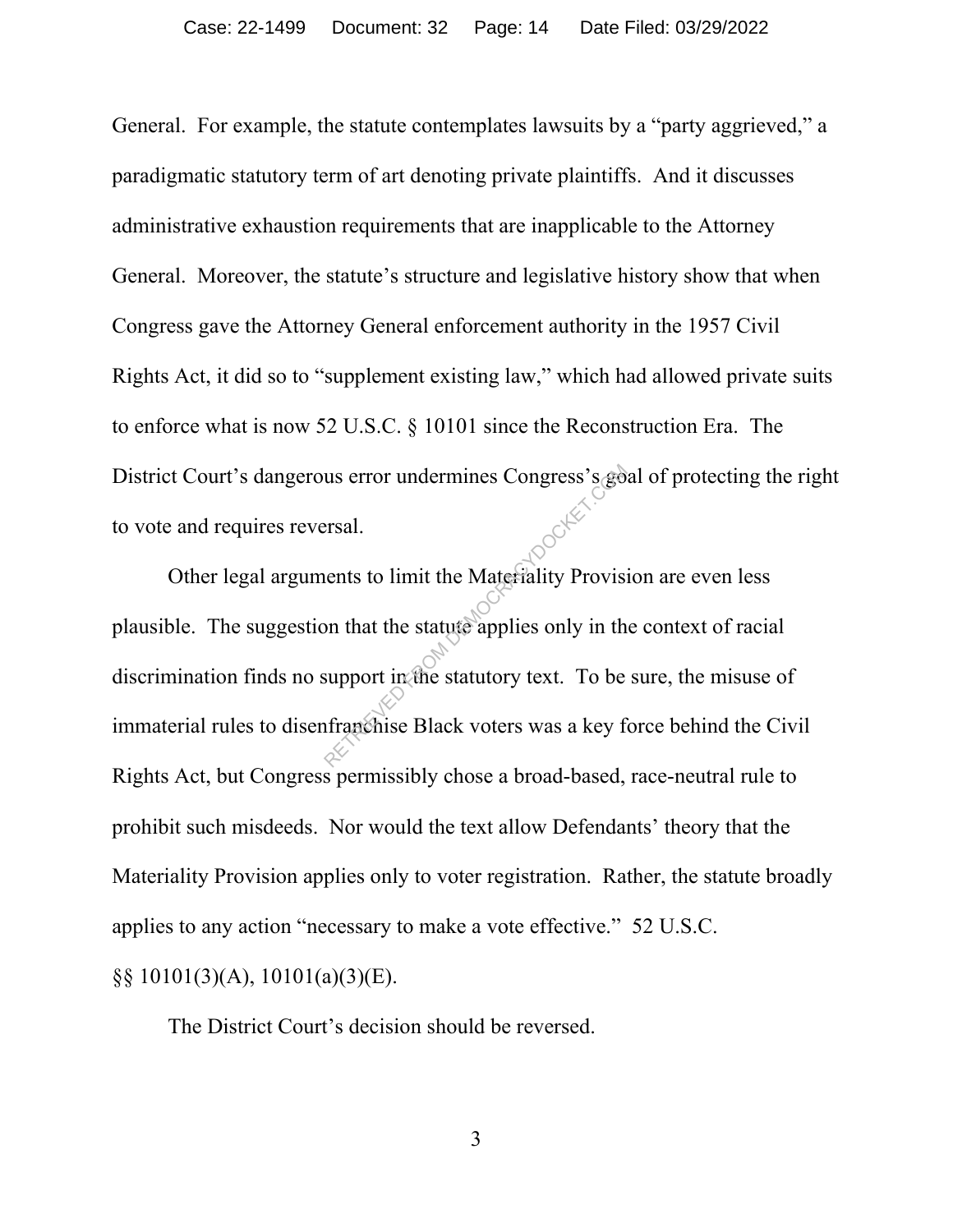#### **JURISDICTIONAL STATEMENT**

Plaintiff Voters' claims arise under 52 U.S.C. § 10101 and 42 U.S.C.

§ 1983. The District Court had subject matter jurisdiction over Plaintiff Voters' claims pursuant to 28 U.S.C. § 1331.

Plaintiff Voters timely filed their notice of appeal on March 18, 2022. This Court has jurisdiction over the appeal pursuant to 28 U.S.C. § 1291. The final judgment being appealed from, entered on March 16, 2022, resolved all of Plaintiff Voters' claims.

## **STATEMENT OF THE ISSUES**

- 1. Did the District Court err in holding that Plaintiff Voters may not bring suit to enforce the rights guaranteed by the Materiality Provision of the Civil Rights Act, 52 U.S.C.  $$10101(a)(2)(B)$ , either through an action under 42 U.S.C. § 1983 or through an implied right of action under the Materiality Provision itself? *See* JA 23–30, 604–609, 745–50. STATEMENT OF THE ISSUES<br>
ourt err in holding that Plaintiff Vo<br>
the Materiality Pr<br>
S.C. (20101(a)(2)(B), either through
- 2. The Materiality Provision of the Civil Rights Act prohibits states from denying the right to vote on the basis of an "error or omission [that] is not material in determining whether such individual is qualified under State law to vote in such election," 52 U.S.C.  $\S$  10101(a)(2)(B). Can the Lehigh County Board of Elections deny Plaintiff Voters the right to vote because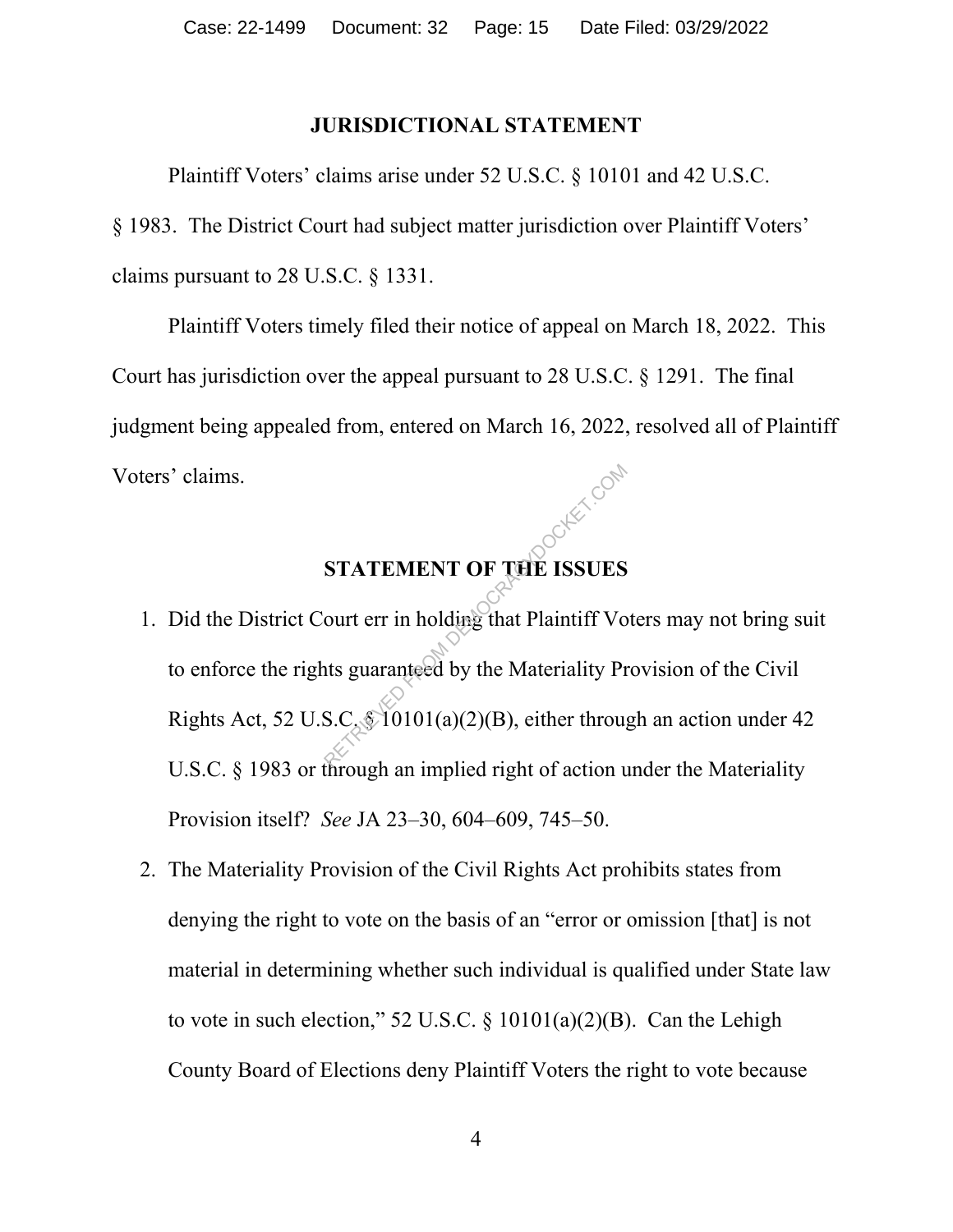they did not handwrite a date on the envelope containing their mail ballots, where such an omission is immaterial to determining whether Plaintiff Voters are qualified to vote under Pennsylvania law and where there is no dispute that they are qualified and that their mail ballots were timely received? *See* JA 52–54, 501–508, 609–612, 735–744.

#### **STATEMENT OF RELATED CASES**

This action has not previously been before this Court. The mail ballots at issue here were considered in a prior state court action, *Ritter v. Lehigh County Board of Elections*, which was resolved in an unpublished, 2-1 decision by the Commonwealth Court, No. 1322 C.D. 2021, 2022 WL 16577 (Pa. Commw. Ct. Jan. 3, 2022), and is discussed *infra*. The Board was the defendant in that case. Ritter, an Intervenor-Defendant in this action, was the plaintiff, and Zac Cohen, an Intervenor-Plaintiff here, also sought intervention in the state court case. The five Plaintiff Voters who brought the action here were not parties to the *Ritter* state court litigation. of the previously been before this Count<br>
ed in a prior state court action, *Ritt*<br>
ch was resolved in an unpublished,<br>
No. 1322 C.D. 2021, 2022 WL 165<sup>6</sup><br>
cussed *infra*. The Board was the de<br>
fendant in this action, was

5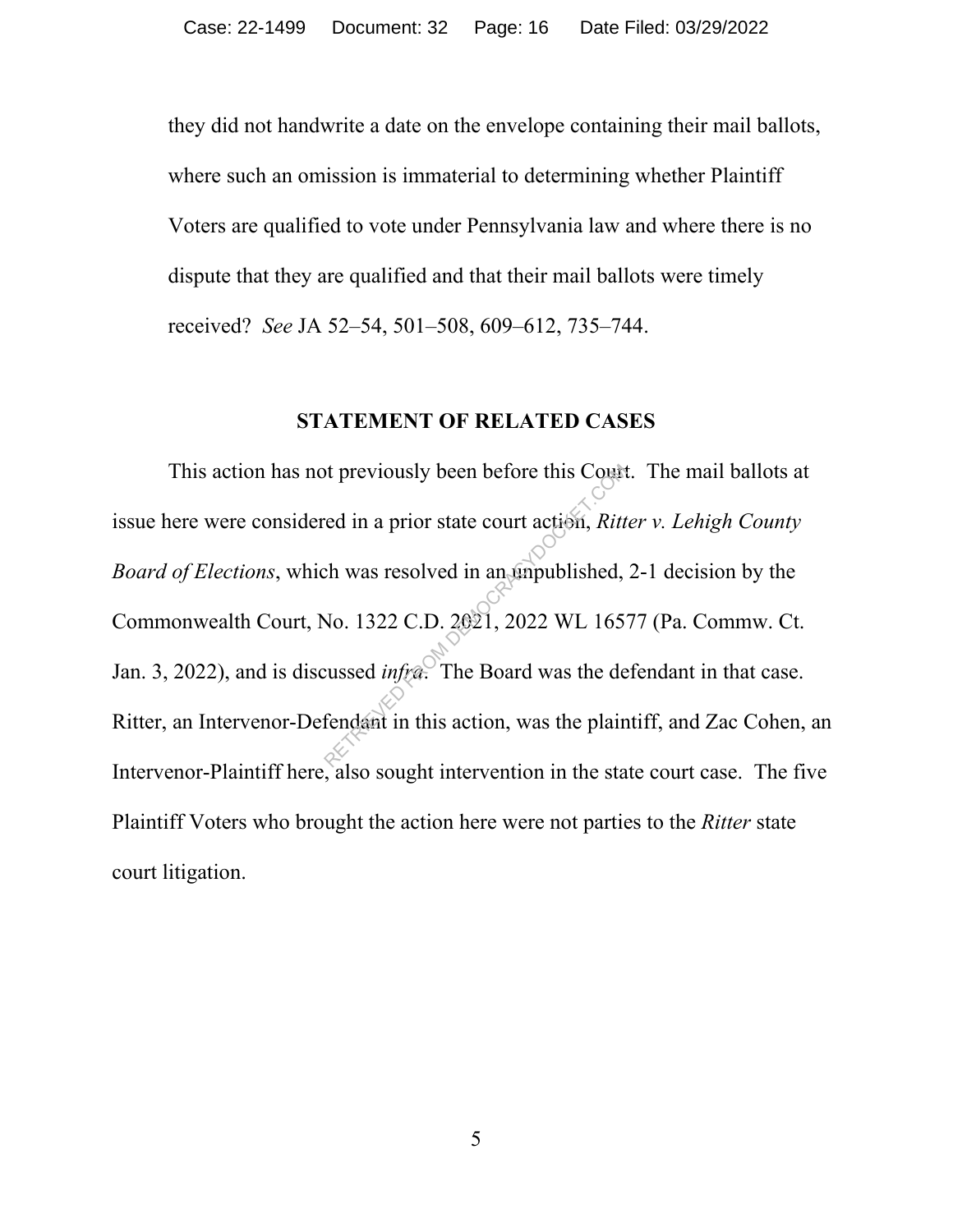#### **STATEMENT OF THE CASE**

This case involves a conflict between federal voting rights law, namely the Materiality Provision of the Civil Rights Act, and the application of a provision of the Pennsylvania Election Code. The Materiality Provision prohibits the denial of the right to vote based on an "error or omission on any record or paper relating to any application, registration, or other act requisite to voting, if such error or omission is not material in determining whether such individual is qualified under State law to vote in such election." 52 U.S.C. § 10101(a) $(2)(B)$ . The Pennsylvania Election Code provision at issue here directs mail ballot voters to write the date along with their signature on the outer envelope used to return their mail ballots. Plaintiff Voters signed the outer envelopes and returned their ballots on time but now face disenfranchisement because they omitted a date, and the Board will not count mail ballots contained in undated envelopes. relation." 52 U.S.C. § 10101(a) $\frac{2}{3}$ <br>at issue here directs mail ballot vo<br>re on the outer envelope used to rett<br>he outer envelopes and returned the<br>ment because they omitted a date, a<br>ined in undated envelopes.

#### **A. Pennsylvania's Mail-In Ballot Process**

Pennsylvania has long provided absentee-ballot options for voters absent from their municipality on Election Day for specified reasons or those with a disability that prevents attendance at a polling place*. See* 25 P.S. § 3146.1–3146.9. In 2019, the Pennsylvania General Assembly enacted new mail-in voting provisions, which permit all registered, eligible voters to receive a ballot by mail, vote it, and return it to their county election office. Act of Oct. 31, 2019, P.L. 552,

6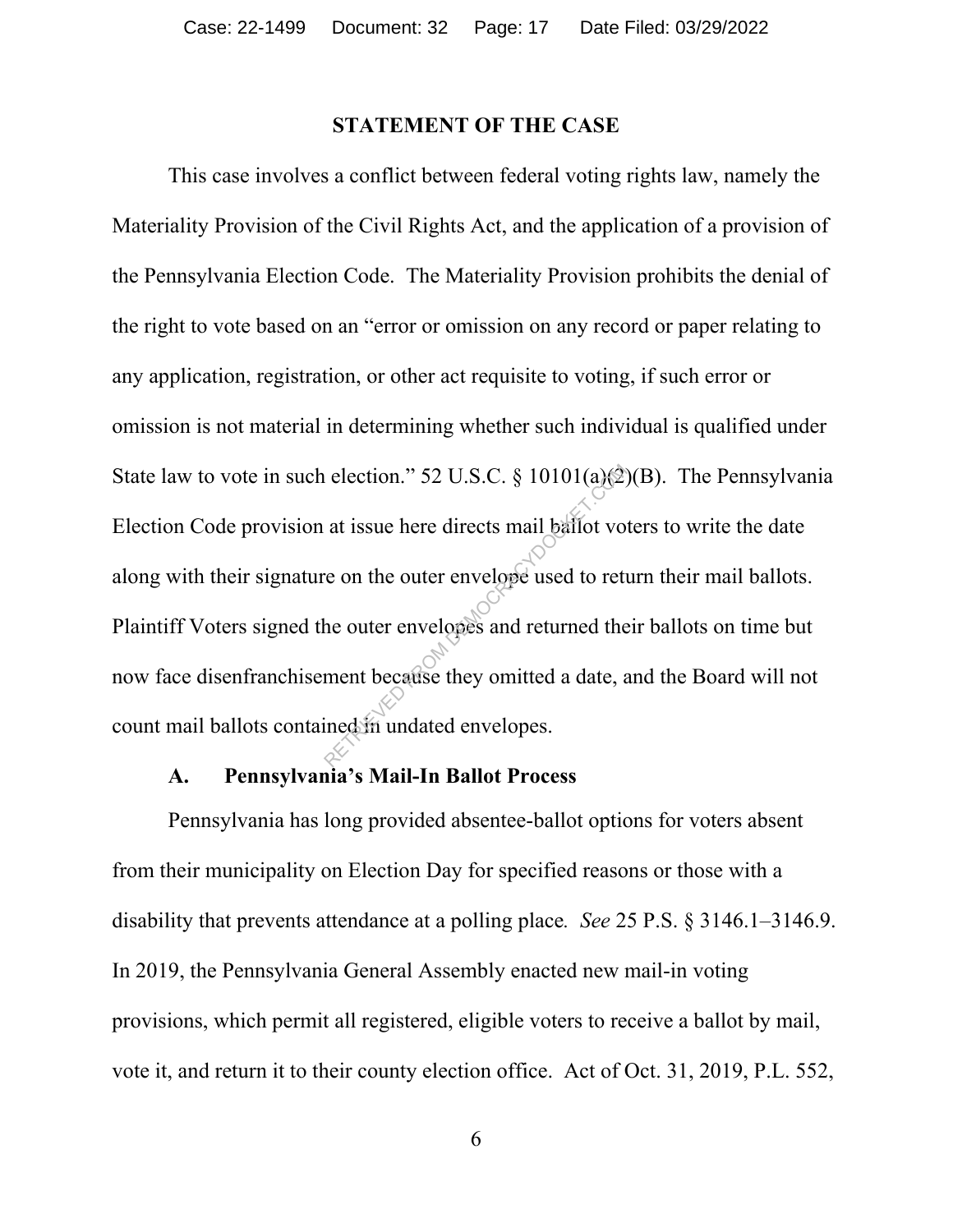No. 77, § 8. In 2020, 2.7 million Pennsylvania voters voted either by absentee or mail ballot. 1

Under current law, a voter seeking to vote absentee or by mail ballot must complete an application process. The process for absentee and mail ballots is identical: The voter must provide their name, registration address, and proof of identification to their county board of elections. 25 P.S. §§ 3146.2, 3150.12. In so doing, applicants provide all the information necessary to verify that they are qualified to vote in Pennsylvania: they are at least 18 years old, a U.S. citizen for at least one month, and have resided in the election district for at least 30 days. 25 Pa. C.S. § 1301; see JA 180-182 (mail ballot application). Proof of identification for purposes of the absentee and mail ballot application includes either a Pennsylvania driver's license number or the last 4 digits of the voter's social security number. 25 P.S.  $\S$  2602(z.5)(3). The county board of elections confirms applicants' qualifications by verifying the provided proof of identification and comparing the information on the application with information contained in a voter's record.<sup>2</sup> Once the county elections board verifies the voter's identity and eligibility, it sends a mail-ballot package that contains the ballot, a "secrecy Sylvania: they are at least 18 years<br>
ve resided in the election district for<br>
180–182 (mail ballot application).<br>
thee and mail ballot application inc<br>
cense number or the last 4 digits of<br>  $\therefore$  § 2602(z.5)(3). The coun

<sup>&</sup>lt;sup>1</sup> Pa. Dep't of State, *Report on the 2020 General Election* at 9 (May 14, 2021),

<sup>2</sup> Pa. Dep't of State, *Guidance Concerning Examination of Absentee and Mail-In Ballot Return Envelopes* at 2 (Sept. 11, 2020).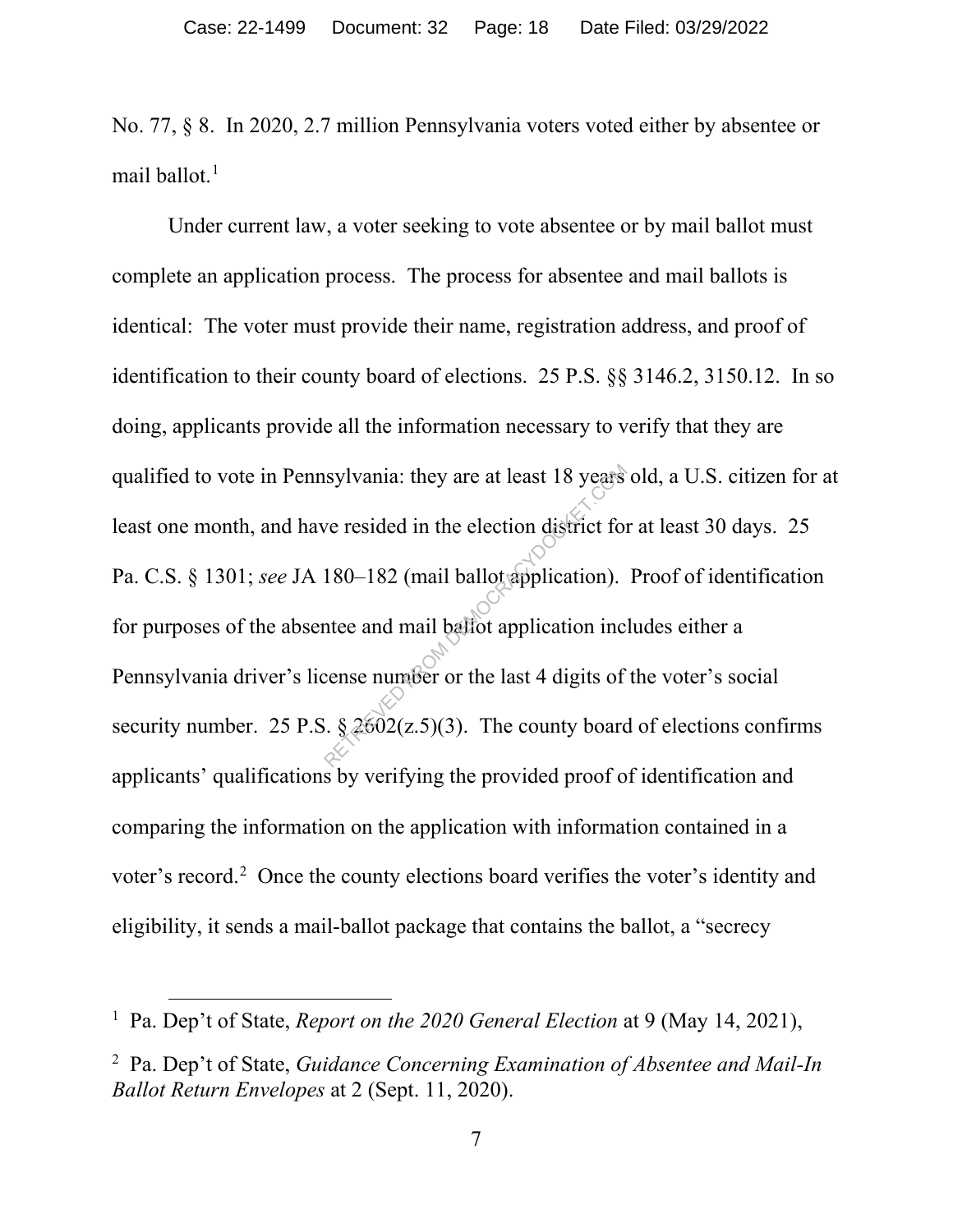envelope" marked with the words "Official Election Ballot," and a pre-addressed outer return envelope which includes a voter declaration form.

A mail-ballot voter then marks their ballot, puts it inside the secrecy envelope, and places the secrecy envelope in the outer return envelope. 25 P.S. §§ 3146.6(a), 3150.16(a). The voter delivers the entire package by mail or in person to their county elections board, and delivery is timely if made by 8:00 p.m. on Election Day. *Id.* §§ 3146.6(c), 3150.16(c). Upon receipt of a mail ballot, county boards of elections stamp the envelope with the date of receipt and log it in the Statewide Uniform Registry of Electors ("SURE") system, the voter registration system used to generate poll books.

At issue in this appeal is the instruction that a voter date as well as sign the form on the outer envelope containing their mail ballot. *See* 25 P.S. §§ 3146.6(a) (providing, as part of a lengthy set of instructions, that "[t]he elector shall then fill out, date and sign the declaration printed on such envelope"); *id.* § 3150.16(a) (same); *see also* JA 130. In the envelope with the date<br>
Registry of Electors ("SURE") syste<br>
to generate poll books.<br>
peal is the instruction that a voter dope containing their mail ballot. See<br>
engthy set of instructions, that "[t] peak

This envelope-dating requirement was the subject of state-court litigation during the 2020 election cycle. In a lawsuit filed under state law, the Pennsylvania Supreme Court concluded that ballots contained in signed but undated envelopes had to be counted for the November 2020 election. *In re Canvass of Absentee and Mail-In Ballots of Nov. 3, 2020 Gen. Election*, 241 A.3d 1058, 1062 (Pa. 2020). A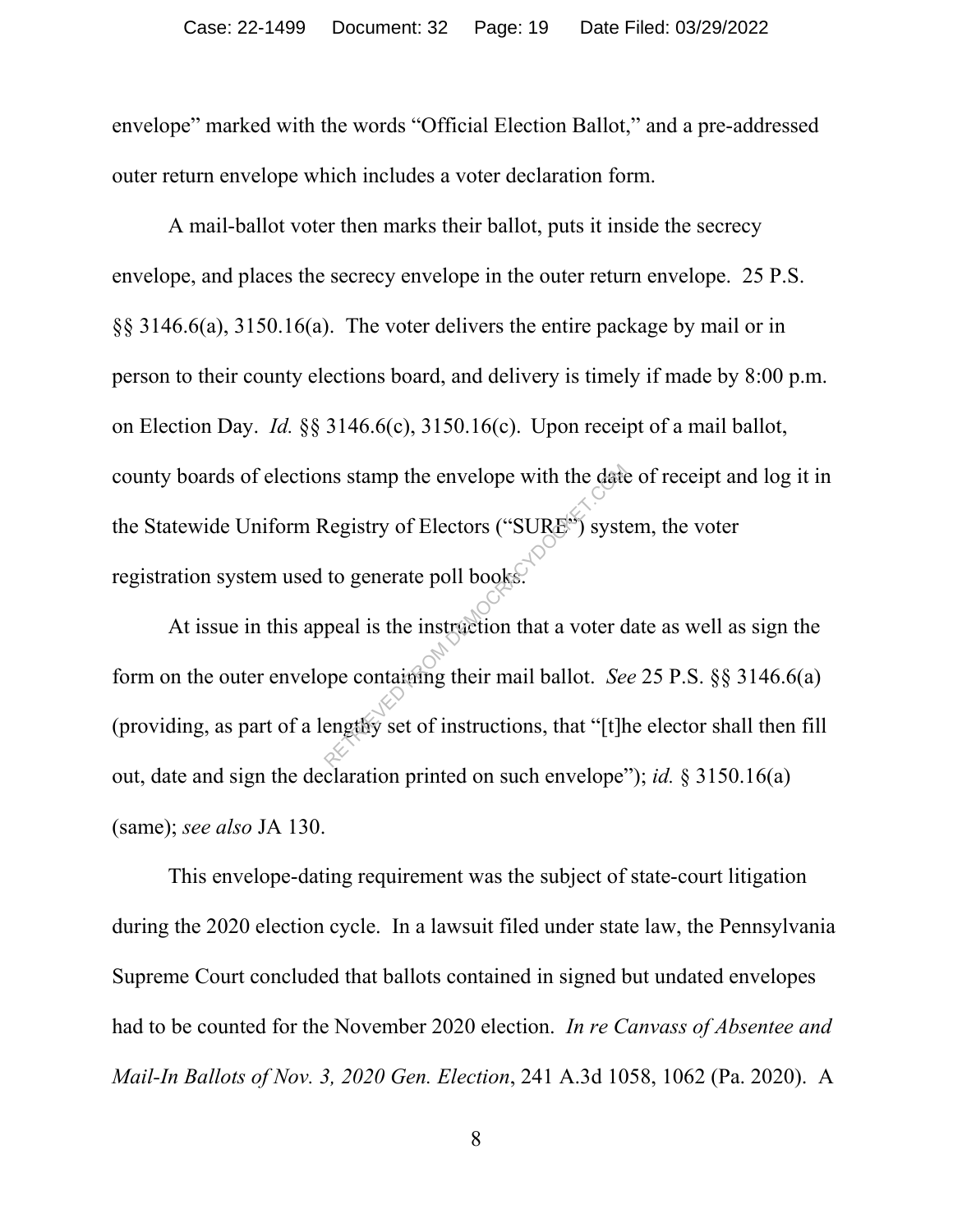majority of the Justices suggested, without deciding, that invalidating mail ballots for failure to meet the envelope-dating requirement might violate the Materiality Provision. In particular, the opinion announcing the judgment found "persuasive" the argument that invalidating votes for failure to comply with the envelope-dating rule "could lead to a violation of federal law by asking the state to deny the right to vote for immaterial reasons." *Id.* at 1074 n.5. And a concurring Justice opined that it was "inconsistent with protecting the right to vote to insert more impediments to its exercise than considerations of fraud, election security, and voter qualifications require." *Id.* at 1089 n.54 (Wecht, J., concurring and dissenting); *see also id.* (suggesting that the General Assembly review the Election Code with "that binding provision [*i.e.*, the Materiality Provision in mind"). rations of fraud, election security.<br>
4 (Wecht, J., concurring and disser<br>
eral Assembly review the Election<br>
riality Provisions in mind").<br>
Department of State has also issue<br>
e-dating requirement. It instructed

The Pennsylvania Department of State has also issued administrative guidance on the envelope-dating requirement. It instructed county boards of elections in 2021 that "there is no basis to reject a ballot for putting the 'wrong' date on the envelope, nor is the date written used to determine the eligibility of the voter." JA 192. Accordingly, in the recent county elections at issue in this appeal, the Board in fact counted ballots with the wrong date on them—where, for example, voters wrote their own birthdates instead of the dates they signed their ballot envelopes. JA 254–255, at 61:5–62:18.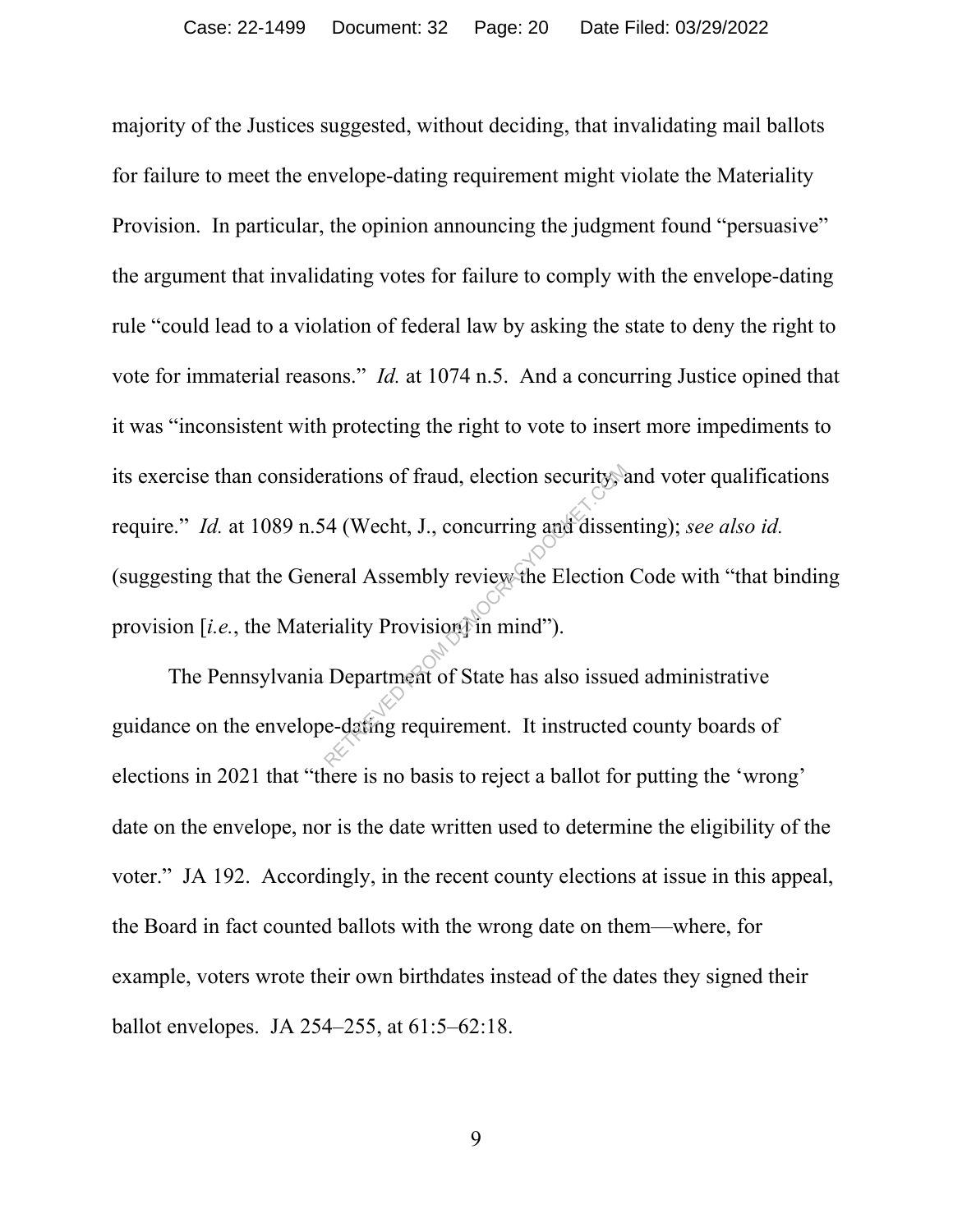#### **B. Plaintiff Voters, Long-time Registered Voters in Lehigh County, Timely Submit their Mail Ballots**

Plaintiff Voters are five voters in Lehigh County who cast mail ballots in the November 2021 county elections. JA 6. Their ballots, and those of 252 other Lehigh County mail-ballot voters, were set aside because they did not write the date on the envelope containing their mail ballots. *Id.*

Plaintiff Voters are long-time Pennsylvania voters, some registered as Democrats and some as Republicans. Linda Migliori is a 70-year-old retired preschool teacher living in Schnecksville, Pennsylvania. JA 62–64, 172–173. She has been a registered voter in Lehigh County for 24 years and votes in every presidential election and important off-year elections. *Id.* Sergio Rivas is a 76 year-old resident of Allentown, Pennsylvania, who has been a registered voter in Lehigh County for 18 years and in Pennsylvania for more than 55 years, and he votes in every election. JA 73–74, 175. Mr. Rivas cites his age as a reason for voting by mail; he has found it difficult in recent years to vote in person. *Id.* Richard E. Richards and Francis J. Fox are lifelong residents of the Lehigh Valley; both are 66 years old, have been registered Pennsylvania voters since reaching the legal voting age, and vote in every election. JA 66–71, 173–174. Kenneth Ringer is a 70-year-old small business owner in Macungie, Pennsylvania, who finds it difficult to get away from his business to vote in person on Election Day. JA 76– in Schnecksville, Pennsylvania.  $J$ <br>ter in Lehigh County for 24 years a<br>important off-year elections. *Id.*<br>entown, Pennsylvania, who has been<br>ears and in Pennsylvania for more the UA 73–74, 175. Mr. Rivas cites his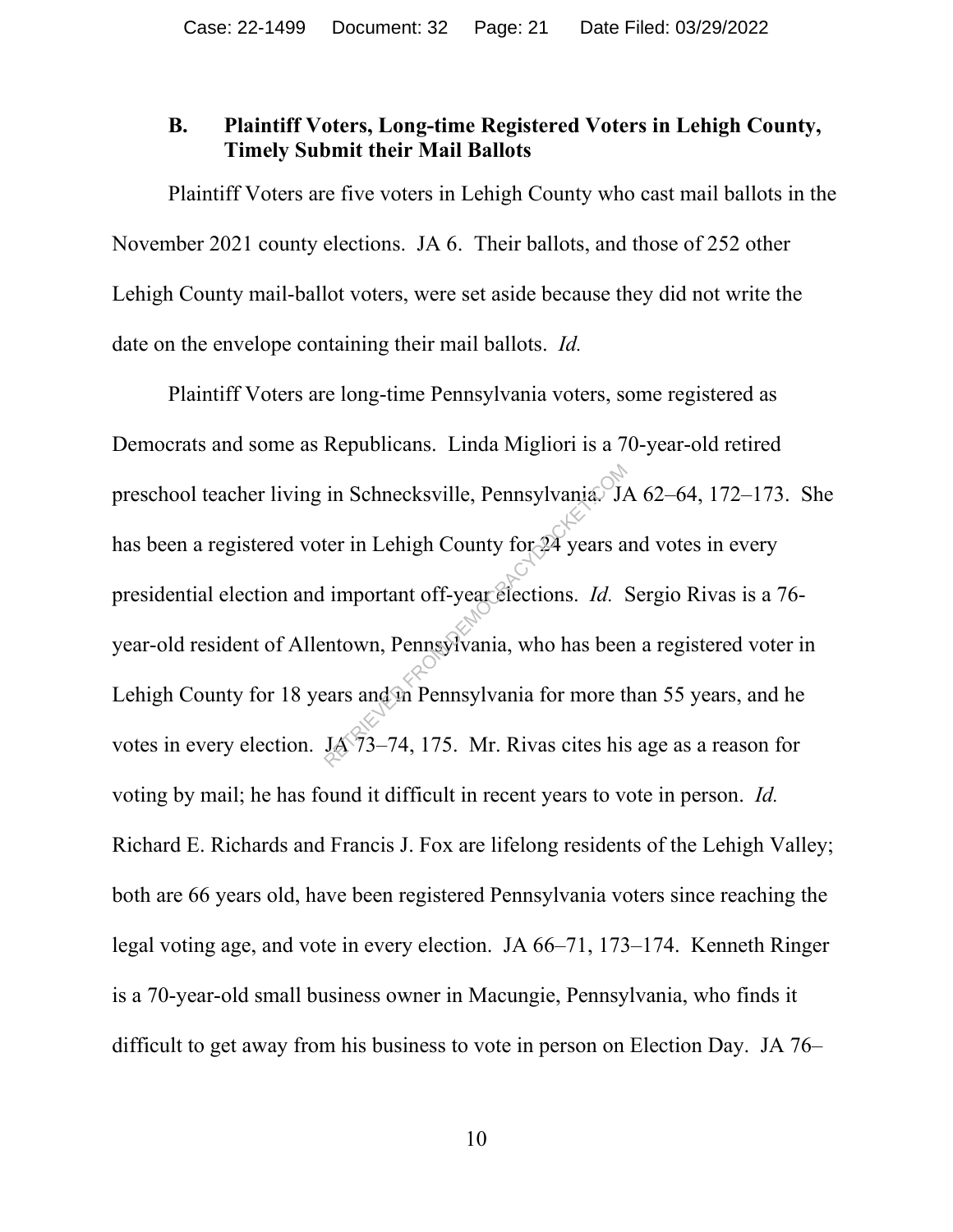77, 174–175. He is a registered voter in Lehigh County and has voted in Pennsylvania for 20 years. *Id*.

The material facts concerning their ballots are undisputed. Plaintiff Voters, and 252 other similarly situated Lehigh County voters, are eligible and registered to vote in Lehigh County. JA 168, ¶¶ 23–24. All signed the declarations on the outer envelopes of their mail ballots. *See id*., ¶ 24. None of these ballots raises any fraud concerns. JA 169, ¶ 26. The Board timely received all 257 ballots, including those of Plaintiff Voters, before the statutory deadline of 8:00 p.m. on Election Day. JA 168,  $\P$  24; 169,  $\P$  26. Consistent with its procedures, the Board stamped the date of receipt on each envelope, confirming timely receipt. JA 449-458 (photocopies of Plaintiff Voters' envelopes time-stamped by the Board). The statutory deals<br>
24, 169, 126. Consistent with its<br>
ipt on each envelope, confirming tilth<br>
intiff Voters' envelopes time-stamp<br>
intiff Voters, the vast majority of im<br>
3. JA 169, 125. Three quarters of

Like the five Plaintiff Voters, the vast majority of impacted Lehigh County voters are senior citizens. JA 169,  $\parallel$  25. Three quarters of them are over 65, and fifteen of them are over the age of 90, including two voters now facing disenfranchisement who were over 100 years old when they voted in November. *Id.* Together, the 257 affected voters make up over 1% of all Lehigh County voters who voted by mail in the November 2021 Municipal Election. *See* JA 168, ¶ 21.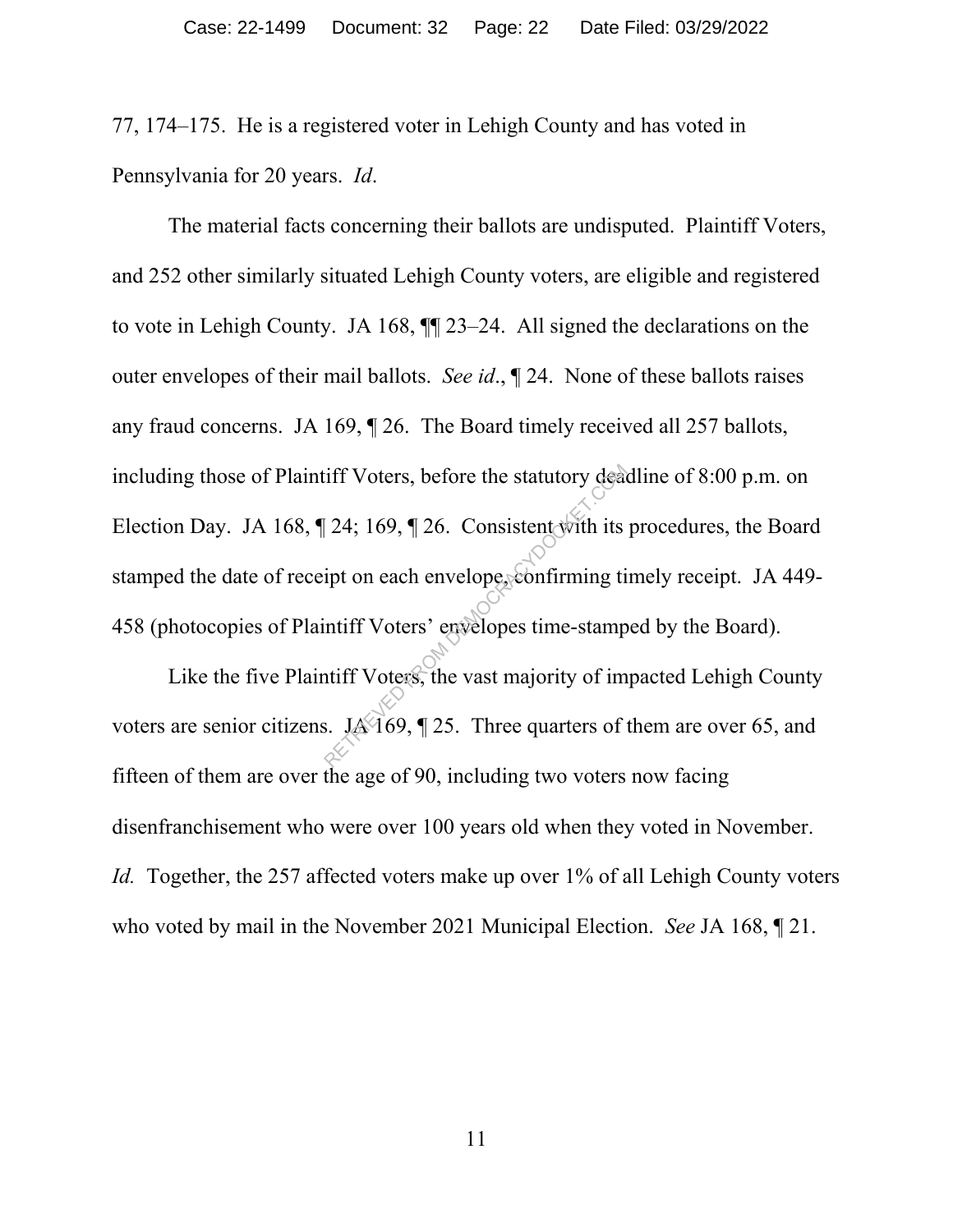#### **C. Ritter Obtains a State Court Order Requiring the County to Deny Plaintiffs Their Right to Vote for Failure to Date the Envelopes Containing Their Mail Ballots**

Of the three Lehigh County judicial vacancies on the ballot in the 2021 county elections, the Board has certified the election of the two candidates who won by more than 257 votes. JA 168,  $\P$  19–20. The difference between the third and fourth-place candidates, however, is 71 votes, less than the number of disputed ballots at issue here. *See* JA 171, ¶ 50.

On November 15, 2021, the Board voted unanimously to count the 257 mail ballots without a date on the outer envelope. JA  $169-170$ ,  $130-34$ . In response, one of the candidates, Defendant-Intervenor-Appellee Ritter, sued in state court to block the Board from counting the disputed ballots, arguing that doing so violated state law. JA 170, ¶¶ 34–35. Certification of the election results for the third vacancy was suspended by operation of state law during the state-court proceedings. 2021, the Board voted unanimous<br>
1 the outer envelope. JA  $169-170$ ,<br>
efendant-Intervenor-Appellee Ritte<br>
unting the disputed ballots, arguing<br>  $-35$ . Certification of the election r<br>
by ogeration of state law during the

On January 3, 2022, the Pennsylvania Commonwealth Court held in an unpublished, 2-1 decision that state law required the Board to set aside timely received ballots submitted in undated envelopes. *Ritter v. Lehigh County Board of Elections*, No. 1322 C.D. 2021, 2022 WL 16577, at \*10 (Pa. Commw. Ct. Jan. 3, 2022); *see also* JA 10. The Pennsylvania Supreme Court subsequently denied a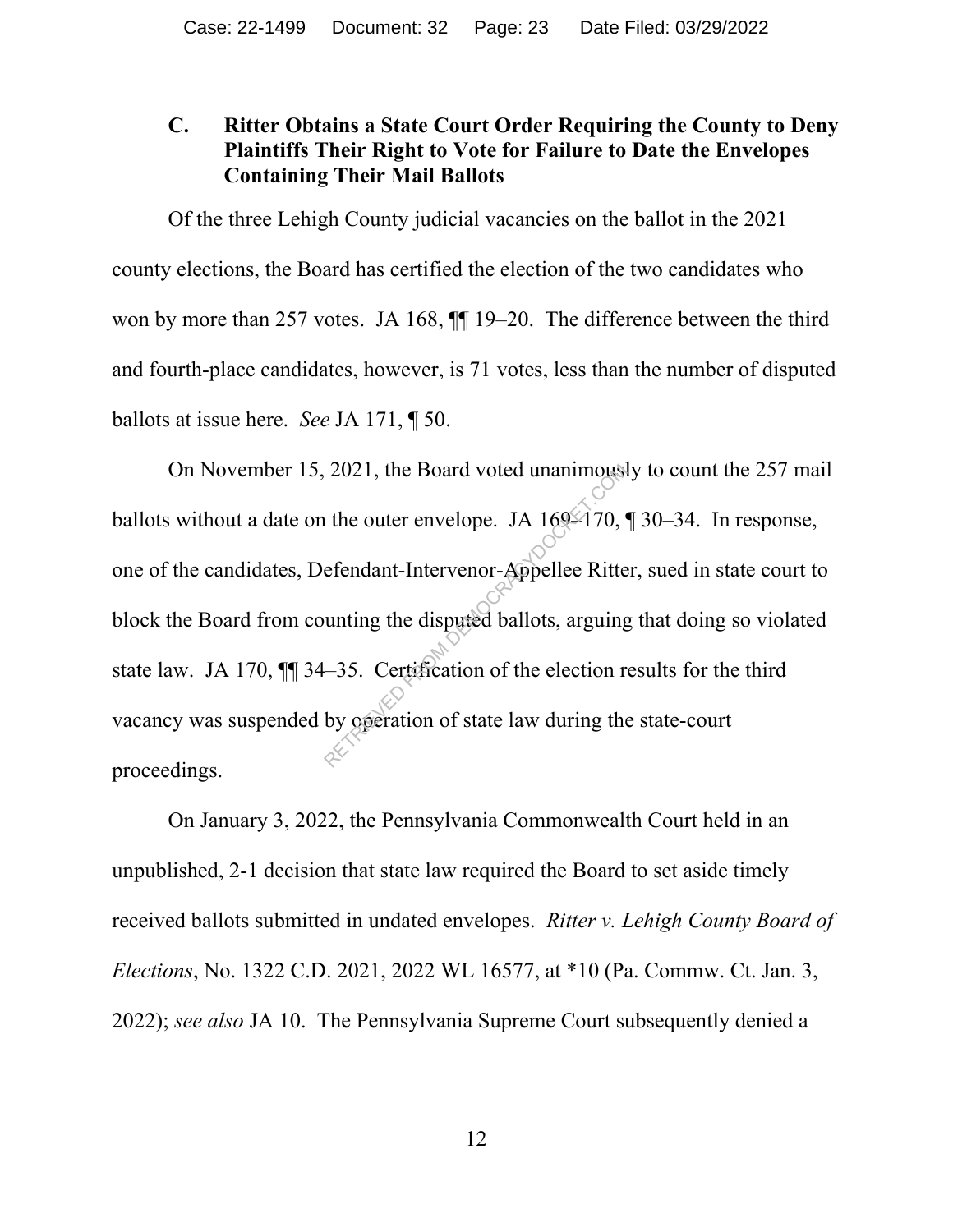petition for review. *See Ritter v. Lehigh Cnty. Bd. of Elections*, No. 9 MAL 2022, 2022 WL 244122, at \*1 (Pa. Jan. 27, 2022) (per curiam); *see also* JA 445.

#### **D. Plaintiff Voters Challenge the Envelope-Dating Requirement in Federal Court as Immaterial but the District Court Grants Summary Judgment in Defendants' Favor**

On January 31, 2022, four days after the Pennsylvania Supreme Court's decision declining review, Plaintiff Voters filed this action. JA 40. Plaintiff Voters alleged, among other things, that the refusal to count their votes for failure to write a date on the envelope of their timely received mail ballots violates the Materiality Provision of the Civil Rights Act of 1957 and their fundamental constitutional right to vote.<sup>3</sup> JA 52–59. With respect to their Civil Rights Act claim, Plaintiff Voters sued under 42 U.S.C. § 1983 and 52 U.S.C. § 10101. *See* JA 52. welope of their timely received max<br>the Civil Rights Act of 195# and the<br>te.<sup>3</sup> JA 52–59. With respect to the<br>ued under 42 U.S.C. § 1983 and 52<br>22, the District Court issued an opin

On March 16, 2022, the District Court issued an opinion and order granting summary judgment to Defendants. JA 4–33. Regarding the Materiality Provision, the District Court held that there was no private right of action to enforce the law in federal court, *i.e.*, that only the U.S. Attorney General may bring federal lawsuits to enforce the individual right to vote guaranteed by this provision in the

<sup>&</sup>lt;sup>3</sup> Plaintiff Voters are not appealing the District Court's ruling on their constitutional claim. However, Plaintiff Voters note their disagreement with the District Court's ruling in that respect and maintain among other things that the envelope-dating requirement does not further any legitimate state interest.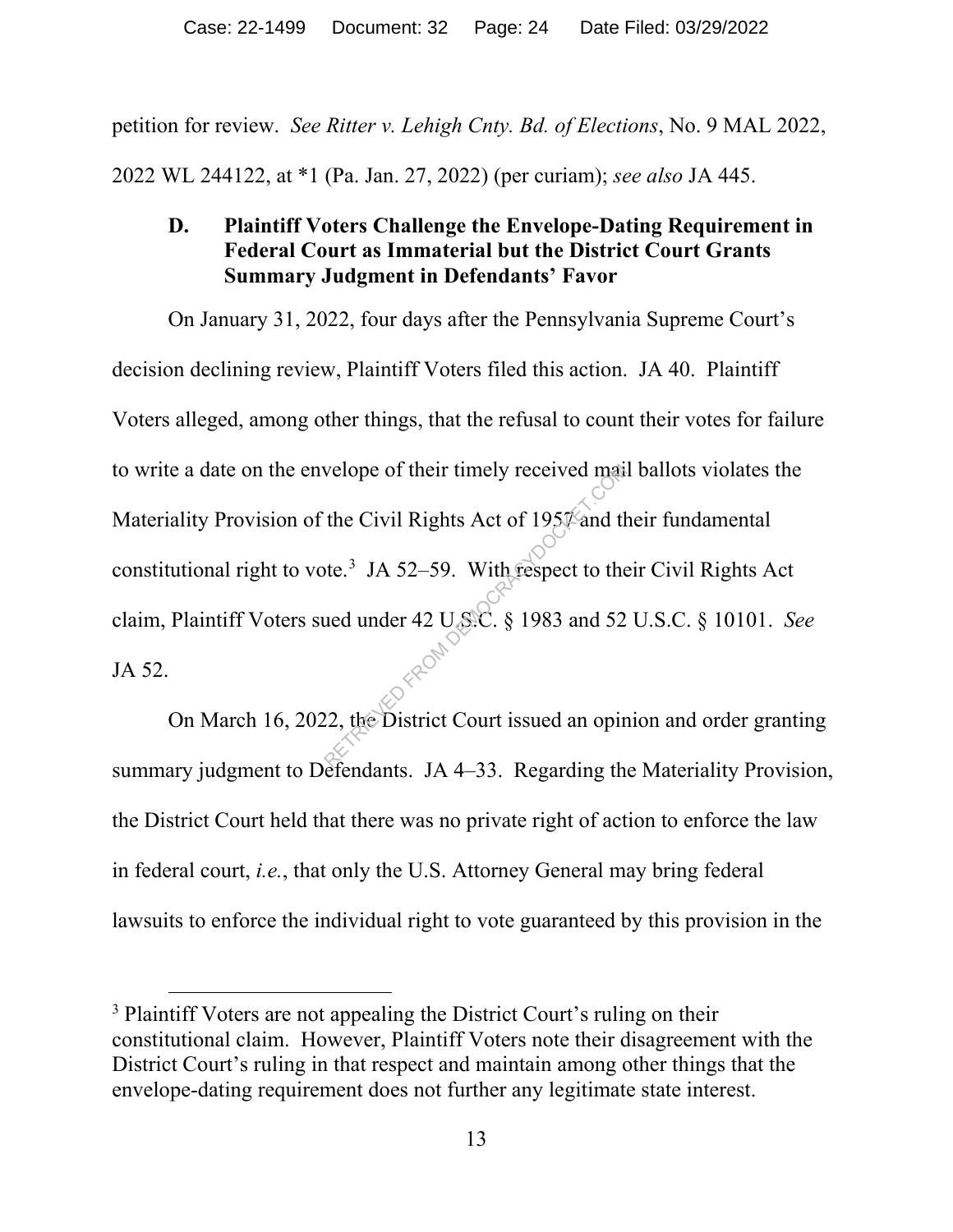Civil Rights Act. JA 23–30. On March 17, the day after the District Court's decision, the Board scheduled a meeting for Monday, March 21, 2022, to certify the last remaining election result without counting Plaintiff Voters' ballots. Appendix to Appellants' Emergency Mot. for Inj. Pending Appeal, at 36–40 (Dkt. No. 6-1).

Plaintiff Voters filed a notice of appeal the next day and sought an emergency injunction pending appeal to enjoin the election's certification and preserve the status quo. On March 20, this Court enjoined the certification of the election pending further order of court. It then issued an expedited briefing schedule. Orders (Dkt. Nos. 12, 18). On March 20, this Court enjoined<br>order of court. It then issued an ex<br>Nos. 12, 18).<br>SUMMARY OF ARGUMENT<br>ers properly brought suit under 42

#### **SUMMARY OF ARGUMENT**

**I.A.** Plaintiff Voters properly brought suit under 42 U.S.C. § 1983 to enforce their rights under the Materiality Provision. A federal law that unambiguously creates a personal, individual right is presumptively enforceable in a Section 1983 action. *See Gonzaga Univ. v. Doe*, 536 U.S. 273, 284 (2002); *see also* 42 U.S.C. § 1983 (providing right to damages and injunctive relief for violations of rights "secured by the Constitution and laws" of the United States). The Materiality Provision's text clearly grants such a personal right: The statute expressly secures "the right of any individual to vote in any election." 52 U.S.C.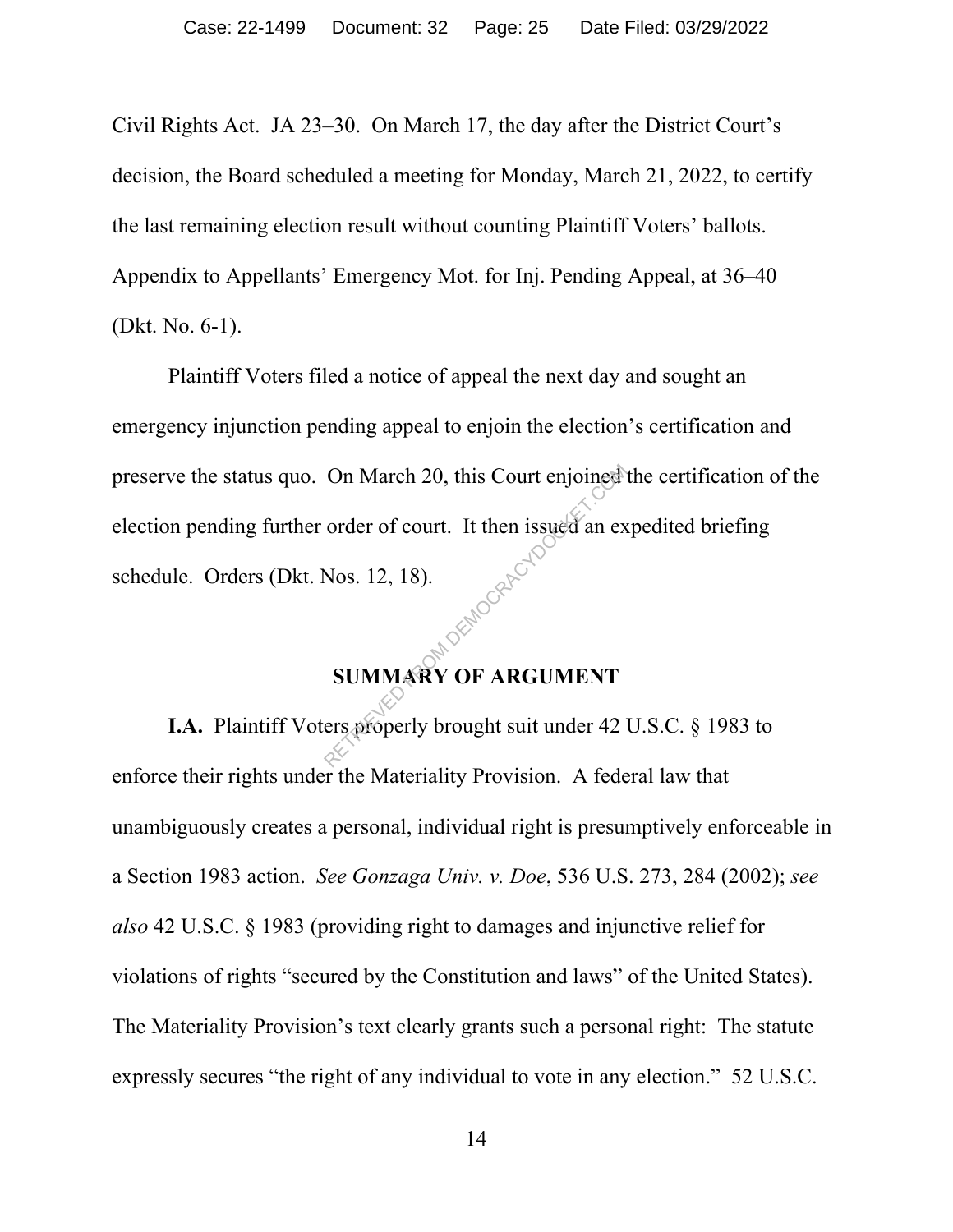§ 10101(a)(2)(B). Nor is this the rare case where Congress has so covered the field with a comprehensive regulatory scheme that private enforcement is impossible. *E.g.*, *Blessing v. Freestone*, 520 U.S. 329, 341 (1997). To the contrary, the text of Section 10101, its structure, and the legislative history plainly demonstrate Congress intended joint enforcement of Section 10101's substantive guarantees by both the Attorney General *and* private parties. *See, e.g.*, *Schwier v. Cox*, 340 F.3d 1284, 1296 (11th Cir. 2003) (so holding).

The District Court agreed that the Materiality Provision creates an individual right, but ignored this straightforward Section 1983 enforceability analysis. That legal error warrants reversal.

**I.B.** In addition to Section 1983, Plaintiff Voters also have an implied private right of action to sue directly under the Materiality Provision. Here, the statute's text, structure, legislative history, and case law all support the conclusion that Congress intended both an individual right and an individual remedy. *See Alexander v. Sandoval*, 532 U.S. 275, 286 (2001). Section 10101's text expressly provides for private enforcement. In particular, subsection 10101(d) contemplates that a "party aggrieved" may "institut[e] proceedings pursuant to this section," *i.e.*, pursuant to Section 10101, and provides that they may do so without exhausting administrative remedies. 52 U.S.C. § 10101(d). This "aggrieved party" language is a term of art that typically indicates a private-party litigant, a conclusion that is raightforward Section 1983 enforce<br>
rsal.<br>
Section 1983 Plaintiff Voters also<br>
sue directly under the Materiality legislative history, and case law all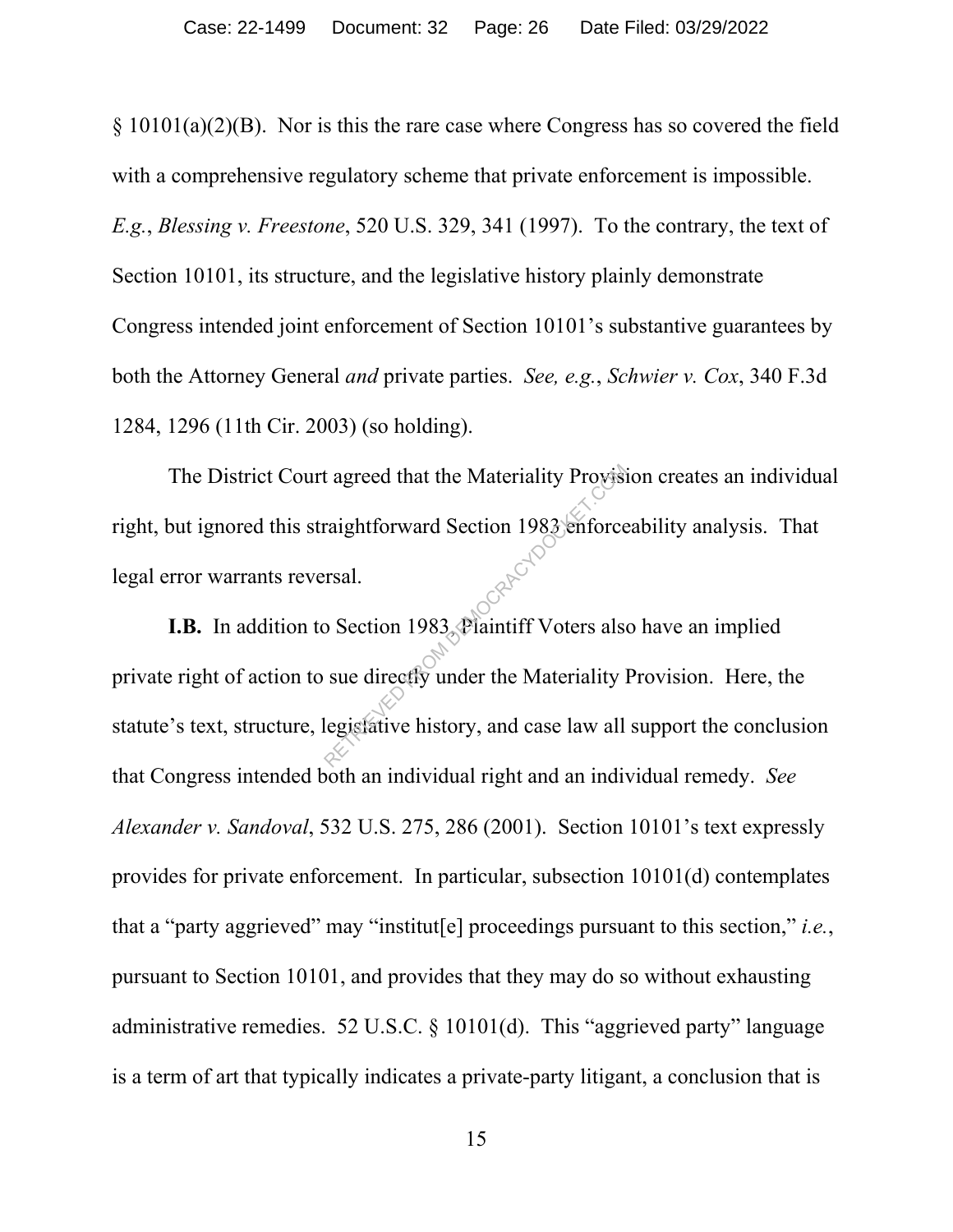especially clear here because the statute also discusses administrative exhaustion requirements, which apply to private-party plaintiffs and not federal law enforcers. Moreover, Congress's use of different, more specific language when referring to actions brought by the Attorney General ("pursuant to subsection (c)" versus "pursuant to this section") further demonstrates that Congress in drafting Section 10101 contemplated that both individual plaintiffs and the federal Department of Justice would be able to enforce the statute's voting rights guarantees.

Statutory structure also supports private enforcement. Congress built Section 10101 on the foundation of the original voting rights guarantees in the 1870 Enforcement Act. Those guarantees were enforced by private parties for nearly a century before Congress placed them in what is now subsection 10101(a) as part of the 1957 Civil Rights Act. *See, e.g.*, *Schwier*, 340 F.3d at 1295. Congress then added the Materiality Provision to that same subsection in 1964. Congress's use of privately enforceable rights to build Section 10101 further supports the conclusion that the statute's other guarantees are similarly enforceable. Expediant and a supports private enforcement<br>
undation of the original voting righ<br>
Those guarantees were enforced by<br>
Congress placed them in what is no<br>
Rights Act. See, e.g., Schwier, 34

The legislative history also shows that Congress intended for the Attorney General civil enforcement power in Section 10101 to "*supplement* existing law," which (as noted) had long provided for a private right of action already. H.R. Rep. No. 85-291 (1957), *reprinted in* 1957 U.S.C.C.A.N. 1966, 1976 (emphasis added).

16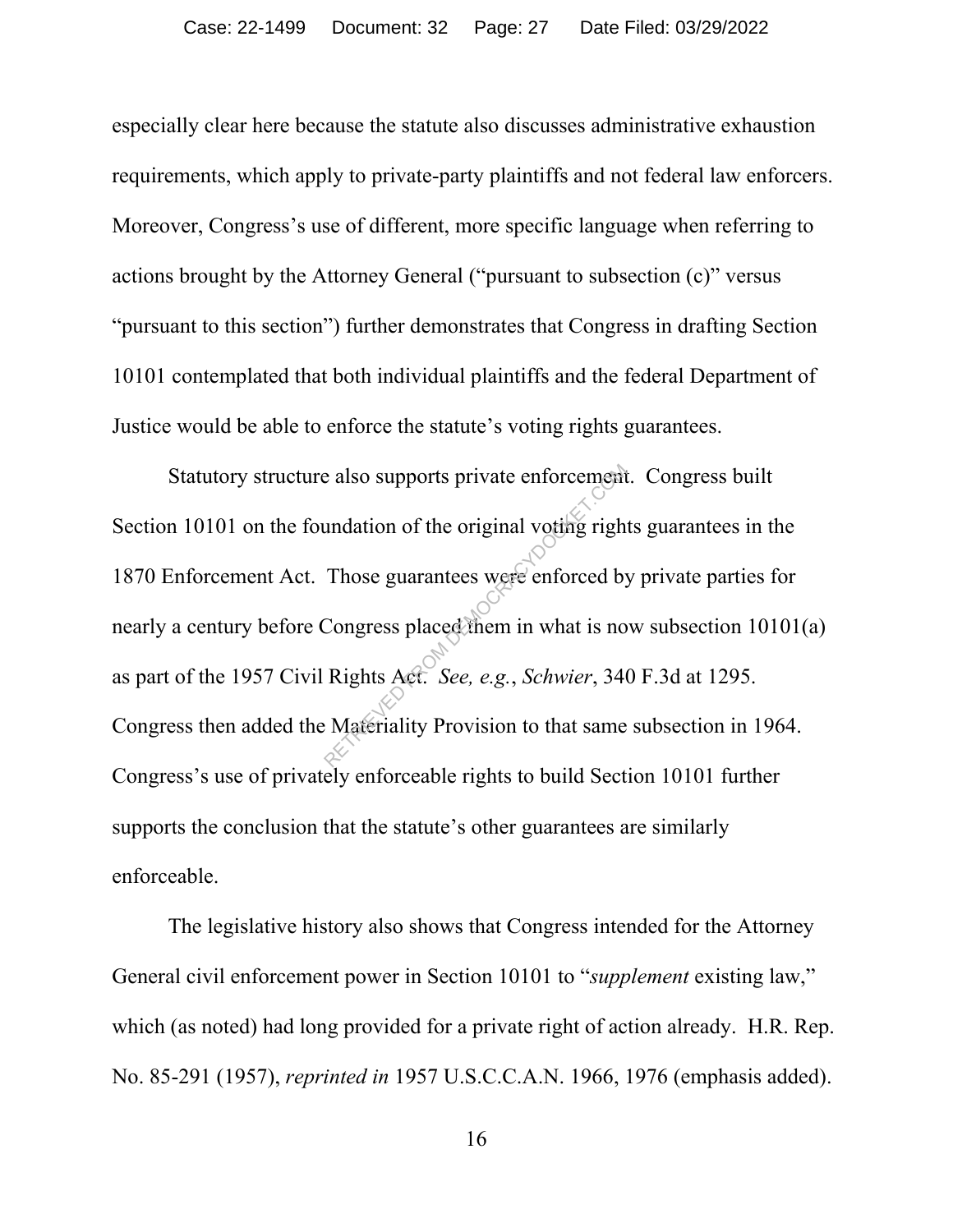Indeed, the sitting Attorney General in 1957 assured Congress in his testimony in support of the legislation that the goal of enacting Section 10101 was "not taking away the right of the individual to start his own action," but that "private people will retain the right they have now to sue in their own name." *See Civil Rights Act of 1957: Hearings on S. 83 Before the Subcomm. on Constitutional Rights of the Senate Comm. on the Judiciary*, 85th Cong. at 67–73 (1957).

The case law also supports this analysis. The Eleventh Circuit is the only appellate court to fully analyze whether private plaintiffs can sue to enforce the Materiality Provision. *Schwier*, 340 F.3d at 1294–97. Numerous courts have adjudicated claims arising under Section 1010<sup>0</sup> on the merits; by contrast none have embraced the District Court's erroneous reasoning, which applied the wrong Supreme Court test and ignored the import of subsection  $10101(d)$ , the statutory structure, and key pieces of legislative history. malyze whether private plaintiffs of<br>
chwier, 340 F.3d at 1294–97. Num<br>
ng under Section 1010<sup>0</sup> on the meri<br>
ict Court's erroneous reasoning, wl<br>
ignored the import of subsection 10<br>
s of legislative history.

**II.A.** On the merits, the envelope-dating requirement violates the Materiality Provision. *See, e.g.*, *Martin v. Crittenden*, 347 F. Supp. 3d 1302, 1308–09 (N.D. Ga. 2018) (invalidating mail ballots due to omission of voters' year of birth on the outer envelope likely violated the Materiality Provision). The Board verified Plaintiff Voters' registration status and qualifications to vote when it received their mail ballot applications. Plaintiff Voters timely submitted their mail ballots, as evidenced by the Board's records and time stamps. The inclusion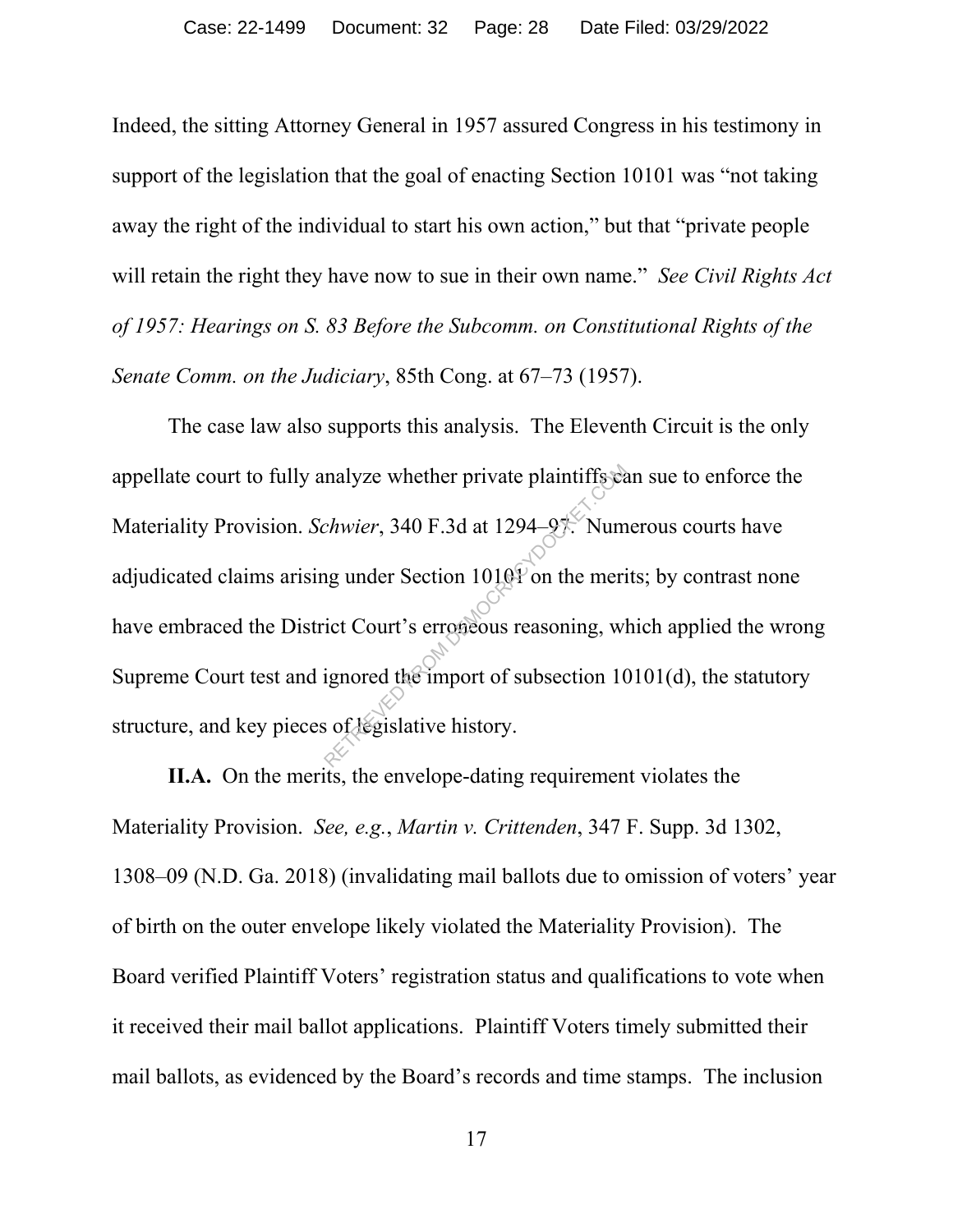or omission of a handwritten date on the return envelope neither changes nor impacts those critical facts. The fact that the Board followed official Pennsylvania Department of State guidance to count mail ballots bearing *any* date, including obviously incorrect ones like a decades-old birth date, highlights the requirement's immateriality. *See* JA 254–55, at 61:5–62:18.

**II.B.** The other legal arguments raised against the application of the Materiality Provision here cannot be squared with the statutory text. The Materiality Provision contains no language requiring racial animus or disparate impact. Inclusion of such language in *other* subsections of the act shows Congress knew how to create such a requirement but that it chose not to do so here. And the argument that the Materiality Provision applies only to voter registration is similarly refuted by the statute's text, which broadly protects "*all action necessary to make a vote effective including*, but not limited to, registration or other action required by State law prerequisite to voting, *casting a ballot, and having such ballot counted*." 52 U.S.C. §§ 10101(a)(3)(A), 10101(e) (emphases added). The language in *other* subsections of<br>the language in *other* subsections of<br>a requirement but that it chose not<br>iality Provision applies only to vote<br>statute's text, which broadly protec<br>including, but not limited to, re

This Court should reverse and order that federal law requires the Board to count Plaintiff-Voters' ballots.

18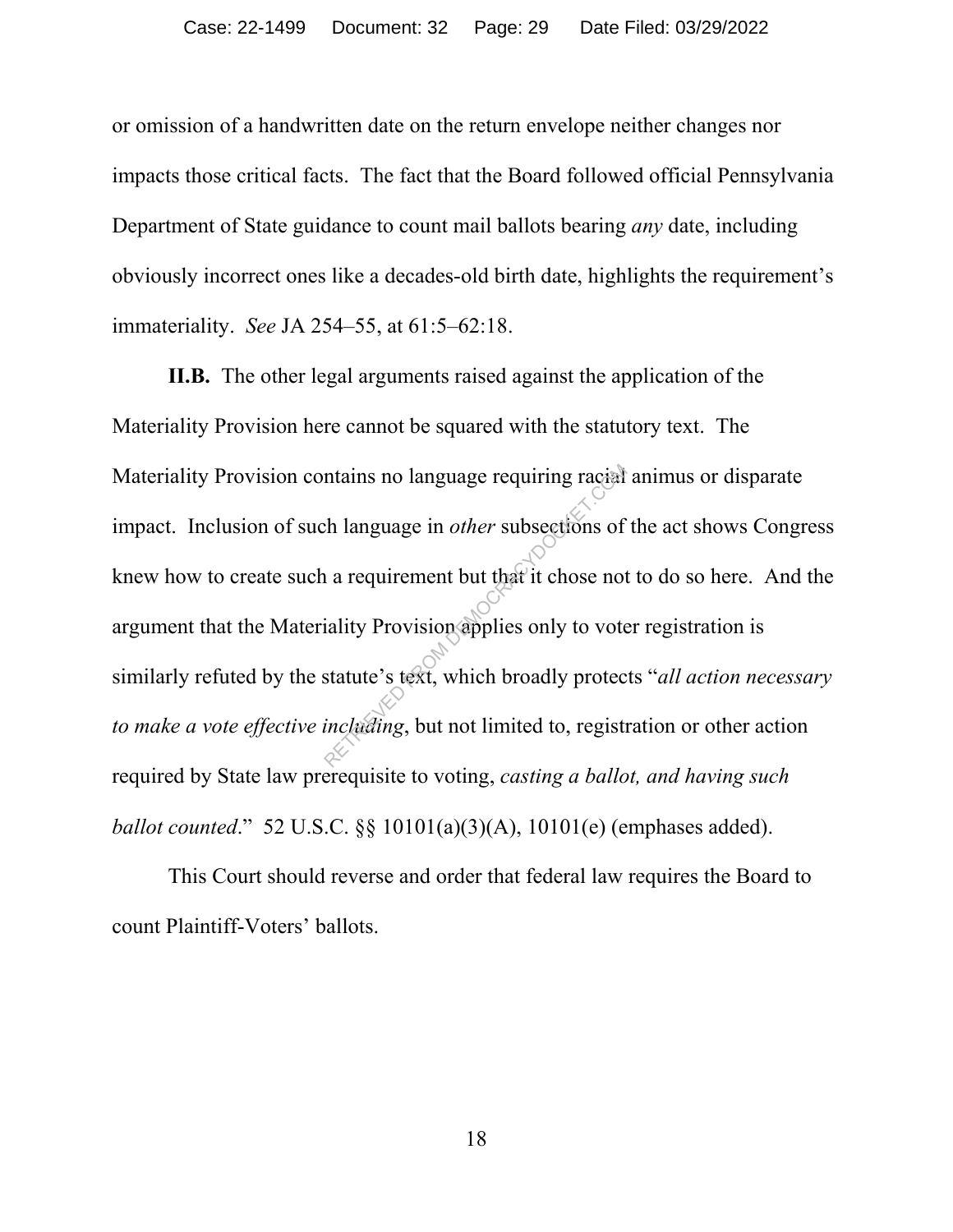#### **ARGUMENT**

This Court reviews a district court's grant of summary judgment *de novo*, without any deference to the determinations made by the district court. *See, e.g.*, *U.S. ex rel. Kosenske v. Carlisle HMA, Inc.*, 554 F.3d 88, 94 (3d Cir. 2009). This Court reviews *de novo* a district court's legal conclusions, such as the conclusion regarding whether or not a federal statute is enforceable by private parties. *See, e.g.*, *Acierno v. Cloutier*, 40 F.3d 597, 609 (3d Cir. 1994).

#### **I. PLAINTIFF VOTERS CAN ENFORCE THE RIGHTS GUARANTEED TO THEM IN THE MATERIALITY PROVISION**

The District Court erroneously held that private parties have no right of action to enforce the Materiality Provision. That conclusion is wrong in at least two ways. For one, the District Court mistakenly based its conclusion on *Alexander v. Sandoval*, 532 U.S. 275 (2001), which does not apply to the enforceability of federal laws under Section 1983. Plaintiff Voters sued under Section 1983 here. And under the proper analysis for Section 1983 claims, established by *Gonzaga University v. Doe*, 536 U.S. 273 (2002), Plaintiff Voters plainly can bring suit to enforce the individual rights guaranteed by the Materiality Provision. The District Court's application of the incorrect standard is legal error that warrants reversal. 40 F.3d 597, 609 (3d Cir. 1994)<br>
TERS CAN ENFORCE THE RI<br>
TO THEM IN THE MATERIAL<br>
t erroneously held that private parti<br>
teriality Provision. That conclusio<br>
District Court mistakenly based its<br>
532 U.S. 275 (2001), which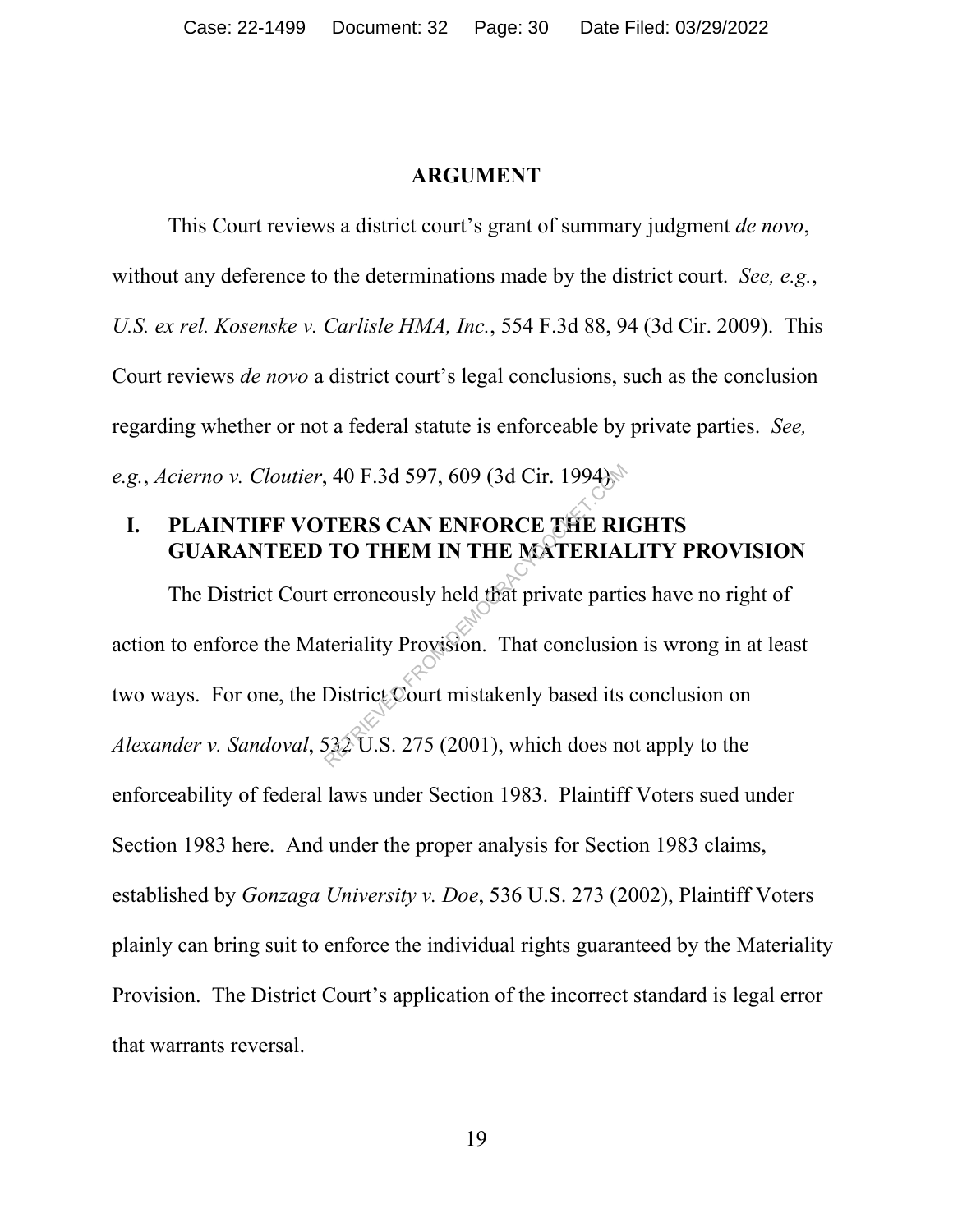Moreover, Plaintiff Voters would also have a direct right of action under the *Sandoval* framework. Section 10101's text, structure, and legislative history demonstrate that Congress intended to continue longstanding private enforcement of the statute's voting rights guarantees, which over nearly a century had yielded important court victories. The District Court's contrary conclusion that only the Attorney General can enforce the rights guaranteed in Section 10101 ignores key statutory text and legislative history and cannot be squared with Congress's overriding purpose in enacting the 1957 Civil Rights Act of *expanding* voting rights protections by *supplementing* existing law.

#### **A. The Materiality Provision Is Privately Enforceable Via a Section 1983 Action**

Plaintiff Voters brought their Materiality Provision claim under 42 U.S.C. § 1983 as well as 52 U.S.C. § 10101. Whether a statute is privately enforceable under Section 1983 and whether it is enforceable on its own via an implied right of action are separate, but partially overlapping inquiries. *See Gonzaga*, 536 U.S. at 283 ("[W]hether a statutory violation may be enforced through § 1983 'is a different inquiry than that involved in determining whether a private right of action can be implied from a particular statute.'" (citation omitted)). Examplementing existing law.<br>
Reflecting existing law.<br>
Solution Is Privately Enforce<br>
n<br>
Represents their Materiality Provision cought their Materiality Provision contracts.<br>
S.C. § 19101. Whether a statute is provision i

Both inquiries begin with a question that the District Court answered in the affirmative: "[W]hether Congress *intended to create a federal right*." *Gonzaga*, 536 U.S. at 283. But where a Plaintiff sues under Section 1983, the inquiry also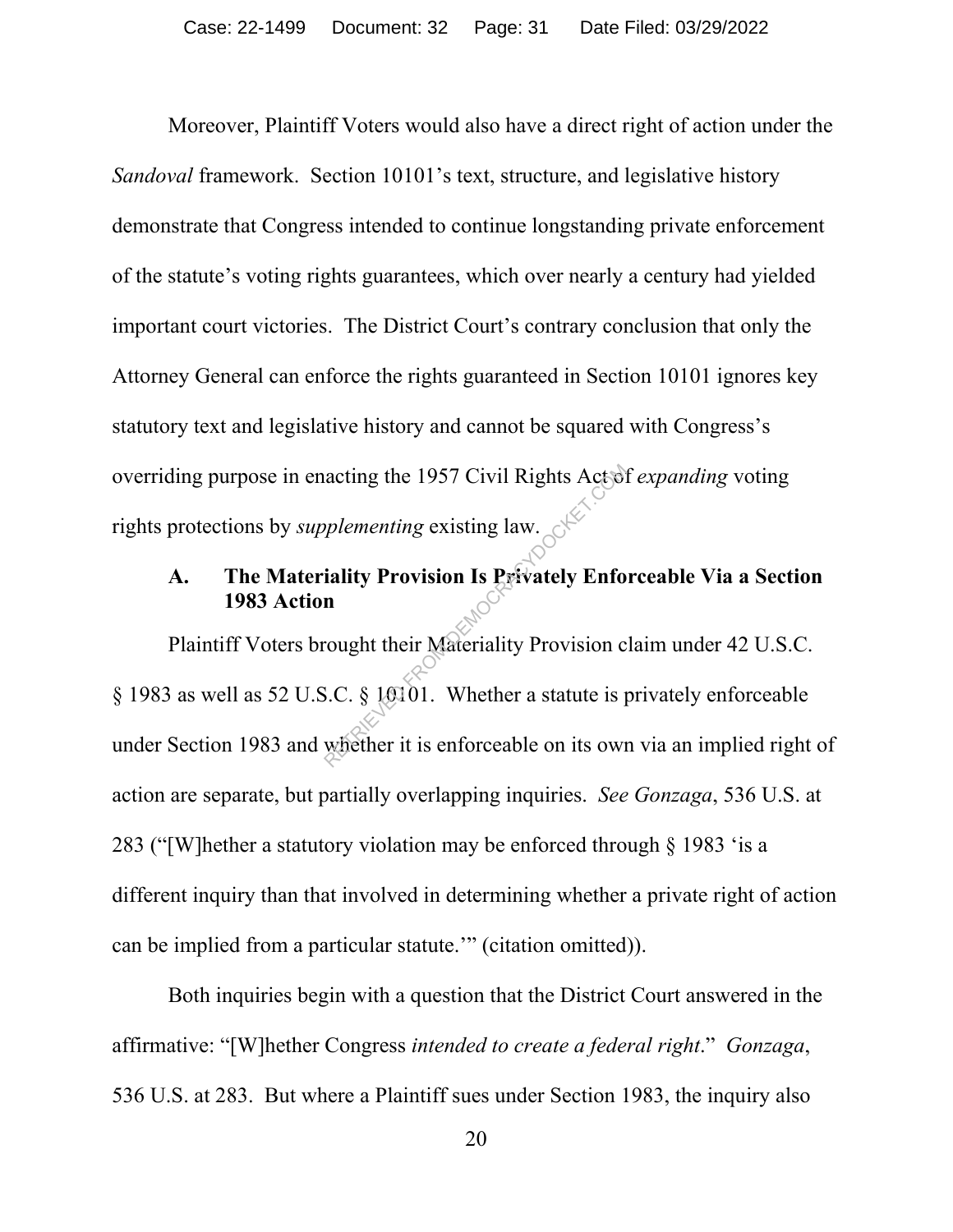typically ends there. That makes good sense: Congress enacted Section 1983 as part of the Reconstruction-Era Enforcement Acts, updating a provision from the Civil Rights Act of 1866. *See Mitchum v. Foster*, 407 U.S. 225, 238 (1972). These foundational civil rights statutes were "part of the basic alteration in our federal system wrought in the Reconstruction era," and Section 1983 in particular "opened the federal courts to private citizens, offering a uniquely federal remedy against incursions under the claimed authority of state law upon rights secured by the Constitution and laws of the Nation." *Id.* Section 1983 provides a right of action to sue for damages or equitable relief where a person has been "subjected ... to the deprivation of any rights, privileges, or immunities secured by the Constitution and laws" of the United States. 42 U.S.C. § 1983. reflexes or equitable relief where a person<br>
rights, privileges, or minunities so<br>
of the United States. 42 U.S.C. § 19<br>
gress has passed a law securing an inforceable by § 1983." *Gonzaga*, 5

Thus, where Congress has passed a law securing an individual right, "the right is presumptively enforceable by § 1983." *Gonzaga*, 536 U.S. at 284. A defendant can rebut that presumption, but only by "showing that Congress 'specifically foreclosed a remedy under § 1983.'" *Id.* at 284 n.4 (citation omitted). To do so, they must point either to "specific evidence from the statute itself," or else to "a comprehensive enforcement scheme that is incompatible with individual enforcement under § 1983." *Id.*; *see also Blessing v. Freestone*, 520 U.S. 329, 341 (1997). In practice, once an individual right is established, the presumption is rarely rebutted. *Cf. Livadas v. Bradshaw*, 512 U.S. 107, 133 (1994) (instances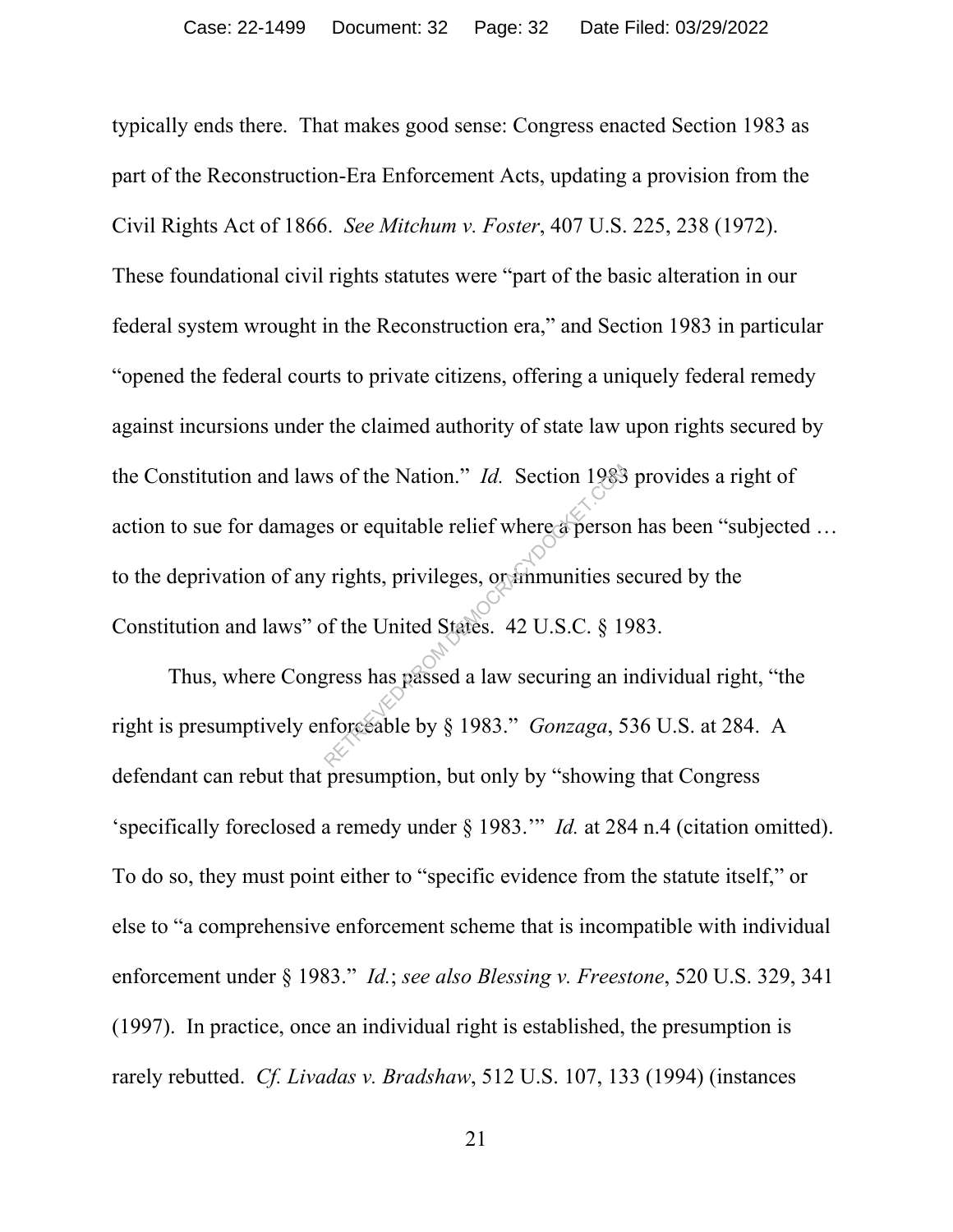where an individual right secured by federal law is not enforceable via Section 1983 are "exceptional cases").

Congress's intent to create a personal, individual right with Section 10101's Materiality Provision is clear here from the statute's text, which expressly refers to, and secures in mandatory terms, "the right of any individual to vote in any election." 52 U.S.C.  $\frac{$10101(a)(2)(B)}{B}$ . Such language "imparts an individual entitlement with an 'unmistakable focus on the benefitted class.'" *Grammer v. John J. Kane Reg'l Ctrs.-Glen Hazel*, 570 F.3d 520, 526 (3d Cir. 2009) (quoting *Sabree ex rel. Sabree v. Richman*, 367 F.3d 180, 187 (3d Cir. 2004)).Indeed, the Materiality Provision's mandatory language (*i.e*., "No person … shall deny"), and clear focus on individual, personal rights (*i.e*., "the right of any individual to vote") is strikingly similar to (and if anything, more explicit than) the rights-creating language in other statutes that the Supreme Court has held are privately enforceable. *See Gonzaga*, 536 U.S. at 284 & n.3 (language in Title VI of the Civil Rights Act of 1964 and Title IX of the Education Amendments of 1972, mandating that "[*n*]*o person* … *shall* be subject to discrimination" in federally-supported programs indicates an individual right); *Schwier v. Cox*, 340 F.3d 1284, 1296 (11th Cir. 2003) (text of Materiality Provision is "clearly analogous to the right-creating language cited by the Supreme Court in *Gonzaga*") (concluding that Materiality Provision creates individual right enforceable in Section 1983 action). Richman, 367 F.3d 180, 18 (3d C.<br>
Richman, 367 F.3d 180, 18 (3d C.<br>
mandatory language (*i.e.*, "No personal rights *i.e.*, "the right of<br>
al, personal rights *i.e.*, "the right of<br>
and if anything, more explicit than)<br>
s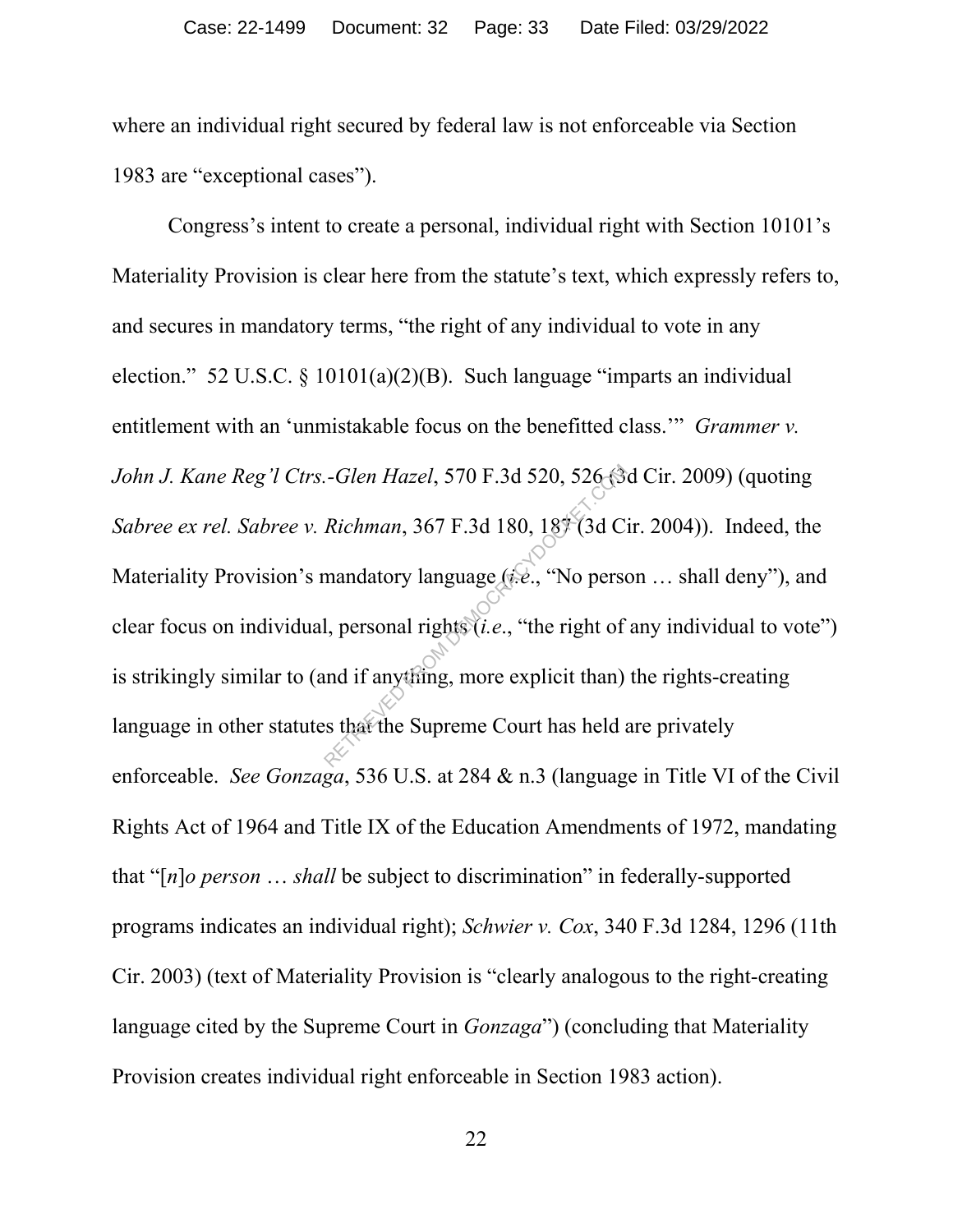Because the Materiality Provision "confers an individual right, the right is presumptively enforceable." *Gonzaga*, 536 U.S. at 284. There is no basis to rebut the strong presumption of Section 1983 enforceability here. Section 10101's text does not preclude Section 1983 private enforcement. Indeed, as explained below, it expressly contemplates such enforcement—specifically in subsection 10101(d), which speaks of actions by a "party aggrieved," *i.e.*, by a private individual who has been denied the right to vote, and which addresses (and eliminates) the type of administrative exhaustion requirements that may hinder actions by private individuals. *See infra* at 27-28. Nor is there an all-encompassing remedial or regulatory scheme at play that makes Section 1983 private enforcement impossible.4 *See, e.g.*, *Blessing*, 520 U.S. at 341. Just the opposite: As further explained below, when Congress enacted new provisions for Attorney General civil enforcement of the civil rights laws, now codified at subsection  $10101(c)$ , it understood that the substantive rights in subsection 10101(a) had already been enforceable and enforced for nearly a century by private individuals in Section In requirements that may hinder and<br>
27-28. Nor is there an all-encomp<br>
y that makes Section 1983 private<br>
Ressing, 520 U.S. at 341. Just the congress enacted new provisions for<br>
civil rights laws, now codified at su

<sup>&</sup>lt;sup>4</sup> To displace the possibility of a Section 1983 action, the remedial scheme crafted by Congress must be all-encompassing enough to demonstrate that Congress wanted all remedial activity to go through one channel. For example, in *Middlesex County Sewerage Authority v. National Sea Clammers Association*, 453 U.S. 1 (1981), the Court held that Section 1983 actions to enforce federal anti-dumping rules were precluded where Congress had enacted a comprehensive permitting scheme, a system of penalties, and specific citizen-suit provisions to channel private actions. *Id.* at 20–21.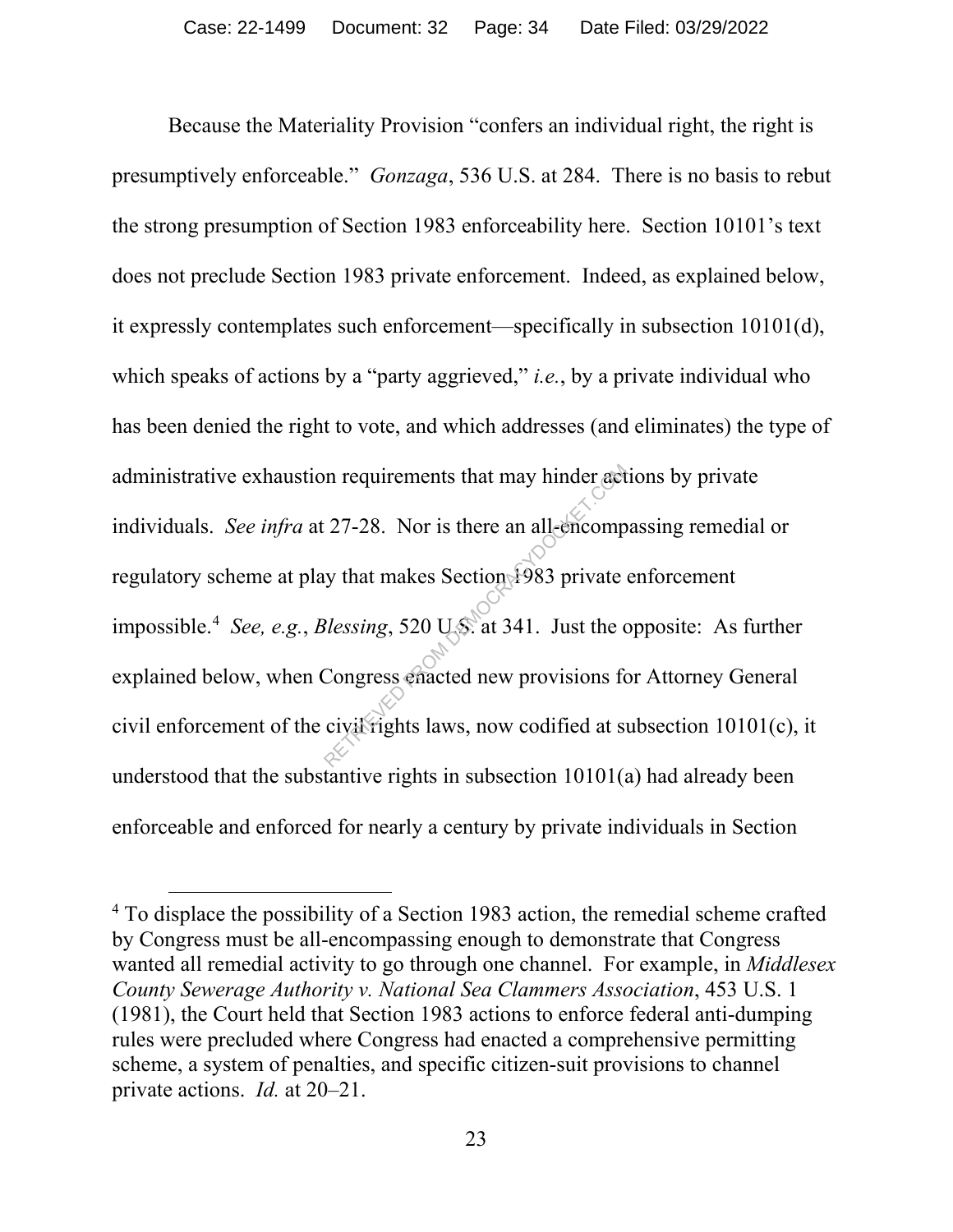1983 suits, and it gave every indication that they would remain so. *See, e.g.*, *Schwier*, 340 F.3d at 1295; *see infra* at 31-37.

The District Court agreed, concluding correctly that "§ 10101 provides a personal right to Plaintiffs." JA 24. But the District Court then failed to apply *Gonzaga's* Section 1983 enforceability presumption, or to consider whether this was one of the few exceptions where a private, individual right secured by federal law cannot be enforced in a Section 1983 action. Instead, the court reasoned that demonstrating an individual right was "not the end of the inquiry" because "[a]s *Sandoval* made clear, a private right of action only lies where Congress intended to create not only a personal right but a *private remedy* as well." *Id.*

That was legal error. *Sandoval* applies where a plaintiff has *not* sought relief under Section 1983 and proceeds instead on a proffered implied right of action; it is in *that* context where a plaintiff must demonstrate that Congress intended "to create not just a private right but also a private remedy." *Sandoval*, 532 U.S. at 286. By contrast, "[p]laintiffs suing under § 1983 do not have the burden of showing an intent to create a private remedy because § 1983 generally supplies a remedy for the vindication of rights secured by federal statutes." *Gonzaga*, 536 U.S. at 284. Under the applicable *Gonzaga* analysis, Plaintiff Voters can bring a Section 1983 action to enforce their rights under the Materiality Provision. That conclusion alone warrants reversal. dual right was "not the end of thesit<br>private right of action only lies where<br>al right but a *private remedy* as well<br>for. *Sandoval* applies where a plain<br>proceeds instead on a proffered imported imported in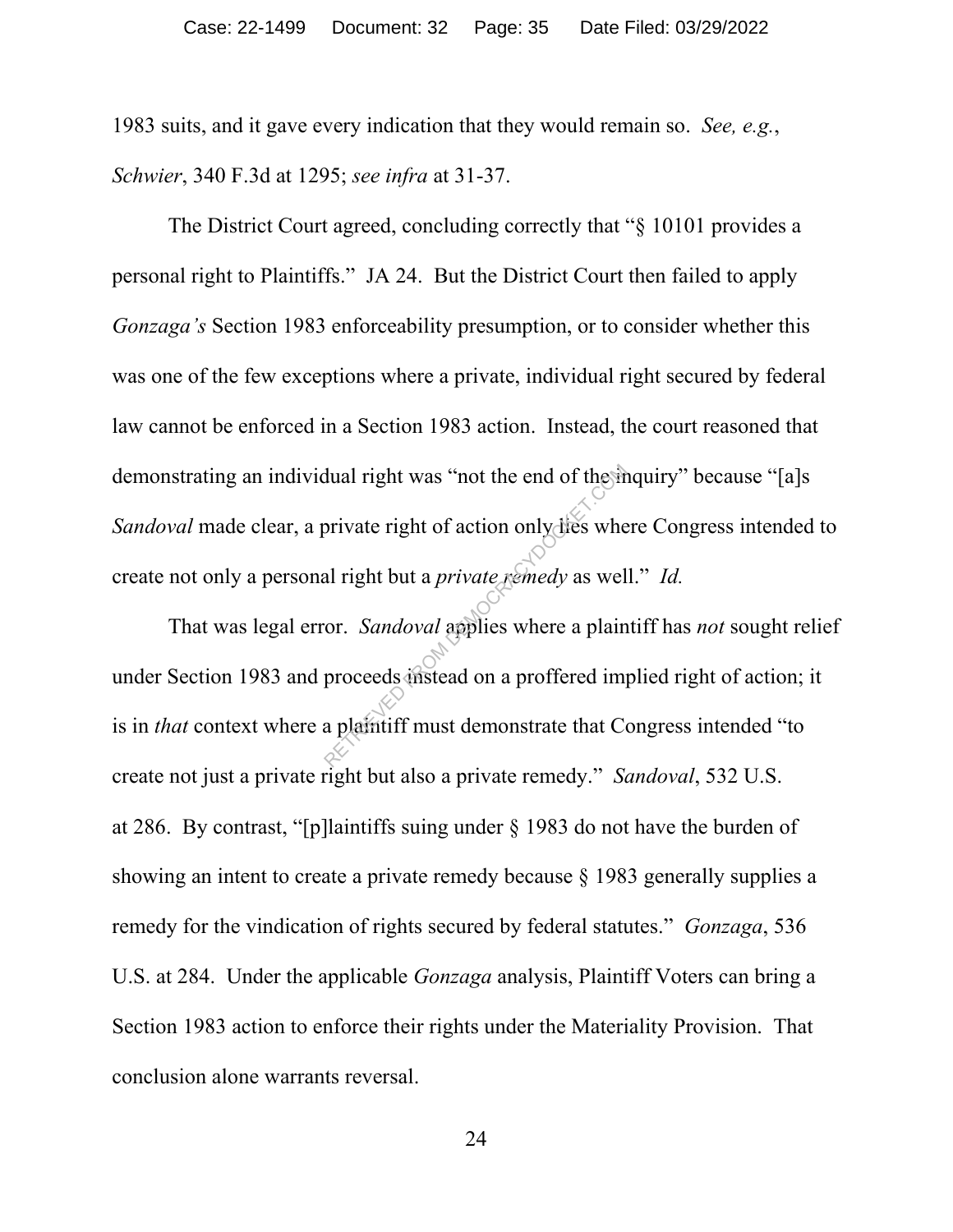#### **B. The Materiality Provision Is Enforceable Via an Implied Private Right of Action**

Even if Plaintiff Voters had not sued under Section 1983, they could rely directly on Section 10101 to bring suit. The statutory text and structure, legislative history, and case law all support the conclusion that there is an independent right of action to sue directly under Section 10101. This Court can reverse on that ground as well.

Courts consider two factors in determining whether a federal law implies a private right of action. First (and as in the Section 1983 context), the court considers whether the statute's text and structure indicate that Congress intended to create an individual right. *See Sandoval*, 532 U.S. at 286; *Wisniewski v. Rodale, Inc.*, 510 F.3d 294, 301 (3d Cir. 2007). Second, and especially where an implied right of action is sought, the court considers the statute's text and structure, as well as legislative history, to determine whether Congress intended that there be a private remedy to enforce that right. *See Wisniewski*, 510 F.3d at 301; *accord Sandoval*, 532 U.S. at 286; *Three Rivers Ctr. for Indep. Living v. Hous. Auth. of the City of Pittsburgh*, 382 F.3d 412, 421 (3d Cir. 2004). First (and as in the Section 1983 conditate 's text and structure indicate the t. See Sandoval, 532 U.S. at 286; lacktrianglerical state over the court considers the statute's text determine whether Congress intended

The first requirement was addressed above*. See supra* at 22. As to the second, all relevant sources, including text, structure, and legislative history, demonstrate that Congress contemplated private lawsuits to enforce violations of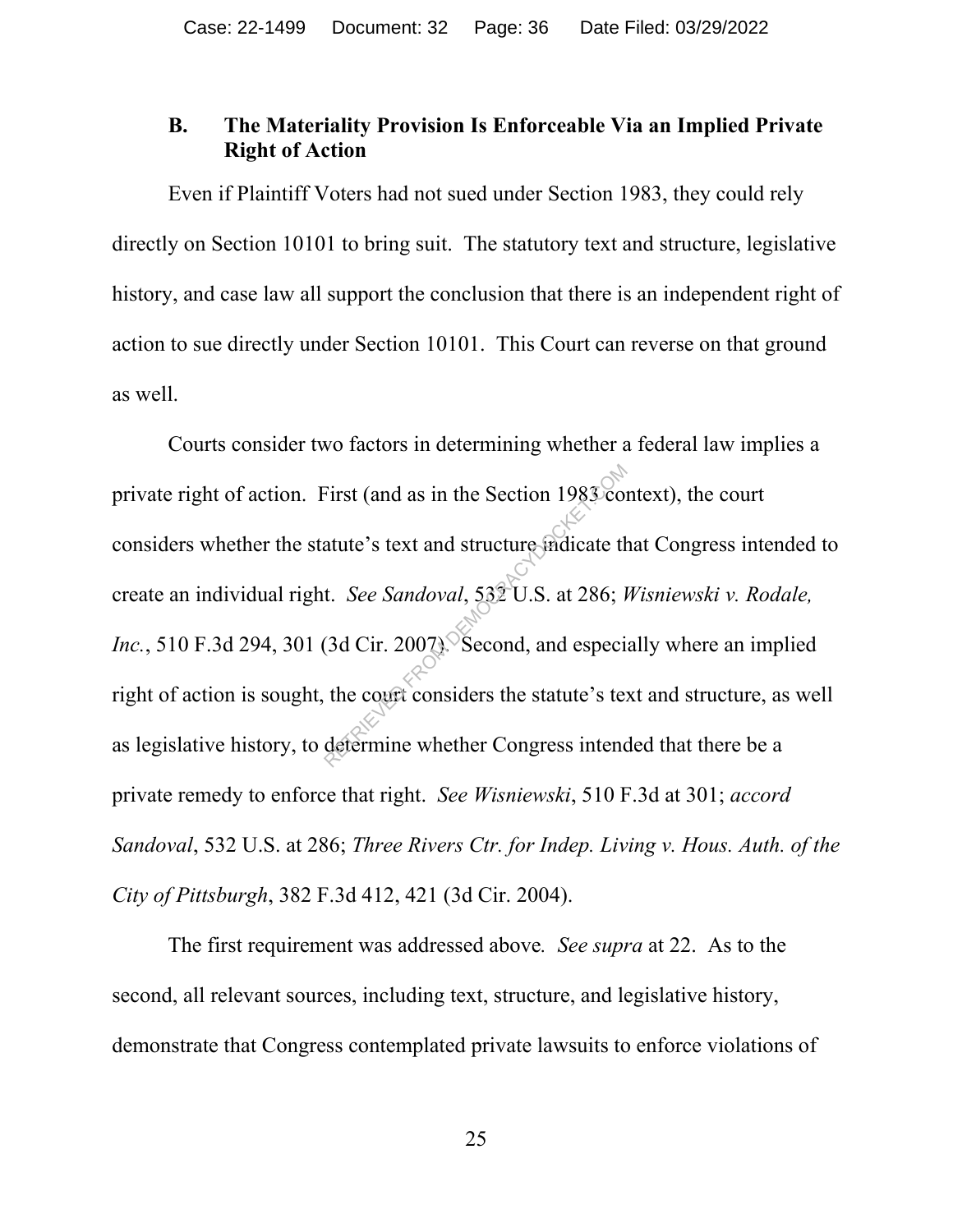Section 10101's substantive provisions, *i.e.*, that there would be a private remedy for violations of the right to vote guaranteed by the Materiality Provision.

**Statutory Text.** *First*, the statutory text indicates that Congress intended a private remedy. In addition to the expansive rights-creating language in the Materiality Provision itself, two other subsections of the statute discuss *who* may sue to enforce those rights. One subsection makes clear that private individuals may do so; the other provides for parallel enforcement by the Attorney General.

Subsection 10101(d) confers jurisdiction on the federal courts to preside over "proceedings instituted pursuant *to this section*," *i.e.*, pursuant to Section 10101. 52 U.S.C. § 10101(d) (emphasis added). It then directs that this jurisdiction shall be assumed "without regard to whether the *party aggrieved* shall have exhausted any administrative or other remedies that may be provided by law." *Id.* (emphasis added). This "party aggrieved" language evidences Congress's understanding that private individuals would enforce the substantive rights set forth in Section 10101, as they had before the 1957 Civil Rights Act added the Attorney General to the enforcement regime. *See, e.g.*, *Schwier*, 340 F.3d at 1296. (d) confers jurisdiction on the federated pursuant *to this section*  $i.e.,$  p<br>01(d) (emphasis added). It then dividend "without regard to whether the inistrative or other remedies that m<br>his sparty aggrieved" language evi-

"Aggrieved parties" or "aggrieved persons" are a term of art, "universally understood to mean the persons whose rights are being violated, *not* the Attorney General." *Tex. Democratic Party v. Hughs*, 474 F. Supp. 3d 849, 859 (W.D. Tex. 2020) (citing *Schwier*, 340 F.3d at 1296), *rev'd and remanded on other grounds*,

26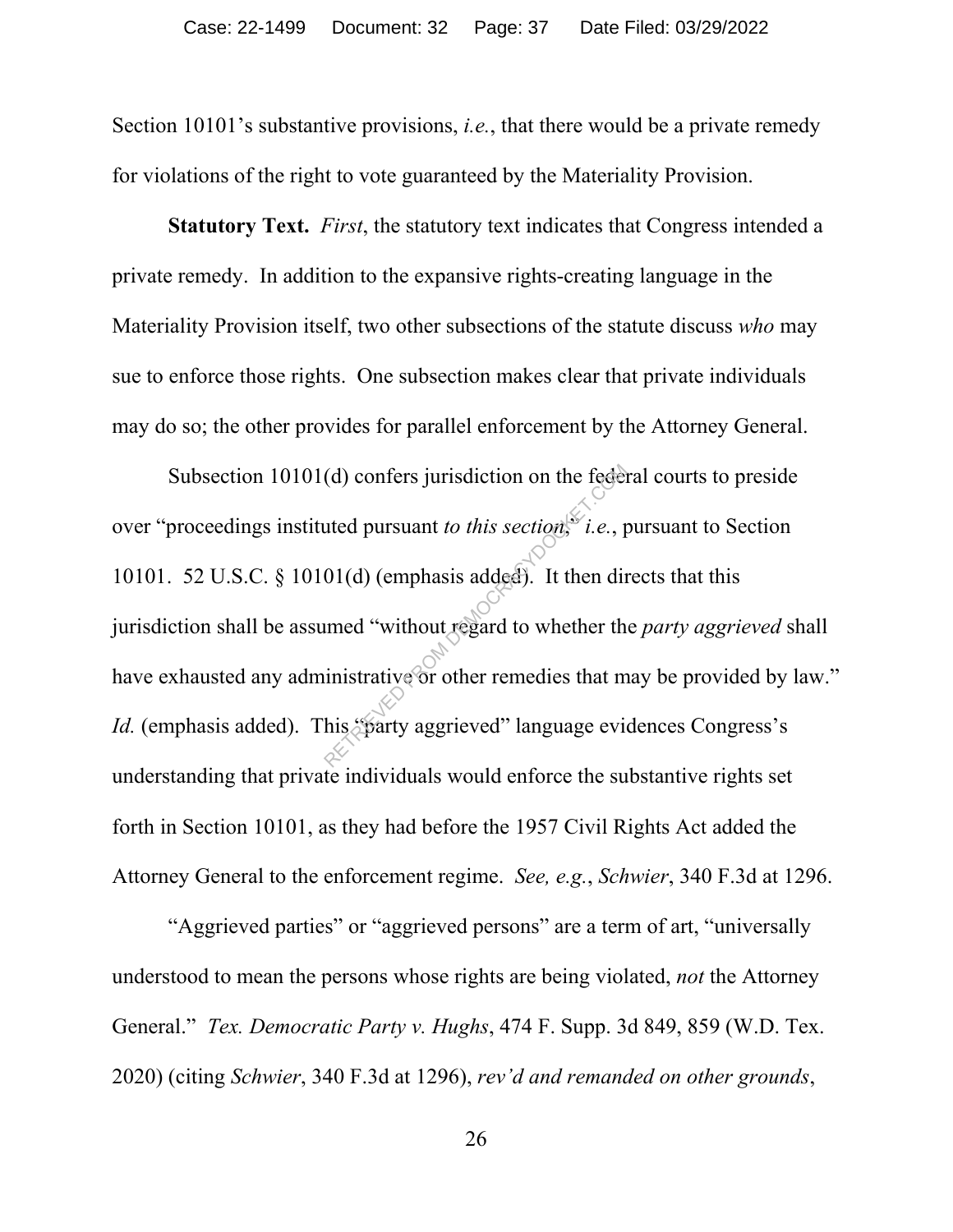860 F. App'x 874 (5th Cir. 2021) (emphasis added). Congress's use of this term of art indicates its intention to maintain a private remedy. *See, e.g.*, *Mitchell v. Cellone*, 389 F.3d 86, 90 & n.4 (3d Cir. 2004) (discussing Fair Housing Act, which accords right of action to "[a]n aggrieved person"); *Bowers v. NCAA*, 346 F.3d 402, 419 (3d Cir. 2003) (discussing implied private right of action under the Rehabilitation Act, which refers to the rights of "any person aggrieved"); *see also, e.g.*, *Washington-Dulles Transp., Ltd. v. Metro. Wash. Airports Auth.*, 263 F.3d 371, 377-78 (4th Cir. 2001) (discussing Metropolitan Washington Airports Act affording separate rights of action to "any aggrieved party" and Attorney General)*.* 

Nor does the statutory reference to suits by a "party aggrieved" exist in a vacuum. Congress went further: It authorized district courts to entertain suits brought by "a party aggrieved" *whether or not* they have exhausted administrative remedies. 52 U.S.C. § 10101(d). The Attorney General is not typically required to exhaust administrative remedies before bringing a civil action in federal court. *See, e.g.*, *United States v. Tennessee*, 798 F. Supp. 483, 488 (W.D. Tenn. 1992) (holding that the Attorney General is not required to exhaust remedies under the Individuals with Disabilities Education Act and indeed is "*not authorized*" to access the administrative process in the first place). By contrast, exhaustion frequently applies as a jurisdictional bar to private litigants, like those Congress clearly meant to exempt from that requirement in the Materiality Provision. Indeed, 01) (discussing Metropolitan Wash<br>of action to "any aggrieved party"<br>tory reference to suits by a "party a<br>t further: It authorized district cour-<br>rieved" whether or not they have ex<br>0101(d). The Attorney General is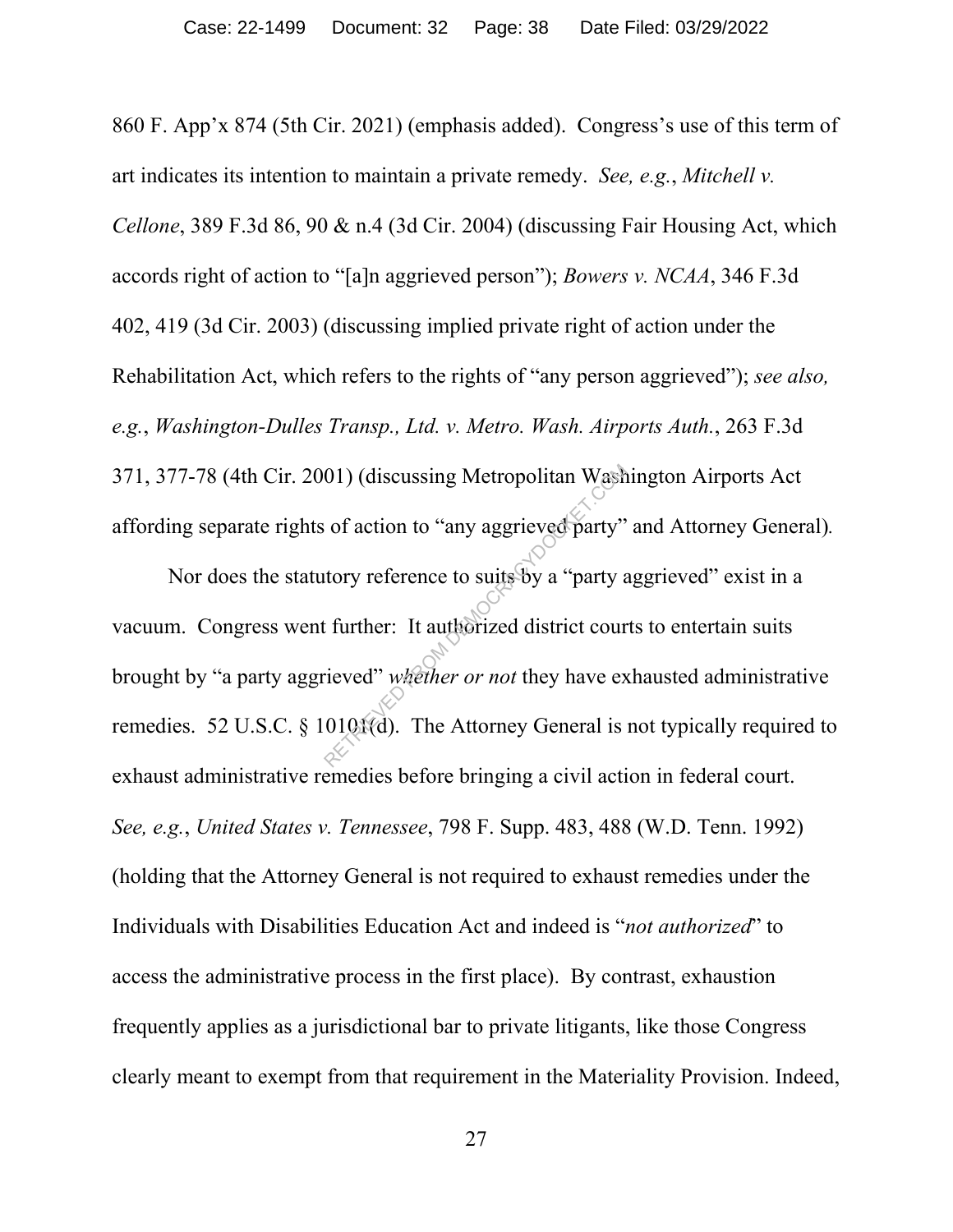in the period before subsection 10101(d)'s enactment, federal courts had imposed just such an exhaustion requirement on individual plaintiffs seeking to enforce the voting rights guarantees of forerunner civil rights statutes. *See Peay v. Cox*, 190 F.3d 123 (5th Cir. 1951) (cited in H.R. Rep. No. 85-291 (1957), *reprinted in* 1957 U.S.C.C.A.N. 1966, 1975–1976). The inclusion in the statute's plain text of subsection 10101(d)'s exhaustion-related language makes it especially clear that Congress contemplated private actions to remedy violations of the statute. *Accord Schwier*, 340 F.3d at 1296.

Additionally, subsection 10101(c), on which the District Court focused, provides that the Attorney General "may institute for the United States … a civil action or other proper proceeding for preventive relief" to enforce the substantive rights set forth in § 10101(a) and  $(6)$ . That language—"may institute"—is not exclusive. Indeed, Congress often grants the Attorney General a right of action without indicating any intention to disallow private enforcement, especially in the civil rights and voting rights act contexts. *See, e.g.*, *Sandoval*, 532 U.S. at 279–80; *Morse v. Republican Party of Va.*, 517 U.S. 186 (1996); *see also Fitzgerald v. Barnstable Sch. Comm.*, 555 U.S. 246, 252–59 (2009). And as the statutory text (including subsection 10101(d)) and other sources demonstrate, that is precisely what Congress did here, when it added Attorney General enforcement on top of Rection 10101(c), on which the Dist<br>ey General "may institute for the Universe of the University of the University of the University of the University of the University of the University of the University of the University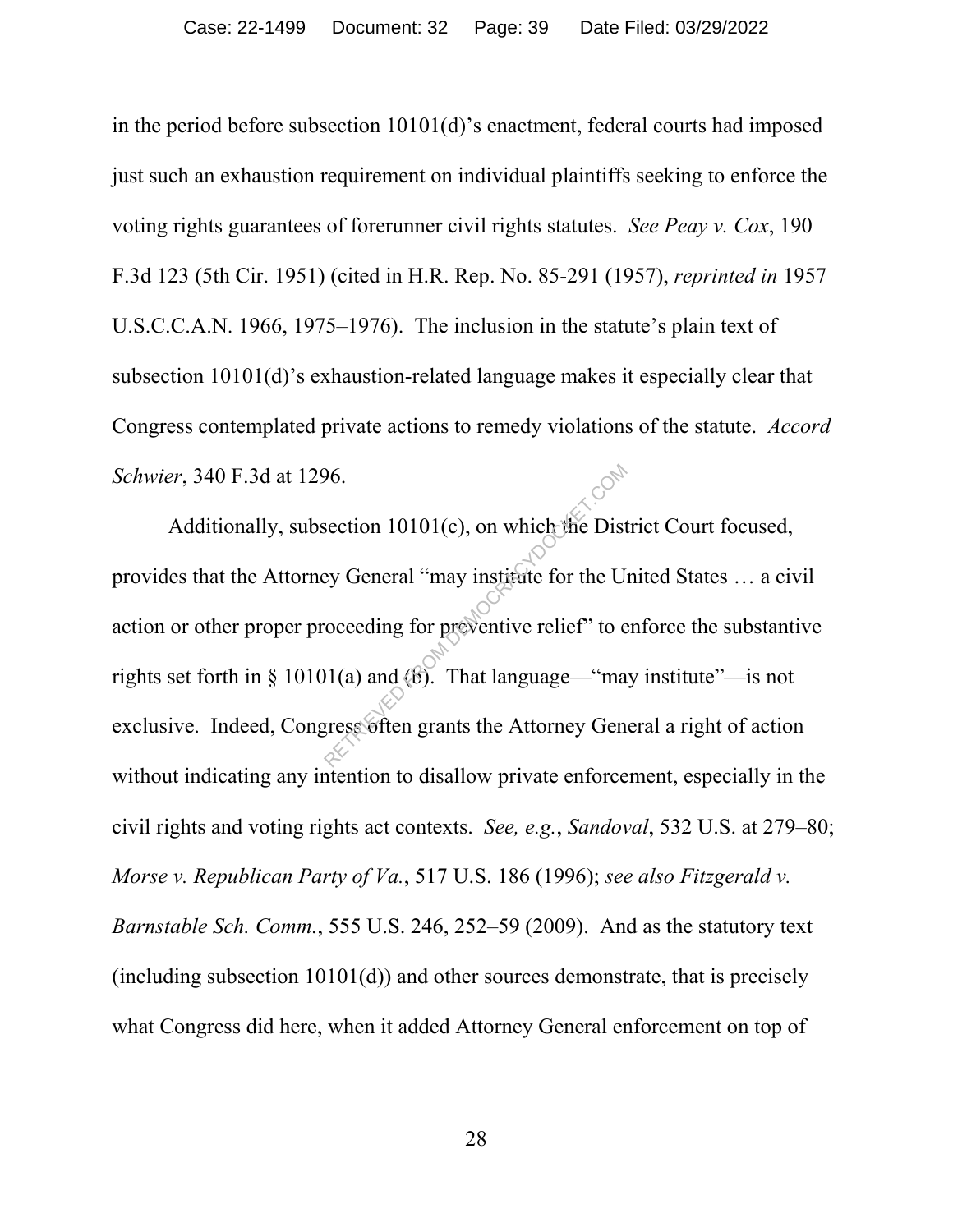existing private enforcement of the substantive rights in subsection  $10101(a)$ <sup>5</sup> See *Schwier*, 340 F.3d at 1296 (so holding).

Subsection 10101(c) was enacted as part of the Civil Rights Act of 1957 the same statute that added the "party aggrieved" and exhaustion-related language in subsection 10101(d)—in order to supplement existing enforcement of the civil rights laws. *See infra* at 31-37. Such parallel enforcement is indicated not just by the text of subsection 10101(d), but by subsections 10101(e) and (g). Those subsections, in setting forth certain special remedies (like intensive federal monitoring and the appointment of "voting referees"), state that they apply "[i]n any proceeding instituted pursuant to subsection (c)," 52 U.S.C. § 10101(e), or in a "proceeding instituted by the United States," 52 U.S.C. § 10101(g). But if Congress had intended that Attorney General civil actions pursuant to subsection 10101(c) would be the *exclusive* means of enforcing the statute, it could have referred simply to proceedings "pursuant to this section," which is the exact orth certain special remedies (likest)<br>intment of "voting referees"), state<br>d pursuant to subsection (c)," 52 U.<br>y the United States," 52 U.S.C. § 10<br>hat Attorney General civil actions p<br>xclusive means of enforcing the sta

 <sup>5</sup> Consistent with that, Congress's description of the general relief available to the Attorney General in actions under Section 10101—namely "preventive relief, including an application for a permanent or temporary injunction, restraining order, or other order," 52 U.S.C. § 10101(c)—reflects what Congress understood to be the relief that was already available to individual plaintiffs. *See* H.R. Rep. No. 85- 291, at 1977 (discussing availability of injunctive relief for private plaintiffs enforcing the substantive rights in Section 10101). However, Congress also understood that private plaintiffs could seek relief in damages. *See* H.R. Rep. No. 85-291, at 1977 (citing *Chapman v. King*, 154 F.2d 460 (5th Cir. 1946)).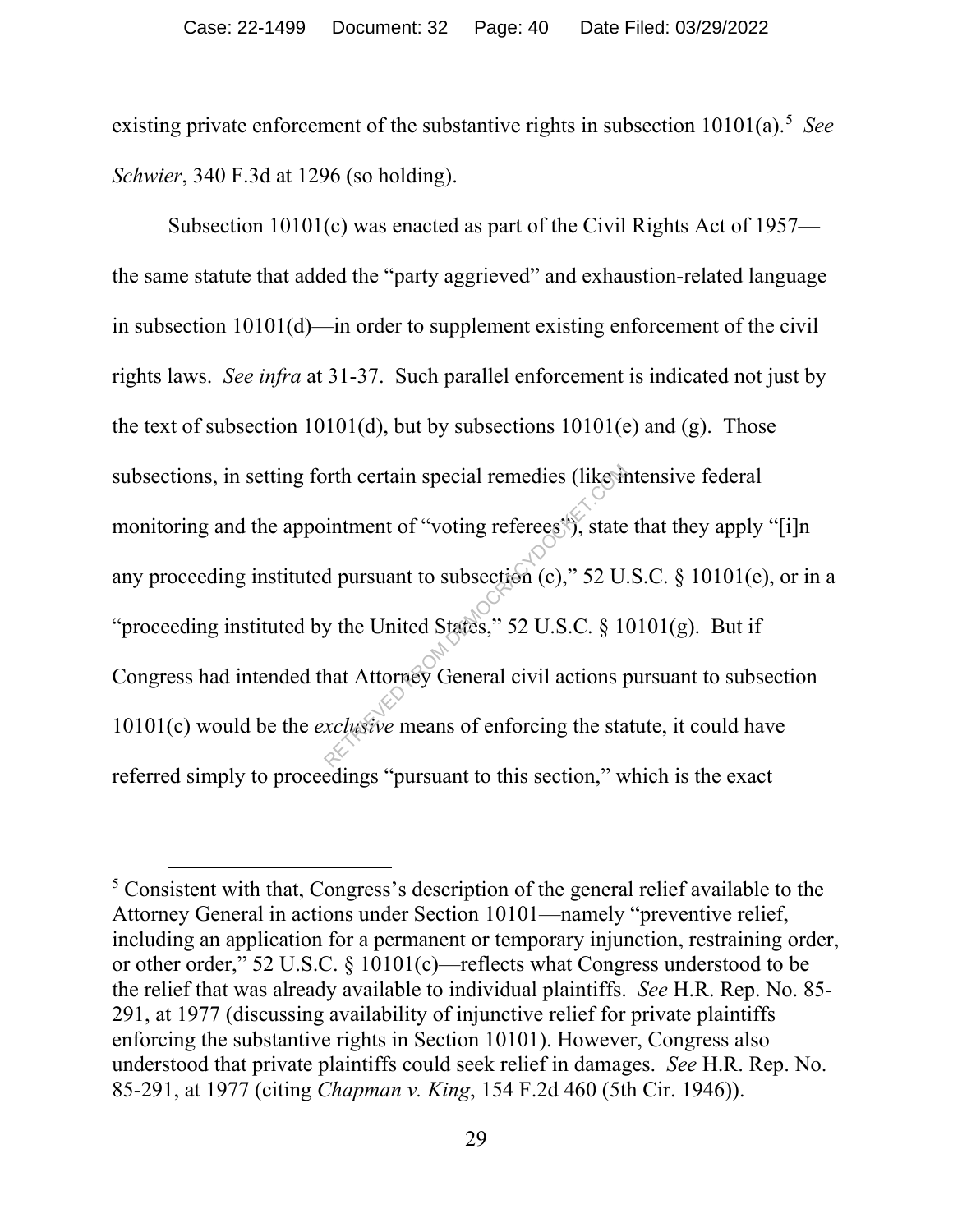language it used in subsection 10101(d). Congress's decision to specify actions brought pursuant to the Attorney General's enforcement authority in some places, but to speak more expansively in others, strongly corroborates the conclusion that the statute contemplates parallel rights of action for both private parties and government enforcers. *See Russello v. United States*, 464 U.S. 16, 23 (1983) ("We refrain from concluding here that the differing language in the two subsections has the same meaning in each.").

The District Court's opinion discussed subsection  $30101(c)$ , but did not even mention subsection 10101(d), even though *Schwier* and other cases cited in Plaintiff Voters' papers relied on this provision. *See* JA 23–25; *see also id.* at JA 751–756. In addition to that significant oversight, the District Court also wrongly concluded that Sections  $101(e)$  and (g) suggest that the Attorney General is exclusively charged with enforcing Section 10101(a), JA 25, even though the language of those sections shows just the opposite. 6 *See supra* at 29-30. t's opinion discussed subsection  $\theta$ <br>
(1)(d), even though *Schwier* and oth<br>
relied on this provision. *See* JA 23<br>
1 to that significant oversight, the L<br>
Sections  $\theta$  (9)(e) and (g) suggest tharged with enforcing Sect

 <sup>6</sup> Because the right to impose "voting referees" and other forms of intensive monitoring to superintend a state's election process upon the showing of a pattern or practice violation *is* made exclusive to the Attorney General, the relevant statutory subsections are expressly restricted to actions brought by the Attorney General under subsection 10101(c). *See* 52 U.S.C. § 10101(e). (allowing for the invocation of federal election monitors in any "proceeding instituted pursuant to subsection (c)"); 52 U.S.C.  $\S$  10101(g) (providing that a three-judge panel will be convened in any "proceeding instituted by the United States … under this section in which the Attorney General requests a finding of a pattern or practice of discrimination pursuant to subsection (e) of this section"). But those provisions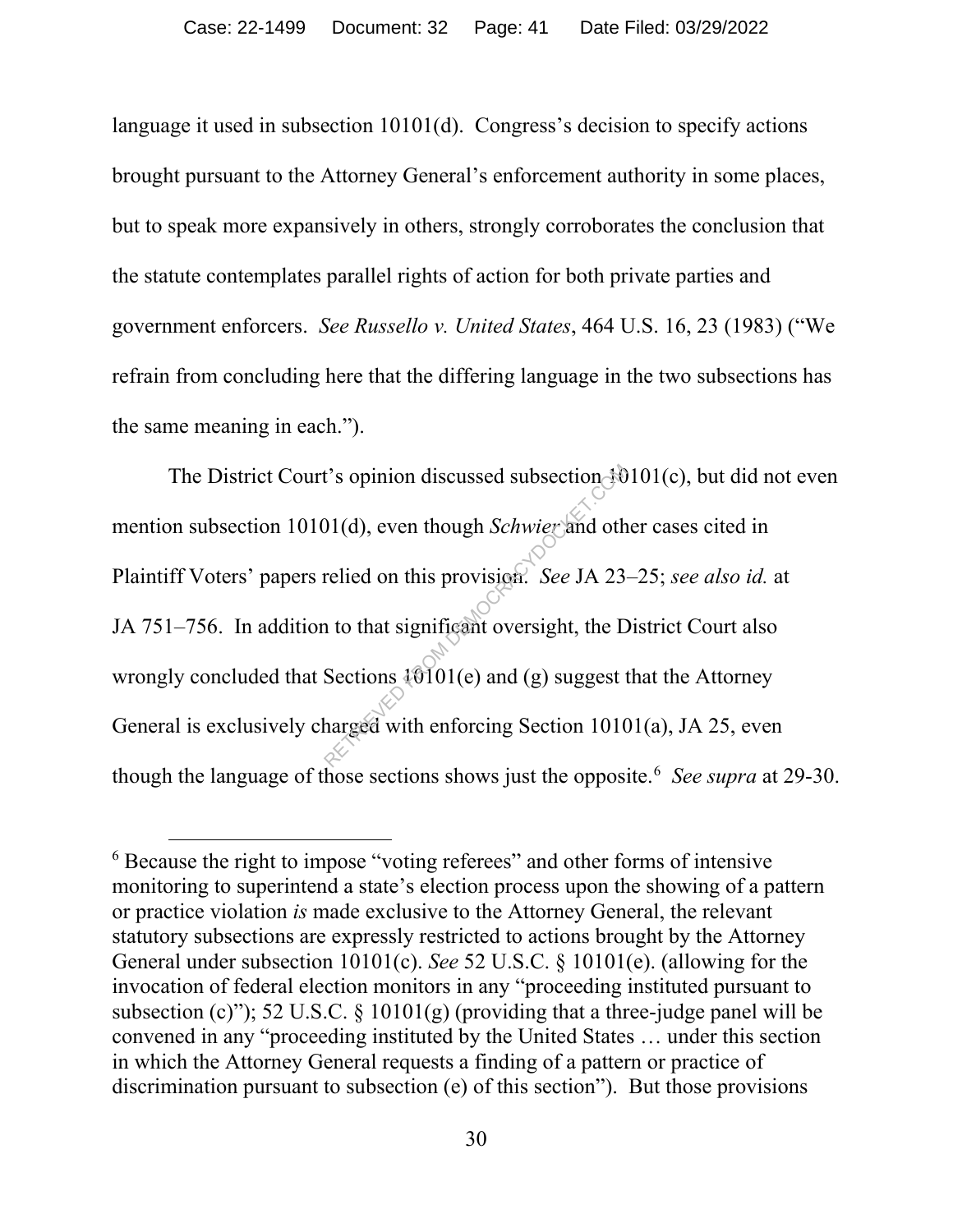Viewed correctly, and as a whole, the text of Section 10101, and especially subsection 10101(d), shows that Congress contemplated that aggrieved persons would bring private actions to vindicate their voting rights under the statute.

**Statutory Structure.** *Second*, statutory structure demonstrates that Congress intended in the 1957 Civil Rights Act to maintain the longstanding scheme of private enforcement of the civil rights laws and *add* a layer of federal enforcement by the Attorney General. *See Alli v. Decker*, 650 F.3d 1007, 1012 (3d Cir. 2011) ("[T]he text of a statute must be considered in the larger context or structure of the statute in which it is found."); *see also, e.g.*, *Russello*, 464 U.S. at 23 (considering the "evolution" of statutory provisions at issue in interpreting textual meaning). of a statute must be considered in the number of statutory provisions at is solution" of statutory provisions at is remember of statutory provisions at is remember of  $\aleph$  and  $\aleph$  and  $\aleph$  and  $\aleph$  and  $\aleph$  and  $\aleph$ 

Section 10101 (formerly  $42\sqrt{3}$ .S.C. § 1971) was originally part of the civil rights laws passed by Congress in the Reconstruction Era. In particular, current Section 10101(a)(1), which provides that all citizens "who are otherwise qualified by law to vote … shall be entitled and allowed to vote … without distinction of race, color, or previous condition of servitude," was adopted as part of the

 $\overline{a}$ 

have no bearing on the broader right of action to bring suit "pursuant to this section" contemplated in subsection 10101(d). Moreover, the legislative history surrounding those subsections also demonstrates that Congress contemplated that private individuals would separately bring suit to enforce the statute's voting rights guarantees. *See infra* at 35-36.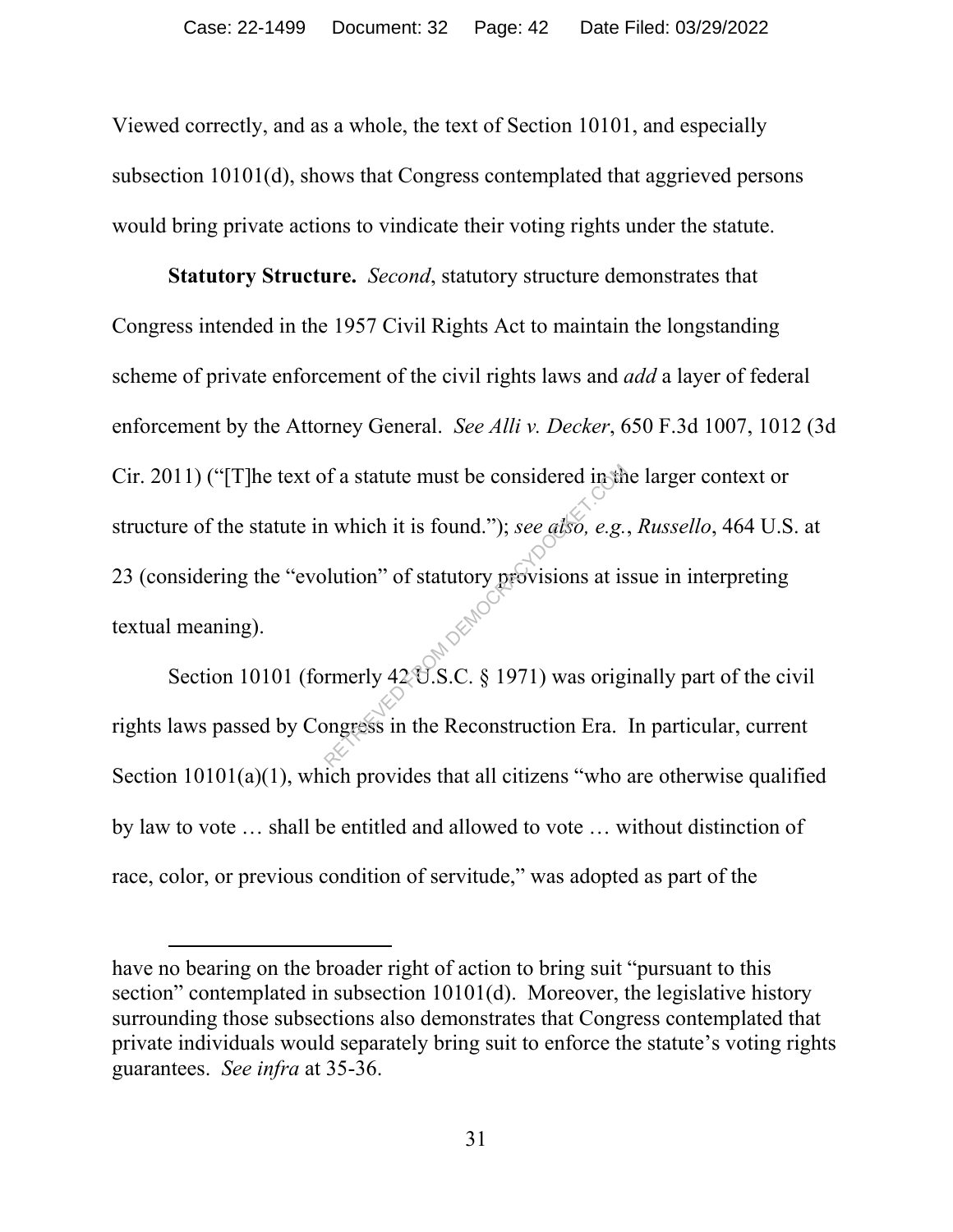Enforcement Act of 1870. *See* Act of May 31, 1870, ch. 114, 16 Stat. 140, 140–42  $(1870).<sup>7</sup>$  Those original civil rights laws were always enforced by private parties, who could obtain damages and injunctive relief for violations of their civil rights. Indeed, "from the enactment of § 1983 in 1871 until 1957, plaintiffs could and did enforce the provisions of  $\S$  1971 [now codified as  $\S$  10101(a)(1)] under  $\S$  1983." *Schwier*, 340 F.3d at 1295. Such private actions included, for example, *Smith v. Allwright*, 321 U.S. 649 (1944), in which the Supreme Court struck down white primary laws in a suit brought under the Enforcement Acts. *Id.* at 658; *see also, e.g.*, *Chapman v. King*, 154 F.2d 460, 464 (5th Cir. 1946); *Mitchell v. Wright*, 154 F.2d 924, 926 (5th Cir. 1946); *Rice v. Elmore*, 165 F.2d 387, 392 (4th Cir. 1947); *Brown v. Baskin*, 78 F. Supp. 933 (E.D. S.C. 1948); *Anderson v. Myers*, 182 F. 223 (C.C.D. Md. 1910), *aff'd*, 238 U.S. 368 (1915). rought under the Enforcement Aets.<br>
154 F.2d 460, 464 (5th Circle 1946);<br>
1946); Rice v. Elmore 165 F.2d 38<br>
Supp. 933 (E.D. S.C. 1948); Anders<br>
1, 238 U.S. 368 (1915).<br>
8 codified that original voting rights

In 1957, Congress codified that original voting rights statute from the Enforcement Act as what is now subsection 10101(a). It then added several new provisions: subsection 10101(b), a new prohibition against voter intimidation; subsection 10101(c), which for the first time granted the Attorney General the authority to bring civil actions to enforce the civil rights laws (and in particular the

<sup>&</sup>lt;sup>7</sup> The only change from the original 1870 statute was the deletion of "or shall be" from "citizens from the United States who are *or shall be* otherwise qualified by law to vote." *Compare* Act of May 31, 1870, ch. 114, § 1, 16 Stat. 140, *with* R.S. § 2004 (1878), *and* 52 U.S.C. § 10101(a)(1).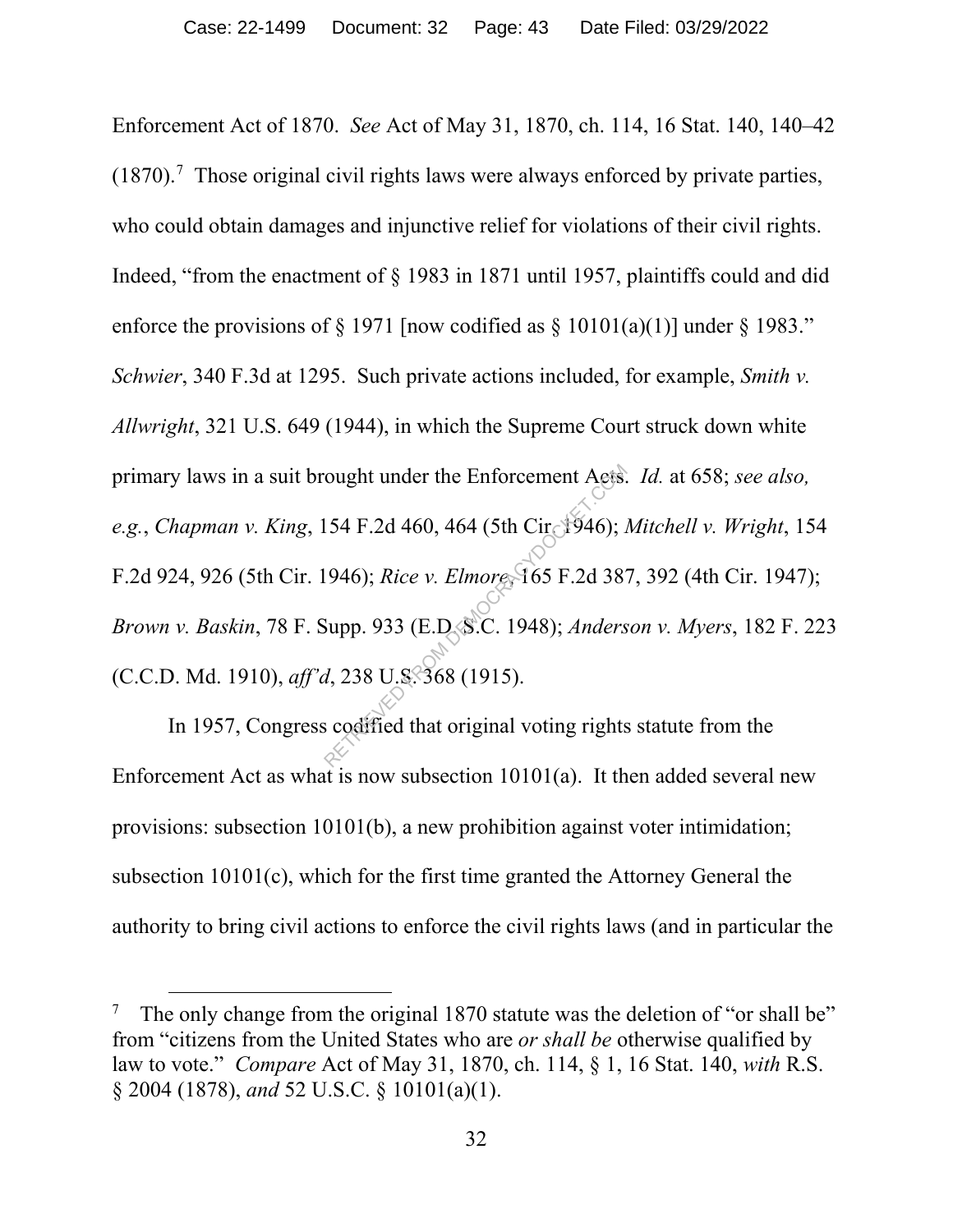substantive voting rights guarantees in subsections 10101(a) and (b)); and subsection 10101(d), which confirmed the federal courts' jurisdiction in all actions brought "pursuant to this section" and provided that such jurisdiction should be exercised "without regard to whether the party aggrieved shall have exhausted any administrative or other remedies that may be provided by law." 52 U.S.C. § 10101(c), (d); *see* Pub. L. No. 85-315, § 131, 71 Stat. 637 (1957). In 1964, Congress added the Materiality Provision to subsection 10101(a), alongside the original voting rights statute from the 1870 Enforcement Act. Pub. L. No. 88-352, § 101, 78 Stat. 241 (1964).

When Congress formulated the Civil Rights Act of 1957, it knew that the rights placed in subsection (a) had long been privately enforceable and had a private remedy. Congress constructed Section 10101 with the privately-enforced voting rights guarantee from the 1870 Enforcement Act as its keystone. It then added additional substantive voting rights guarantees to subsection (a) in 1957 and again in 1964 (including the Materiality Provision). And it also added a new Attorney General right of action in subsection 10101(c) on top of this existing scheme of private enforcement, as further means to enforce important rights. In addition to the text itself, the way Congress built the statute—around a substantive right that had been privately enforced for almost a century—shows that it intended for private enforcement and Attorney General enforcement to coexist. The Return of the 1870 Enforcement<br>Applies Act of 1<br>Summulated the Civil Rights Act of 1<br>on (a) had long been privately enfo<br>ss constructed Section 10101 with<br>rom the 1870 Enforcement Act as i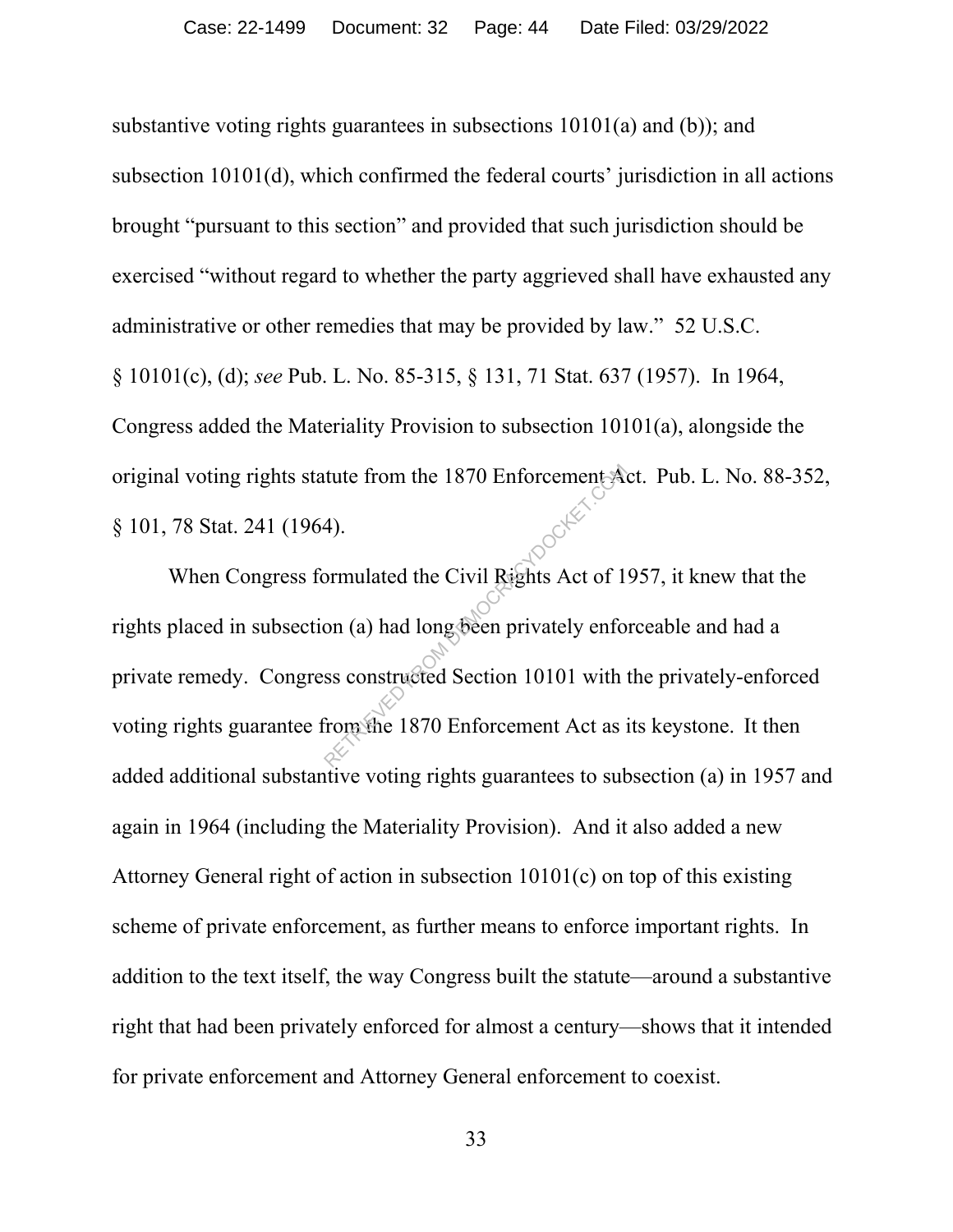**Legislative History.** *Third*, the legislative history strongly corroborates the foregoing textual and structural analysis. Eliminating an existing enforcement mechanism would be inconsistent with the Act's overall purpose, which was to expand voting-rights protections.

In enacting the 1957 Act, Congress sought to "*supplement* existing law," and "to provide means of *further securing and protecting* the civil rights of persons within the jurisdiction of the United States." H.R. Rep. No. 85-291, at 1976 (emphasis added). Because one of the 1957 statute's main innovations was creating and empowering a new Assistant Attorney General for Civil Rights, the legislative history extensively addressed the value of federal enforcement by the Department of Justice. But the legislative history also acknowledged that the "existing law" this new civil enforcer would "supplement" was a system of private enforcement by individuals. That included Section 1983, under which money damages and injunctive relief were available for violations of the very substantive rights that Congress was placing in subsection 10101(a). *See id.* at 1977 (explaining that "Section 1983 … has been used to enforce the rights … as contained in section 1971 [now codified at 52 U.S.C. § 10101]" and noting the remedies available to private enforcers). Indeed, the legislative history expressly acknowledges that between the statute's Reconstruction-Era origins and its 1957 amendment, private plaintiffs filed numerous lawsuits to enforce Section 10101's use one of the 1957 statute's mainting<br>g a new Assistant Attorney General<br>sively addressed the value of federal<br>But the legislative history also acknown civil enforcer would "supplement"<br>also That included Section 1983, u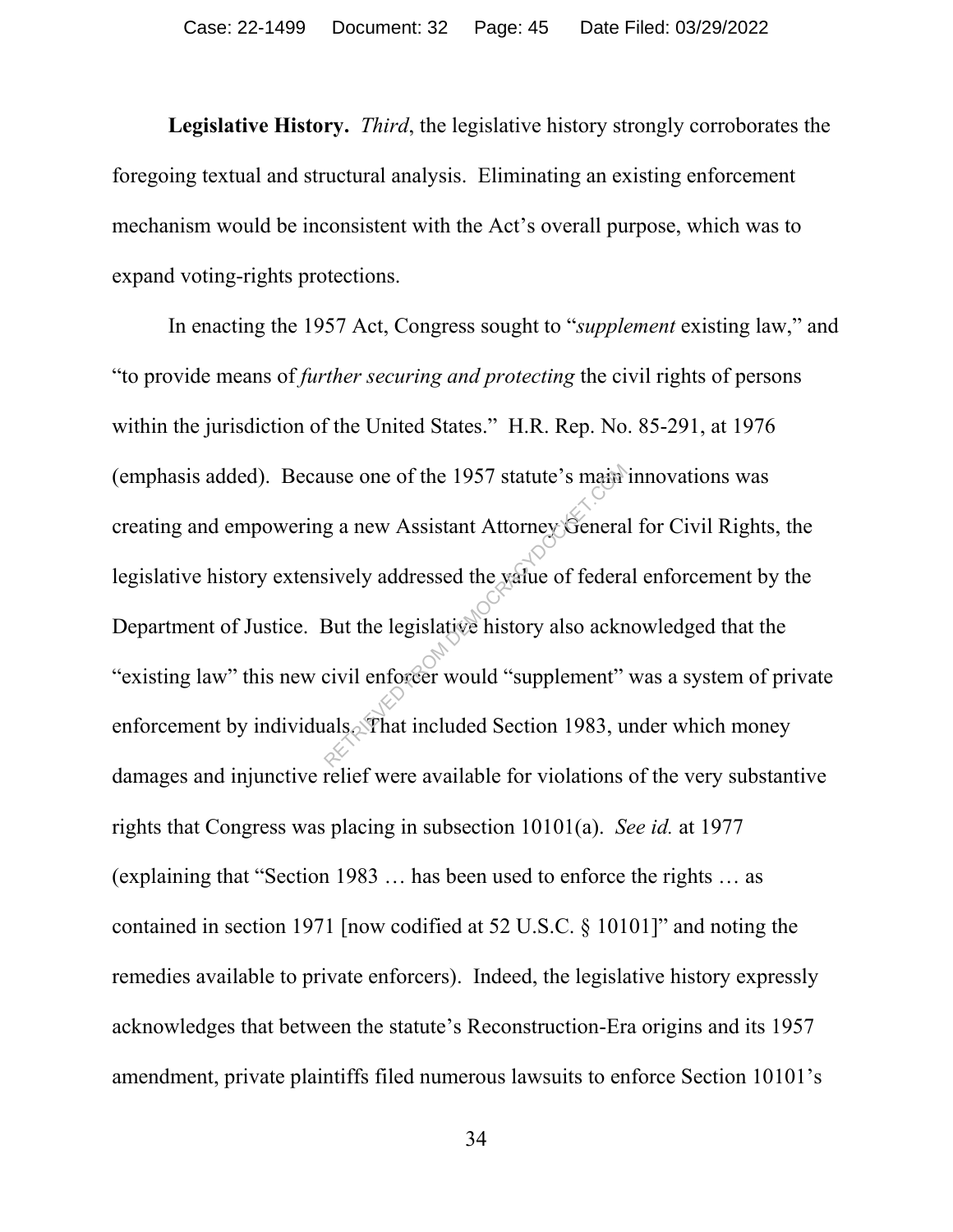guarantees and protect their right to vote. *See id.* at 1977; *see supra* at 32 (collecting cases).

Discussion in the legislative history regarding the jurisdictional provision in subsection 10101(d) further supports Congress's intent to retain private enforcement. The House Report states that this provision was designed to "change existing laws," referring to circuit court decisions requiring that private voting rights plaintiffs exhaust administrative remedies. *See* H.R. Rep. No. 85-291, at 1975–1976; *see also id.* ("[A] waiver of the doctrine of exhaustion of state administrative remedies is necessary in civil-rights cases .... where the action complained of can result in a deprivation of *the individual's right to vote*." (emphasis added)). The House Report goes on to explain that subsection 10101(d) was meant to ensure that federal jurisdiction exists in civil rights cases "regardless" of whether or not *the party thereto* shall have any administrative or other remedies provided by law." H.R. Rep. No. 85-291, at 1976. This language—showing Congress's concern that a "party" in a civil rights case might face administrative exhaustion requirements that typically apply to individuals—confirms that Congress contemplated a private remedy and understood that Attorney General ("[A] waiver of the doctrine of exh<br>is necessary in civil-rights cases...<br>t in a deprivation of the individual'.<br>House Report goes on to explain the<br>t federal jurisdiction exists in civil if<br>ty thereto shall have any admi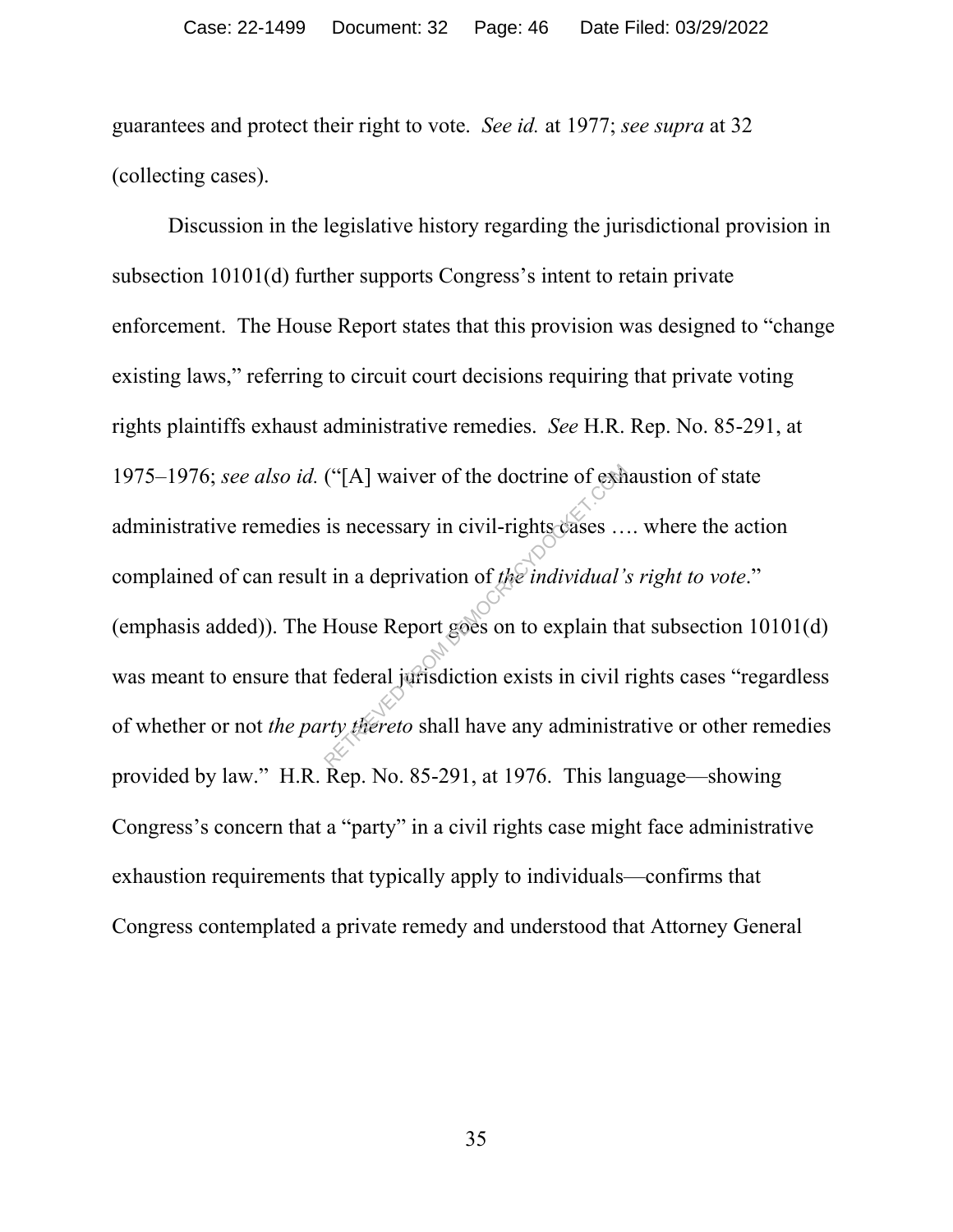enforcement would supplement a longstanding private right of action, not displace it.8 *See Schwier*, 340 F.3d at 1296.

The legislative history speaks with one voice. And it directly refutes the District Court's assertion that Congress "did not remark on the topic of private citizen suits" in the legislative history, JA 27. The District Court also selectively relied on a written statement in the legislative history from then-Attorney General Brownell that "[c]ivil remedies have not been available to the Attorney General in this field," *id*. Those remarks about the enforcement powers *of the Attorney General* are irrelevant to whether private individuals could and did independently enforce the statute. Meanwhile, the District Court ignored directly relevant testimony from Attorney General Brownell on the subject of private rights of action. On that score, the Attorney General could not have been clearer. He affirmed his view that the 1957 Act would "not tak[e] away the right of the individual to start his own action ... Under the laws amended if this program marks about the enforcement power<br>whether private individuals could<br>inwhile, the District Gourt ignored<br>or General Brownell on the subject of<br>the Attorney General could not have<br>the 1957 Act would "not tak[e] away

<sup>&</sup>lt;sup>8</sup> The legislative history from the 1964 Civil Rights Act, which modified the 1957 Act and added the Materiality Provision to subsection (a), similarly shows that Congress contemplated private lawsuits to remedy violations of the voting rights provided in the statute. In discussing a forerunner to the three-judge panel provision in subsection 10101(g), the House Report for the 1964 Act referred to "voting suits brought under the Civil Rights Acts of 1957 and 1960 in which the United States or the Attorney General is plaintiff." H.R. Rep. No. 88-914 (1963), *reprinted at* 1964 U.S.C.C.A.N. 2391, 2395. There would be no need to specify the plaintiff in voting suits under what is now Section 10101 unless private plaintiffs also enforced the rights guaranteed by that statute.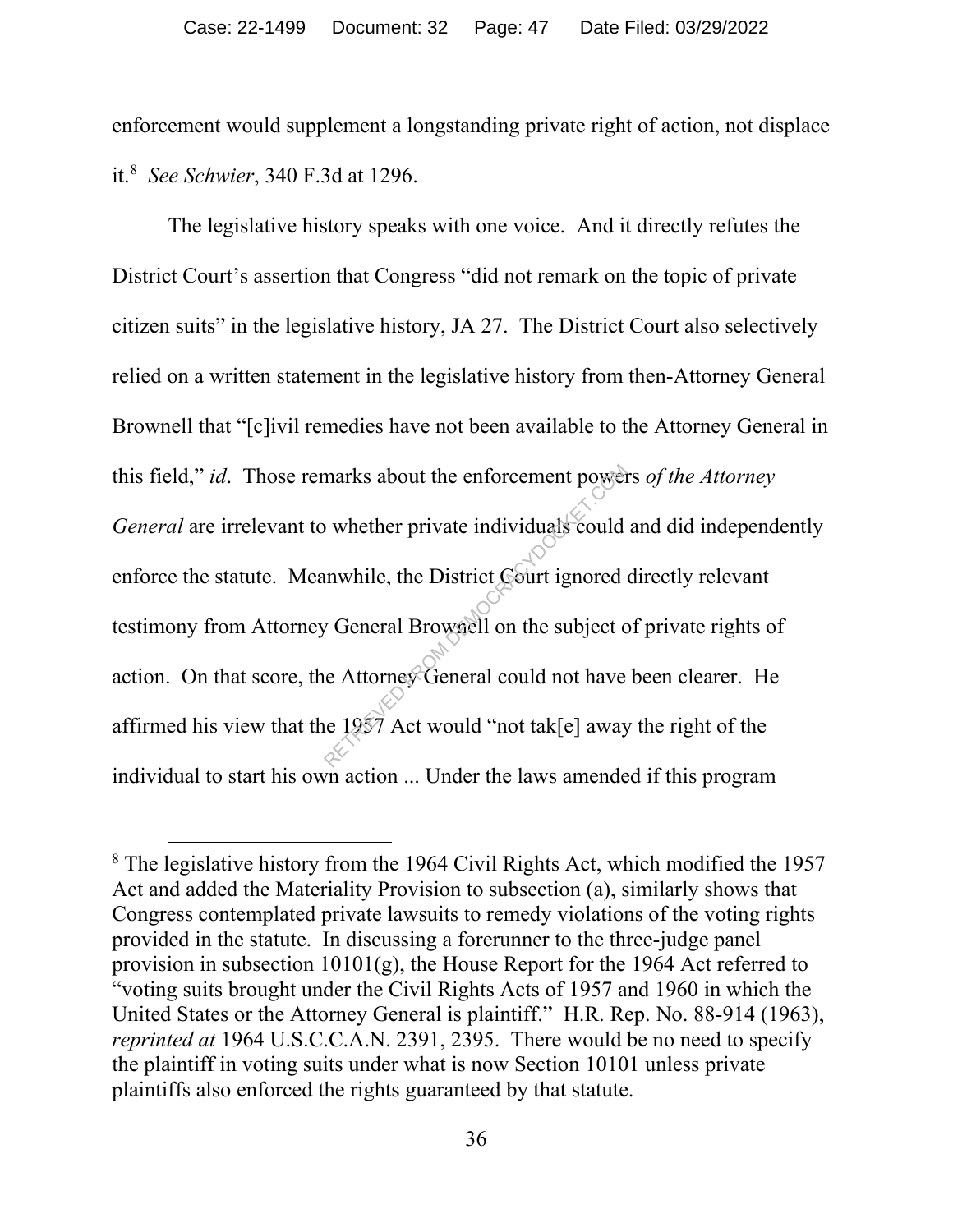passes, private people will retain the right they have now to sue in their own name." *See Civil Rights Act of 1957: Hearings on S. 83 Before the Subcomm. on Constitutional Rights of the Senate Comm. on the Judiciary*, 85th Cong., at 67–73 (1957); *accord id.* at 59–61; *see also id.* at 203 (noting that the Department of Justice "drafted the legislation").

In sum, the legislative history shows that Congress sought to supplement, not supplant, existing private remedies with federal civil enforcement. *Schwier*, 340 F.3d at 1295. It would make little sense for Congress to take away an existing, longstanding, and highly effective private right of action to protect the right to vote as a means of "supplement[ing] existing law." And it would make even less sense for it to do so tacitly. *See Posadas v. Nat'l City Bank*, 296 U.S. 497, 503 (1936) ("The cardinal rule is that repeals by implication are not favored."). The legislative record strongly supports the opposite conclusion: that both Congress and the Administration, represented by the Attorney General, intended that private litigants *and* the Justice Department could vindicate the voting rights guarantees in Section 10101. and make little sense for Congress<br>
v effective private right of action to<br>
ent[ing] existing law  $^{\circ}$ And it woul<br>
ee Posadas v. Nat<sup>9</sup>l City Bank, 296<br>
at repeals by implication are not favely

**Case Law.** *Finally*, case law also supports the conclusion that the statute provides a private remedy and a private right of action. The Eleventh Circuit is the only federal appeals court to comprehensively address the private right of action issue. In *Schwier,* the court carefully examined the statute and the legislative

37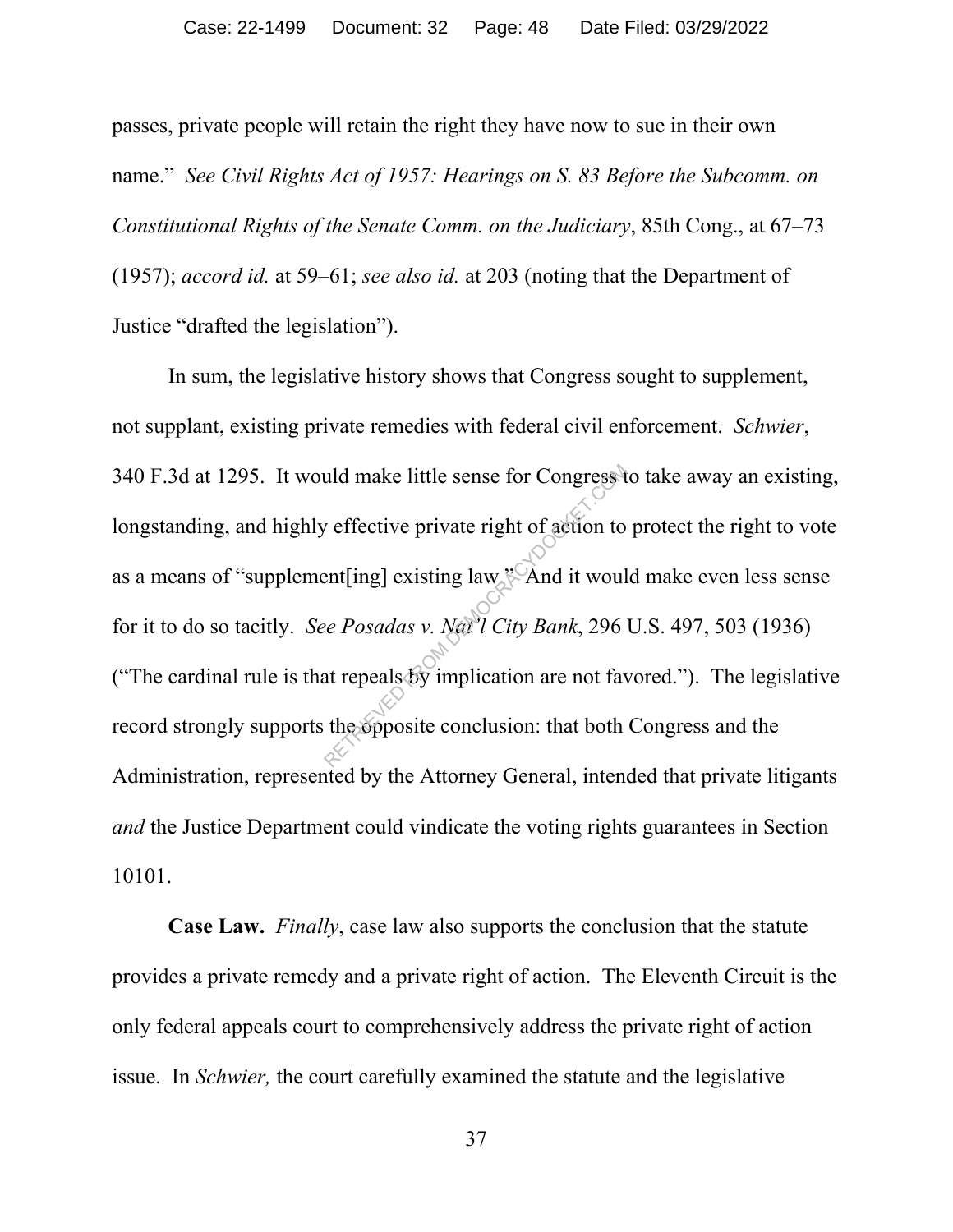history and held that Congress intended to maintain the pre-existing, longstanding private right of action. *See* 340 F.3d at 1295–96.

The District Court's summary-judgment decision mistakenly concluded that *Schwier* "only undertook half of the *Sandoval* analysis." *See* JA 29. That criticism highlights the District Court's failure to apply or appreciate *Gonzaga.* In fact, the court in *Schwier* cited both *Gonzaga* and *Sandoval*, correctly emphasizing that, in the Section 1983 context, *Gonzaga* is the key framework. 340 F.3d at 1296–97. But *Schwier* nevertheless did apply both elements of the *Sandoval* test, determining that the Materiality Provision creates a private right, *and* that Congress, in light of the statutory text and the legislative history, intended a private remedy for the violation of the rights set forth in subsection § 10101(a). *See Schwier*, 340 F.3d at 1295–97. s did apply both elements of the  $\frac{a}{c}$ <br>teriality Provision creates a private<br>statutory text and the legislative hi<br>of the rights set forth in subsection<br>95–97.

In *Schwier,* the Eleventh Circuit essentially *started* with the second *Sandoval*  factor, analyzing both the statutory text and the extensive history of private enforcement with respect to former 42 U.S.C. § 1971 and concluding that Congress in 1957 did not intend to "withdraw existing protection" by canceling such private enforcement. 340 F.3d at 1295–1296. Having determined based on text, context, and legislative history that Congress intended to maintain private enforcement of the rights in Section 10101, the court in *Schwier then* considered the first *Sandoval*  factor *(i.e.*, the nature of the right contemplated by the Materiality Provision),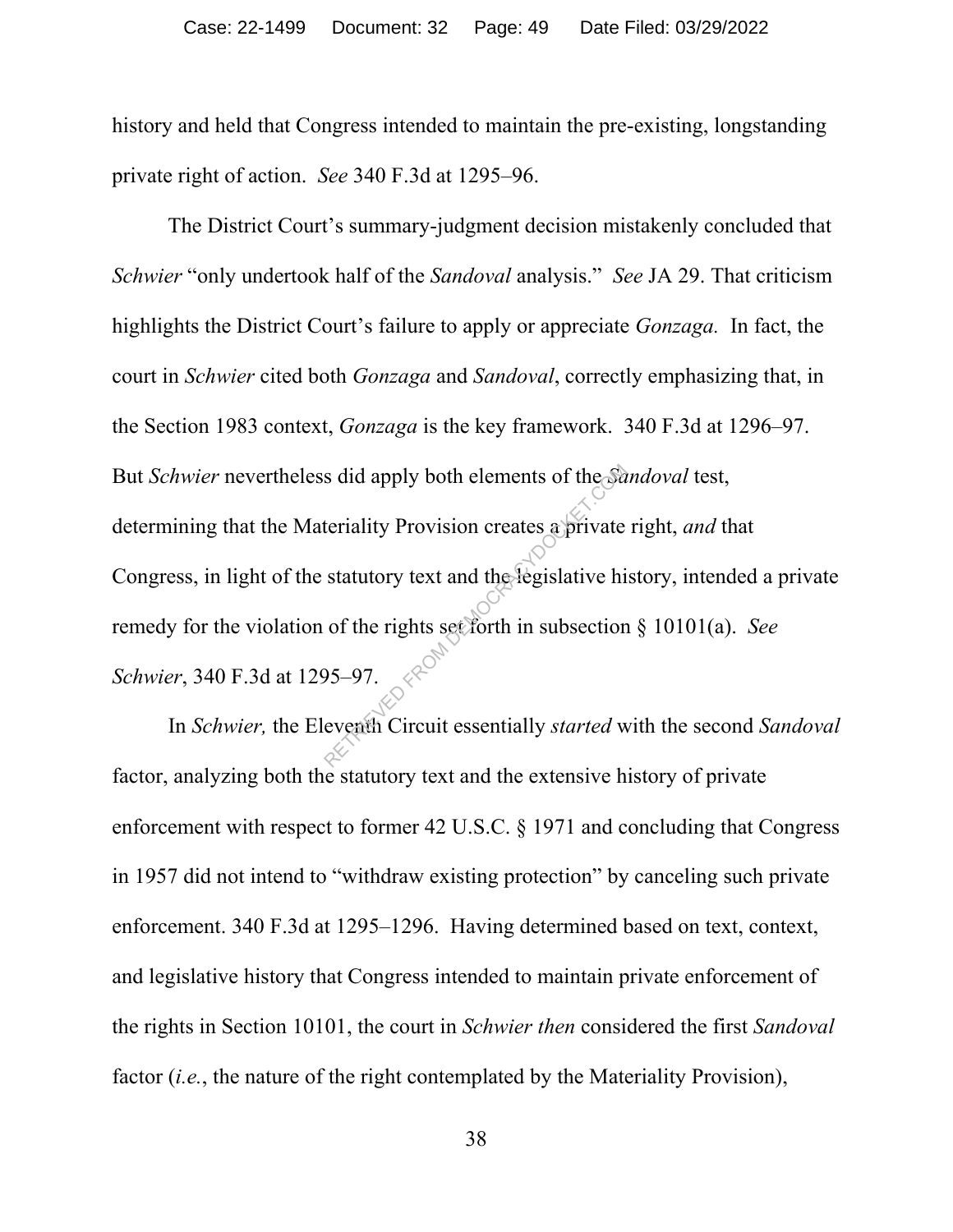concluding (as the District Court here did) that the Materiality Provision provides an individual, personal right. *Id.* at 1296–97.

Nor is *Schwier* alone. Other courts recently have addressed the issue and held that there is a private right of action to enforce the Materiality Provision. *See, e.g.*, *League of Women Voters of Ark. v. Thurston*, No. 5:20-CV-05174, 2021 WL 5312640, at \*4 (W.D. Ark. Nov. 15, 2021); *Hughs*, 474 F. Supp. 3d at 859. Many other courts have adjudicated the merits of materiality claims brought by voters. *See, e.g.*, *Taylor v. Howe*, 225 F.3d 993, 996 (8th Cir. 2000); *Coal. for Educ. in Dist. One v. Bd. of Elections*, 495 F.2d 1090 (2d Cir. 1974); *Bell v. Southwell*, 376 F.2d 659 (5th Cir. 1967); *Reddix v. Lucky*, 252 F.2d 930, 934 (5th Cir. 1958); *Delegates to the Republican Nat'l Convention v. Republican Nat'l Comm.*, Case No. SACV 12-00927, 2012 WL 3239903, \*5 n.3 (C.D. Cal. Aug. 7, 2012); *Common Cause Ga. v. Billups*, 406 F. Supp. 2d 1326, 1371 (N.D. Ga. 2005). In contrast, the few courts that have held that there is no private right of action, like the Sixth Circuit, have done so with virtually no analysis at all (let alone the type of analysis required under *Gonzaga* or *Sandoval*). *See, e.g.*, *McKay v. Thompson*, 226 F.3d 752, 756 (6th Cir. 2000) (stating, without elaboration, that "Section 1971 is enforceable by the Attorney General, not by private citizens."); *see also Ne. Ohio Coal. for the Homeless v. Husted*, 837 F.3d 612, 630 (6th Cir. 2016) (stating that *McKay* "binds this panel"), *cert. denied*, 137 S. Ct. 2265 (2017). And no court e, 225 F.3d 993, 996 (8th Cir. 2000)<br>
ions, 495 F.2d 1090 (2d Cir. 1974)<br>
; Reddix v. Lucky, 252 F.2d 930, 93<br>
ican Nat'l Convention v. Republica<br>
)12 WL 3239903, \*5 n.3 (C.D. Cal<br>
illups, 406 F. Supp. 2d 1326, 1371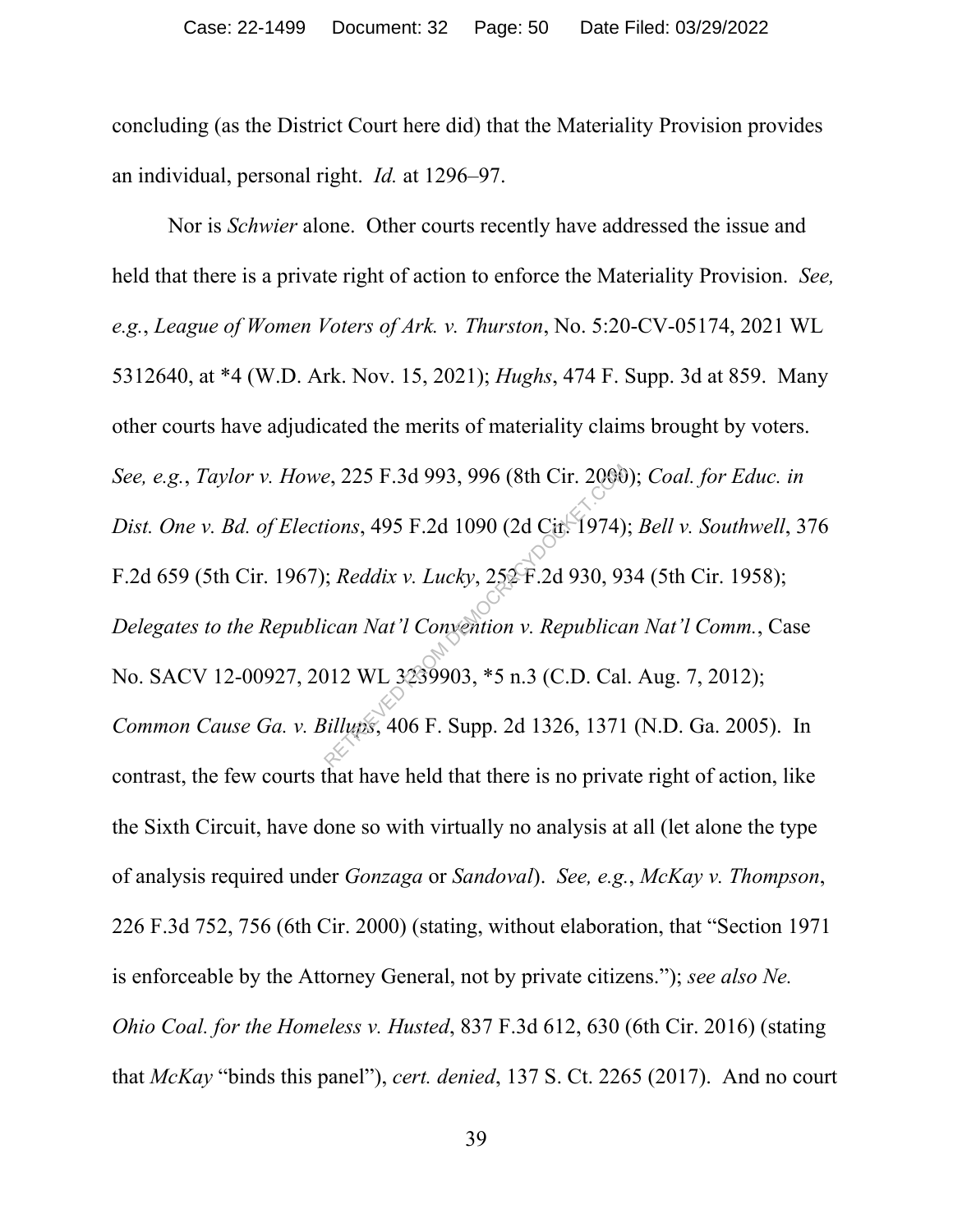has ever embraced the analysis that Defendants urged below, and that the District Court erroneously adopted here.

At bottom, the District Court's ruling that the Materiality Provision can never be enforced by private plaintiffs cannot be squared with Section 10101's text, structure, or history—let alone with Congress's manifest purpose of expanding voting rights enforcement. This Court should reverse.

#### **II. THE ENVELOPE-DATING REQUIREMENT VIOLATES THE MATERIALITY PROVISION**

#### **A. Denying the Right to Vote Based on an Inconsequential Envelope-Dating Requirement Violates the Materiality Provision**

The Materiality Provision prohibits state and local governments from denying the right to vote based on an "error or omission" on a "record or paper" related to voting, "if such error or omission is not material in determining whether such individual is qualified under State law to vote in such election." 52 U.S.C.  $\S$  10101(a)(2)(B). Its essential purpose is to prevent states from "requiring unnecessary information," the omission of which negates a person's right to vote. *Schwier*, 340 F. 3d at 1294; *see also, e.g.*, *Thurston*, 2021 WL 5312640, at \*4 (Materiality Provision prohibits "state election practices that increase the number of errors or omissions on papers or records related to voting and provide an excuse to disenfranchise otherwise qualified voters"). The Right to Vote Based on an I<br>
De-Dating Requirement Vielates to<br>
on<br>
rovision prohibits state and local go<br>
chased on an "error or omission" on<br>
h error or omission is not material if<br>
ied under State law to vote in suc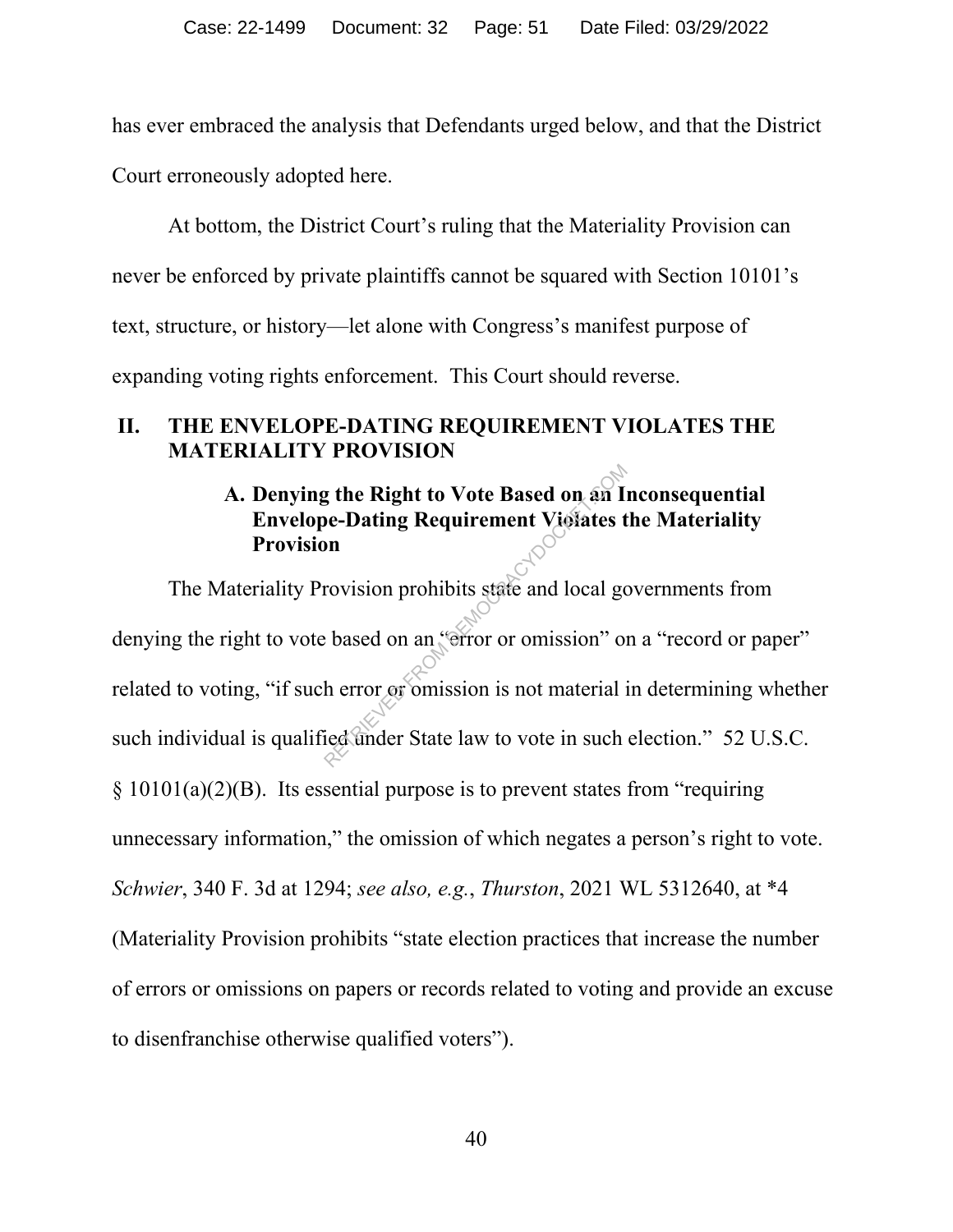Courts have repeatedly held that denying the right to vote for failure to provide extraneous or duplicative information violates the Materiality Provision. For example, in *Martin v. Crittenden*, a Georgia federal court held that plaintiffs were likely to show that the rejection of their mail ballots, based on their omission of their year of birth on the outer envelope, violated the Materiality Provision. 347 F. Supp. 3d 1302, 1308–09 (N.D. Ga. 2018). *See also Sixth Dist. of Afr. Methodist Episcopal Church v. Kemp*, No. 1:21-CV-01284-JPB, 2021 WL 6495360, at \*14 (N.D. Ga. Dec. 9, 2021) (denying motion to dismiss in Materiality challenge to state law requiring correct date of birth on absentee ballots). Similarly, in *Thurston*, a district court denied a motion to dismiss where voters challenged under the Materiality Provision a state law requiring absentee voters to submit duplicative proofs of name, address, date of birth, and registration status when applying for ballots, and then again when casting them. 2021 WL 5312640, at \*4. And in *Ford v. Tennessee Senate*, a district court granted declaratory relief that the Materiality Provision precluded a requirement that voters sign both a ballot and a poll book in order to vote. No. 06-2031-DV, 2006 WL 8435145, at \*11 (W.D. Tenn. Feb. 1, 2006). (denying motion to dismiss in Mat<br>ct date of birth on absentee ballots)<br>t denied a motion to dismiss where<br>n a state law requiring absentee vot<br>me, address, date of birth, and regis<br>then again when casting them. 20

In the voter registration context, courts have similarly held that various "matching statutes" involving voters' social security numbers or state-issued identification numbers also violate the Materiality Provision because the numbers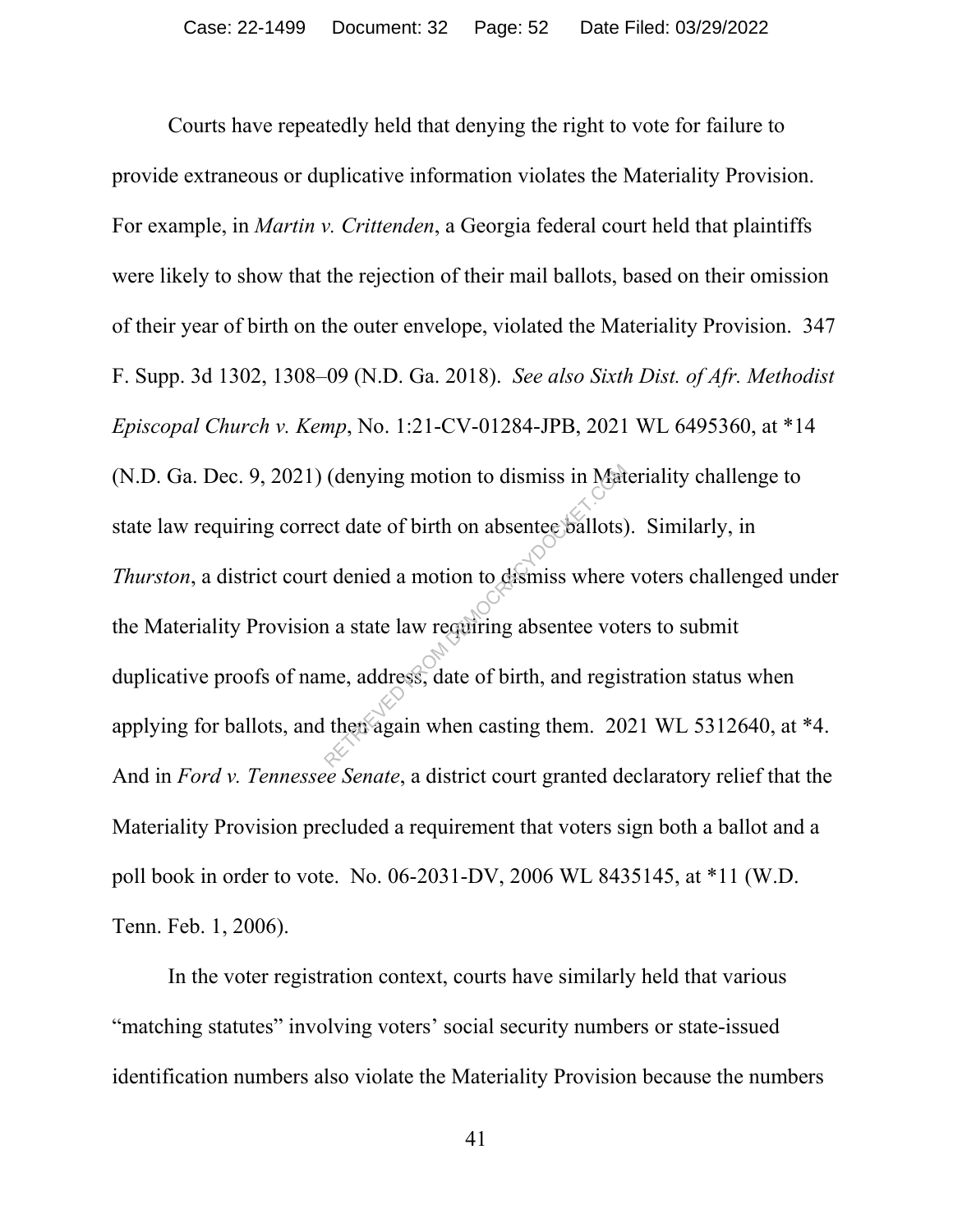at issue were extraneous to a voter's qualification to vote under state law. *See Wash. Ass'n of Churches v. Reed*, 492 F. Supp. 2d 1264, 1270 (W.D. Wash. 2006); *see also Schwier v. Cox*, 412 F. Supp. 2d 1266, 1276 (N.D. Ga. 2005), *aff'd*, 439 F.3d 1285 (11th Cir. 2006).

Here, the provision of state law under which Plaintiff Voters will be denied their right to vote directs that a voter handwrite the date on the envelope containing their mail ballot. *See* 25 P.S. §§ 3146.6(a), 3150.16(a); *see also Ritter v. Lehigh Cnty. Bd. of Elections*, No. 1322 C.D. 2021, 2022 WL 16577, at \*10 (Pa. Commw. Ct. Jan. 3, 2022). That is precisely the type of duplicative or extraneous submission that "is not material in determining whether such individual is qualified under State law to vote in such election" and therefore cannot be used to disenfranchise an otherwise qualified voter. 52 U.S.C. § 10101(a)(2)(B). Vo. 1322 C.D. 2021, 2022 WL 1657<br>
s precisely the type of duplicative of<br>
material in determining whether such<br>
m such election and therefore cannot<br>
wise qualified voter. 52 U.S.C. § 10<br>
vote under Pennsylvania law, a per

To be qualified to vote under Pennsylvania law, a person must be a U.S. citizen and Pennsylvania resident over the age of 18, and must reside in the election district in which the person seeks to vote. 25 Pa. C.S. § 1301.

Here, it is undisputed that Plaintiff Voters were qualified, eligible, and registered to vote in Lehigh County when they signed their mail-in ballot envelopes and submitted their votes. Consistent with state law, their registration status and qualifications were verified by the Board when they applied for a mail ballot in the first place. JA 165–66, at ¶ 3. It is also undisputed that the ballot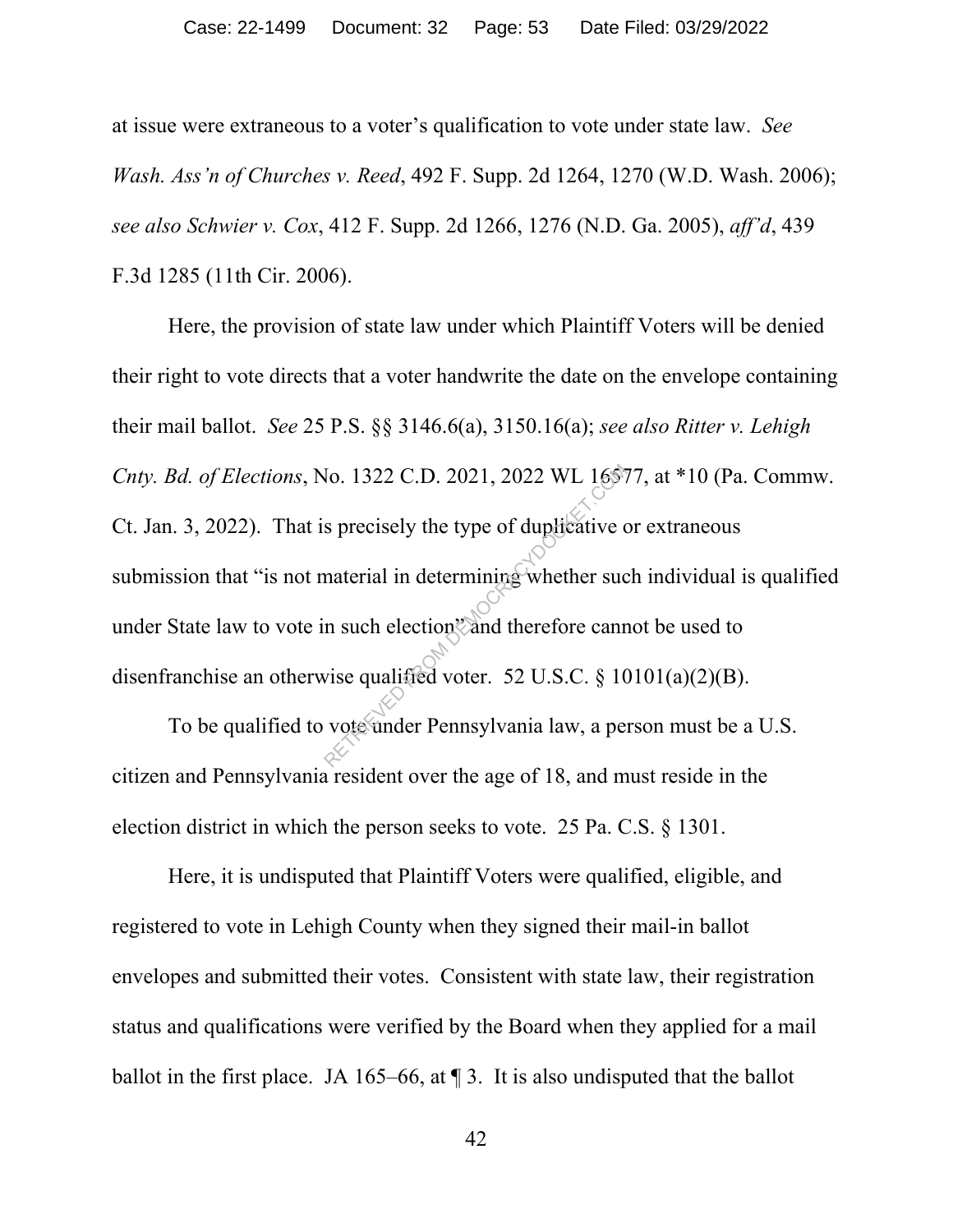envelopes containing Plaintiff Voters' mail ballots were signed by Plaintiff Voters and that those ballots were timely received and so marked with a confirming date by the Board. JA 169, at ¶ 26; JA 449–458. In fact, State law provides that mail ballots *must* be received by the close of the polls on Election Day, *see* 25 Pa. C.S. § 1306-D(c), and thus the date the ballot was received controls whether the ballot is considered timely, while the date handwritten on the envelope it came in is irrelevant.<sup>9</sup>

Indeed, the irrelevance of the date written on the envelope is highlighted by the fact that in this election the Board counted ballots where voters had written obviously incorrect dates on the envelope—for example, a voter's birthday *from 1960*. *See* JA 254–255, at 61:5–62:18. Under this view of state law, if *any* date (or even a string of numbers that looks like a date) is written on the outer envelope, the ballot will be counted, but if there is none, the ballot is invalidated. *See* 25 P.S. §§ 3146.6(a), 3150.16(a) (directing the voter to "date and sign" the envelope); *see*  Frame of the date written on the environment<br>ion the Board counted ballots where<br>s on the envelope—for example, a<br>at 61:5–62:18. Compare this view of<br>s that looks like a date) is written on<br>ut if there is none, the ballot

<sup>&</sup>lt;sup>9</sup> For this reason, the District Court's suggestion that the envelope-dating requirement might be a "guard against fraud" because where "the outer envelope remains undated, … individuals who come in contact with that outer envelope may, post hoc, fill in a date that is not representative of the date on which the ballot was executed," JA 32, makes no sense. If the ballot was timely received, it is so marked and considered timely; even if it were plausible that those canvassing mail ballots would attempt to do so (a prospect that it is difficult to imagine the Board endorsing), backdating the envelope would not change when the ballot was received and thus could not render a untimely received ballot timely or vice versa.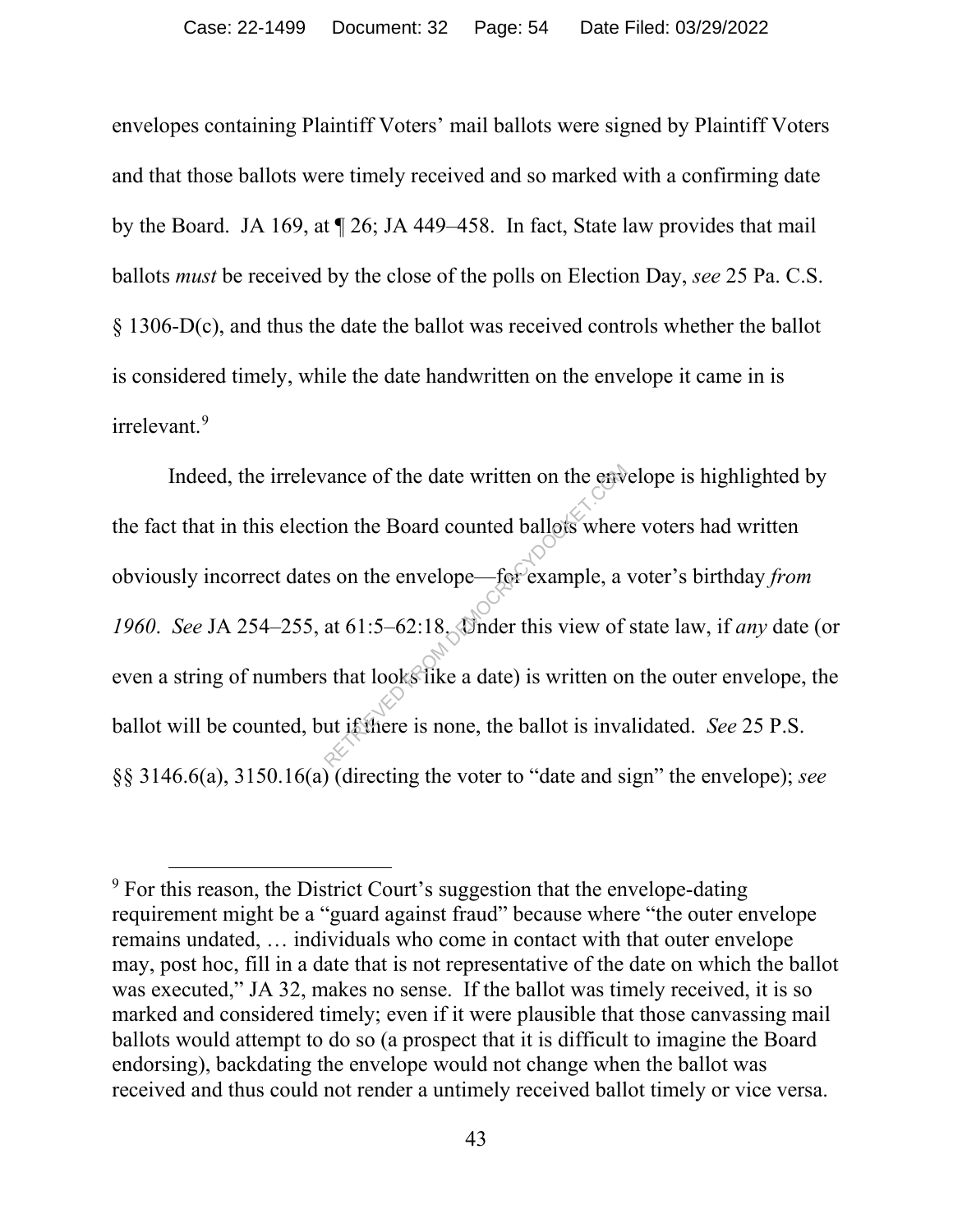*also* JA 192 (Department of State guidance that "there is no basis to reject a ballot for putting the 'wrong' date on the envelope").

On those undisputed facts, whether or not Plaintiff Voters wrote some date on their signed, timely-received mail ballot envelopes is immaterial in determining whether they are qualified to vote. The envelope date has no bearing on Plaintiff Voters' age or residency (*i.e.*, the qualifications to vote set by state law), because those qualifications were confirmed when they initially applied for a mail ballot.<sup>10</sup> It has no bearing on whether their ballots were timely, because that question is controlled by when the Board received the ballots. Conditioning Plaintiff Voters' right to vote on an extraneous envelope marking that has no possible bearing on Plaintiff Voters' qualifications or the timeliness of their ballots is unlawful under the Materiality Provision. *See Martin*, 347 F. Supp. 3d. at 1309 (granting relief and explaining that "the qualifications of the absentee voters" were "not at issue because [county] elections officials have already confirmed such voters' eligibility through the absentee ballot application process"). external text in the ballots.<br>
Soard received the ballots.<br>
Conditinent is allots.<br>
Conditions or the timeliness of their bal<br>
The Martin, 347 F. Supp. 3d. at is<br>
qualifications of the absentee voter

<sup>&</sup>lt;sup>10</sup> Moreover, if a county board of elections for some reason needed to reconfirm a voter's eligibility as of the time their vote is submitted, the relevant date for doing so would be Election Day, not whatever date they signed the outer envelope containing their mail ballot. *See* Pa. Const. art. VIII, § 1; 25 P.S. §§ 1301(a), 2811.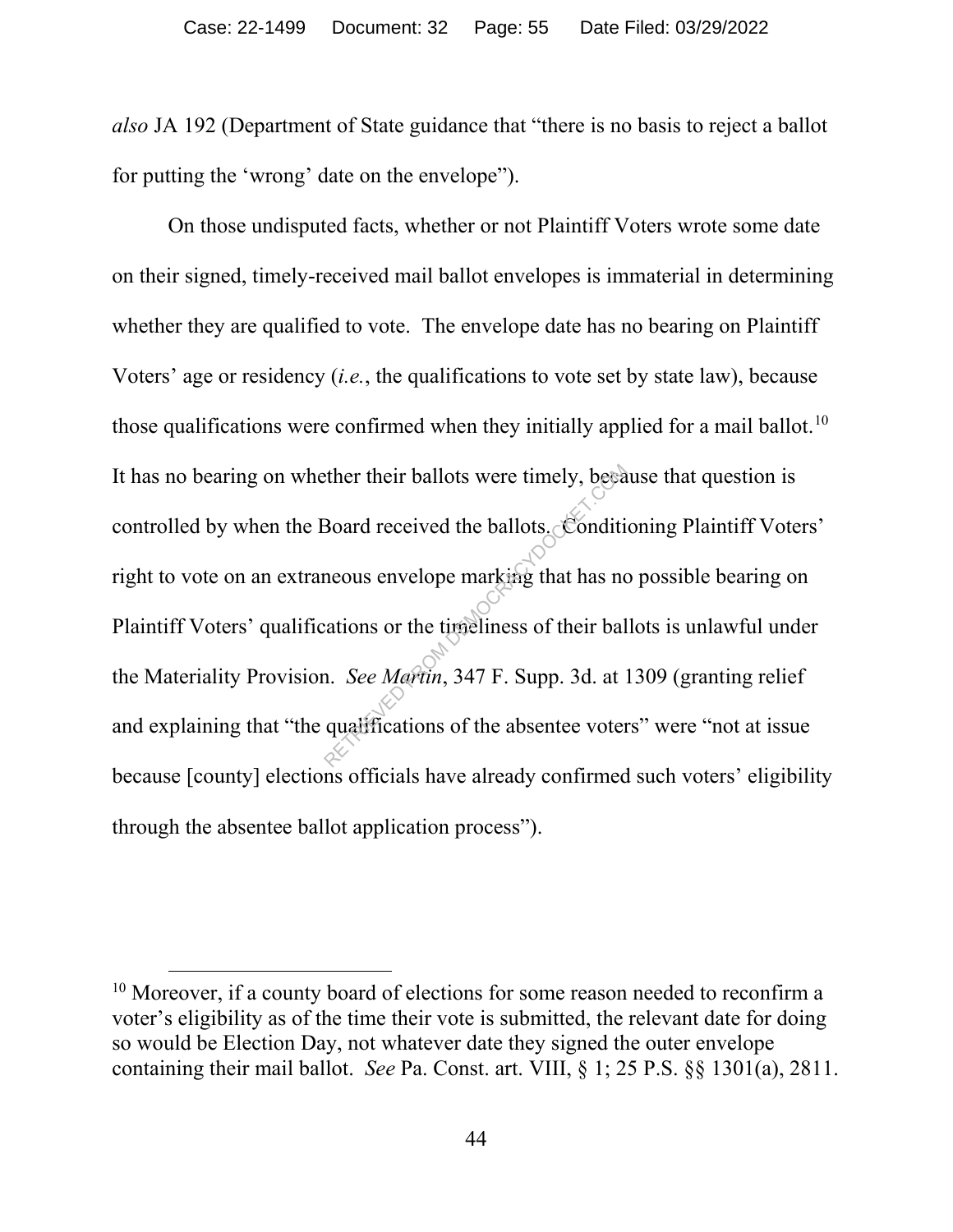Those with authority to interpret and enforce state law agree. The Commonwealth, speaking through the Attorney General's Office, advised the District Court that "[t]he date written on an absentee or mail-in ballot's return envelope is immaterial to determining the voter's eligibility under Pennsylvania Law."<sup>11</sup> JA 653. Consistent with that, the Pennsylvania Department of State—the Commonwealth agency with statutory authority to prescribe the form and content of the absentee and mail-in voting envelopes, *see* 25 Pa. C.S. §§ 3146.4, 3150.14(b)—instructed county boards of election in 2021 that "the date written" on the envelope is not "used to determine the eligibility of the voter." JA 192. A majority of the Pennsylvania Supreme Court similarly suggested, though it did not decide, that enforcing the envelope-dating requirement would run afoul of federal  $law.<sup>12</sup>$ county boards of election in 2021and<br>d to determine the eligibility of the<br>vania Supreme Court similarly sugge<br>e envelope-dating requirement would be enveloped that Plaintiff Voters' ballo

The Board initially agreed that Plaintiff Voters' ballots should be counted despite the missing date, unanimously voting to count Plaintiff Voters' and the

 $11$  The Attorney General's Office is one of two Commonwealth agencies with delegated authority over key aspects of election administration in Pennsylvania. The Attorney General has enforcement authority for violations of the Election Code under 25 P.S. § 3555 and 25 Pa. C.S. § 1801, and the Secretary of the Commonwealth has authority for developing procedures for registering voters and determining eligibility under 25 Pa. C.S. § 1327.

<sup>12</sup> *In re Canvass of Absentee and Mail-In Ballots of Nov. 3, 2020 Gen. Election*, 241 A.3d 1058, 1074 n.5 (Pa. 2020) (opinion announcing judgment); *id.* at 1089 n.54 (Wecht, J., concurring and dissenting).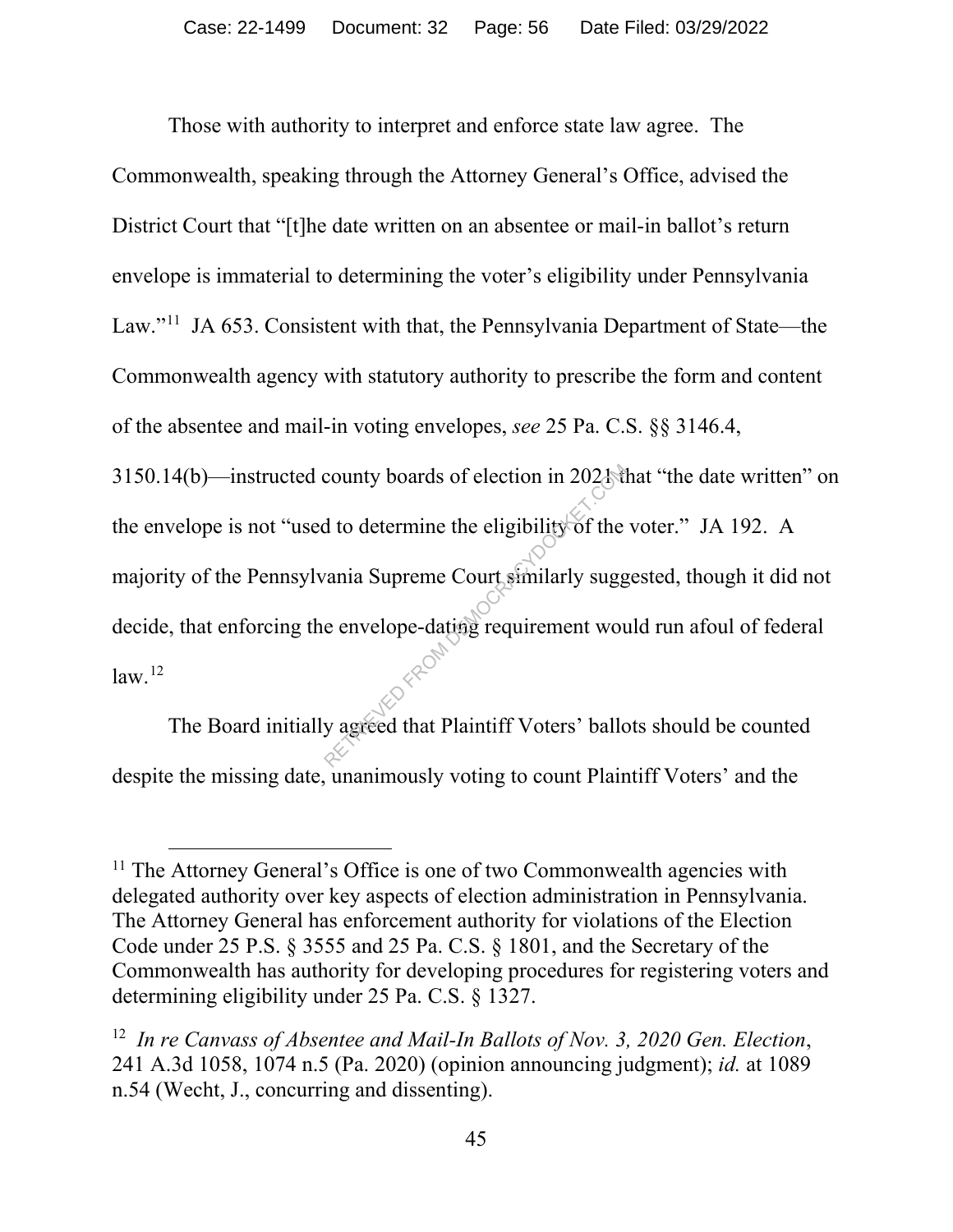other 252 undated ballots (in addition to ballots with obviously incorrect dates). *See* JA 169–170, ¶¶ 30-34. The Board defended its position against Ritter's statecourt challenge by arguing that the envelope-dating requirement was irrelevant because Plaintiff Voters were qualified and had timely submitted their ballots. The Board argued that "the failure to include a date (or the improper placement of the date) on the elector's declaration on the outside envelope should not result in the disenfranchisement of hundreds of otherwise duly qualified electors where, as here: (1) there is no evidence of fraud; (2) there is no dispute the electors at issue were qualified to vote and otherwise expressed their intent to cast the mail-in ballots; and (3) there is no dispute the mail-in ballots were timely received." JA 782. The undisputed facts have not changed, and the Board's initial reasoning remains correct. lence of fraud; (2) there is no dispute<br>
and otherwise expressed their intent<br>
no dispute the mail-in-ballots were<br>
<br>
l facts have not changed, and the Bost<br>
ng date on the envelope is acceptable

If writing the *wrong date* on the envelope is acceptable for purposes of counting a voter's ballot, then the envelope-dating requirement cannot possibly be material.<sup>13</sup> Federal law requires that Plaintiff Voters' timely received mail ballots be counted.

<sup>&</sup>lt;sup>13</sup> The cases cited by Defendants in the District Court demonstrate only that an error or omission that *does* implicate the actual qualifications to vote under state law (unlike the envelope-dating rule at issue here) may be material and thus pass muster under the Materiality Provision. For example, *Diaz v. Cobb*, 435 F. Supp. 2d 1206 (S.D. Fla. 2006), involved questions on the voter registration application that tracked the specific voter eligibility criteria under Florida law (citizenship,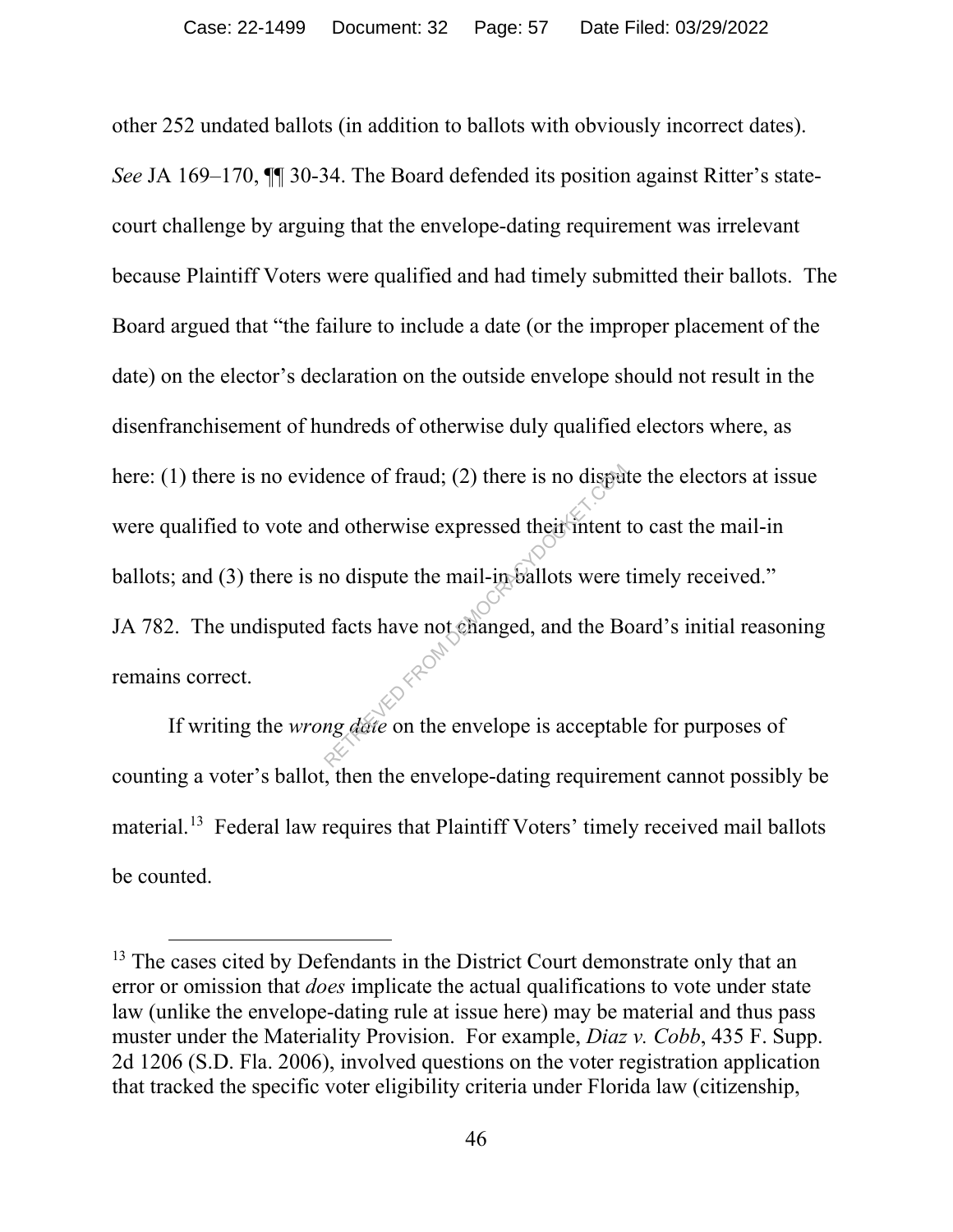#### **B. The Materiality Provision Applies to All Denials of the Right to Vote**

Defendant-Intervenor Ritter's alternative legal arguments for constraining the Materiality Provision, raised in their response to Plaintiff Voters' motion for injunction pending appeal, also lack merit.

#### *i. The Materiality Provision by Its Terms Applies Without Regard to Racial Discrimination*

Ritter misreads the statute to argue that the Materiality Provision only combats state election laws that discriminate based on race. *See* Ritter Opp. to Emergency Mot. at 10-12 (Dkt. No. 11-1). But when a court interprets the meaning of an unambiguous statute, its "inquiry begins with the statutory text, and ends there as well." *E.g.*, *Nat'l Ass'n of Mfrs. v. Dep't of Def.*, 138 S. Ct. 617, 631 (2018) (citations omitted). Simply put, the relevant statutory text is unambiguous: Nothing in the Materiality Provision's language mentions race or racial animus. *See* 52 U.S.C. § 10101(a)(2)(B). Rather, the statute specifies that the right to vote may not be denied "because of an error or omission … if such error or omission is not material in determining" a voter's qualifications." *Id.* Lacking any basis in the 2 (Dkt. No. 11-1). But when a court out of Mathematic status status is "inquiry begins with the Native Section of Mathematic Section of Mathematic Section 1.<br>By Provision's language mentions reported to Provision's langua

 $\overline{a}$ 

absence of felony convictions and mental competence). *Id.* at 1213. And *Common Cause v. Thomsen*, No. 19-CV-323-JDP, 2021 WL 5833971 (W.D. Wis. Dec. 9, 2021) involved identification requirements for voter registration that Wisconsin law specifically made prerequisite to determining voter qualifications. *Id.* at \*3–4. Here, by contrast, it is undisputed that Plaintiff Voters are qualified to vote notwithstanding the envelope-dating requirement.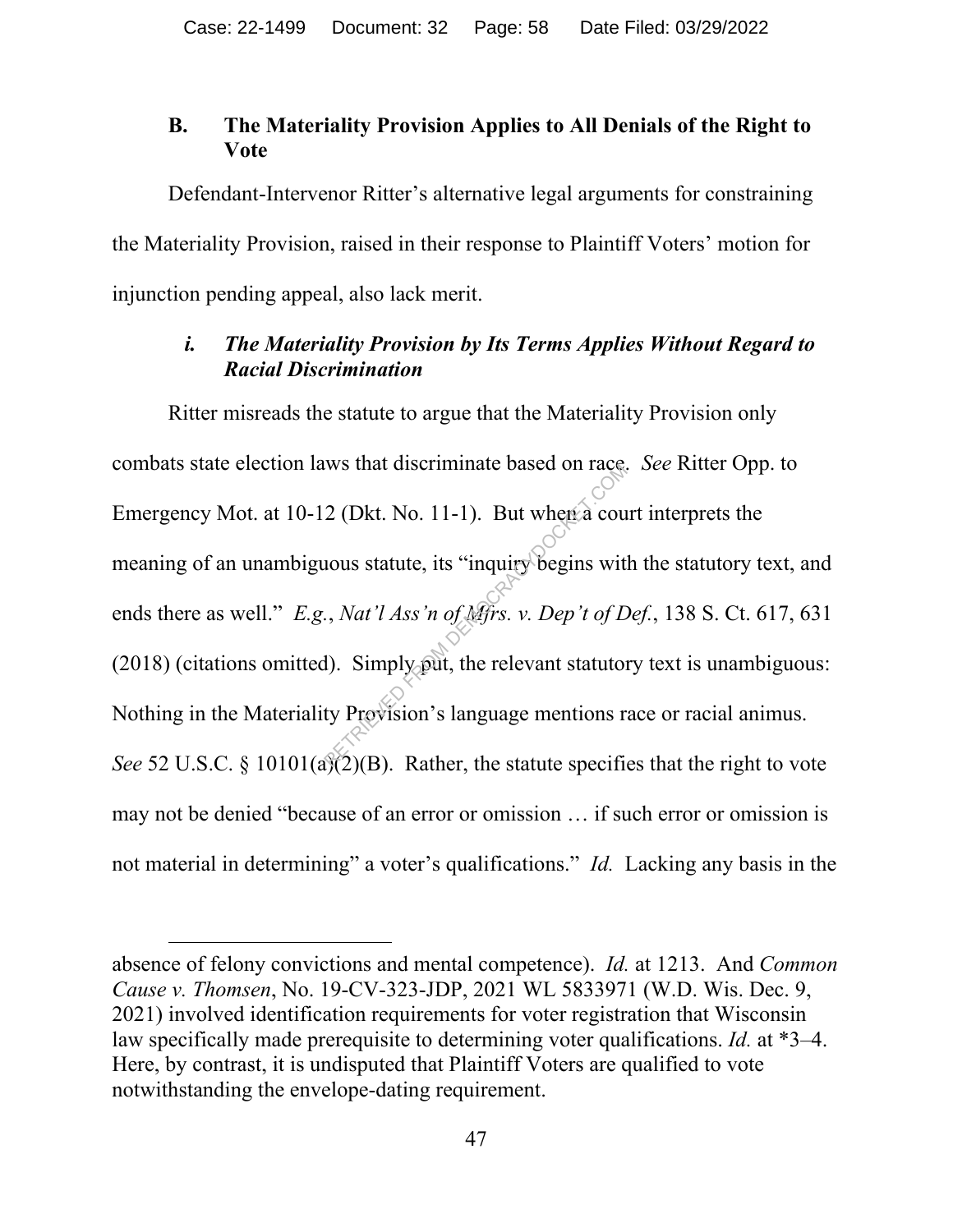statutory text, Ritter's proposed limitation on the Materiality Provision's scope is foreclosed.

Nor does the fact that *other* parts of Section 10101 *do* mention race and racial animus support Ritter's position. Quite the opposite: "[W]here Congress includes particular language in one section of a statute but omits it in another section of the same Act, it is generally presumed that Congress acts intentionally and purposely in the disparate inclusion or exclusion." *E.g.*, *Russello*, 464 U.S. at 23 (citations omitted); *see also, e.g.*, *Vorchheimer v. Philadelphian Owners Ass'n*, 903 F.3d 100, 107 (3d Cir. 2018). Here, Congress expressly prohibited denial of the right to vote on the basis of "race, color, or previous condition of servitude" in subsection 10101(a)(1). *See* 52 U.S.C. § 10101(a)(1). In the Materiality Provision, it prohibited vote denial on a different basis. Congress knew precisely how to make racial discrimination an element of a statutory violation, and did so with respect to subsection (a)(1), but not the Materiality Provision. Defendants' proposed limitation on the Materiality Provision would defy the text as Congress wrote it. 14 re also, e.g., *Vorchheimer v. Philad*<br>
ir. 2018). Here, Congress expressl<br>
vasis of "race, color, or previous contracts of "race, color, or previous contracts"<br>
See 52 U.S.C. (10101(a)(1). In the vote denial on a differen

<sup>&</sup>lt;sup>14</sup> Defendants' reliance on Section 10101's title also does them no good. For one, "[t]he title of a statute ... cannot limit the plain meaning of the text." *Pennsylvania Dep't of Corr. v. Yeskey*, 524 U.S. 206, 212 (1998). And, while the statute's multipart title does refer to "[r]ace, color, or previous condition," it *also* references "uniform standards for voting qualifications," "errors or omissions from papers," and "literacy tests," with each piece separated by a semicolon. Each part of the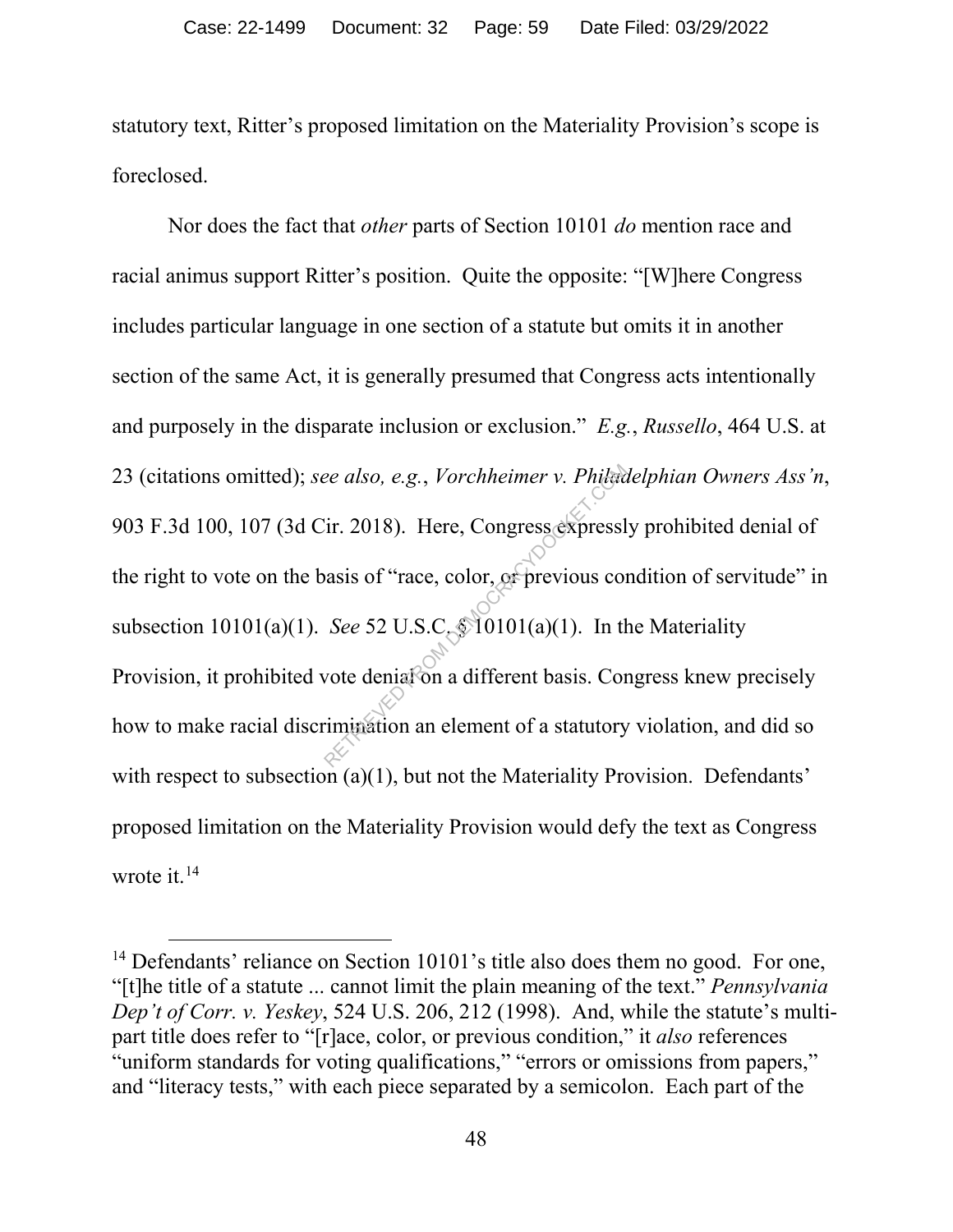To be sure, when Congress added the Materiality Provision to Section 10101 in 1964—at the height of the Civil Rights Movement—it clearly had in mind the ongoing disenfranchisement of Black voters in the Jim Crow South. But as the Eleventh Circuit explained when it rejected the same argument Ritter raises here, "in combating specific evils," Congress may nevertheless "choose a broader remedy." *Fla. State Conf. of N.A.A.C.P. v. Browning*, 522 F.3d 1153, 1173 (11th Cir. 2008); *cf. Oregon v. Mitchell*, 400 U.S. 112, 118 (1970) (Black, J.) (announcing judgment upholding nationwide ban on literacy tests containing no animus requirement); *id.* at 147–150 (Douglas, J., concurring in part and dissenting in part) ("The relevance of the means which Congress adopts to the condition sought to be remedied, the degree of their necessity, and the extent of their efficacy are all matters for Congress."). pholding nationwide ban on literace.<br>
at 147–150 (Douglas, J., concurrinc<br>
of the means which Gongress adop<br>
he degree of their necessity, and the<br>
ress.").

That is what Congress did with the Materiality Provision: It chose a broadbased remedy to protect the right to vote. *Browning*, 522 F.3d at 1173; *see also Common Cause v. Thomsen*, No. 19-CV-323-JDP, 2021 WL 5833971, at \*3 (W.D. Wis. Dec. 9, 2021) (noting that "the text of  $\S$  10101(a)(2)(B) isn't limited to race discrimination or voter registration" and accordingly concluding that

 $\overline{a}$ 

section title corresponds with a distinct subsection to Section 10101, with "errors and omissions from papers" corresponding to the Materiality Provision, and "race, color or previous condition not to affect right to vote" corresponding with subsection  $(a)(1)$ .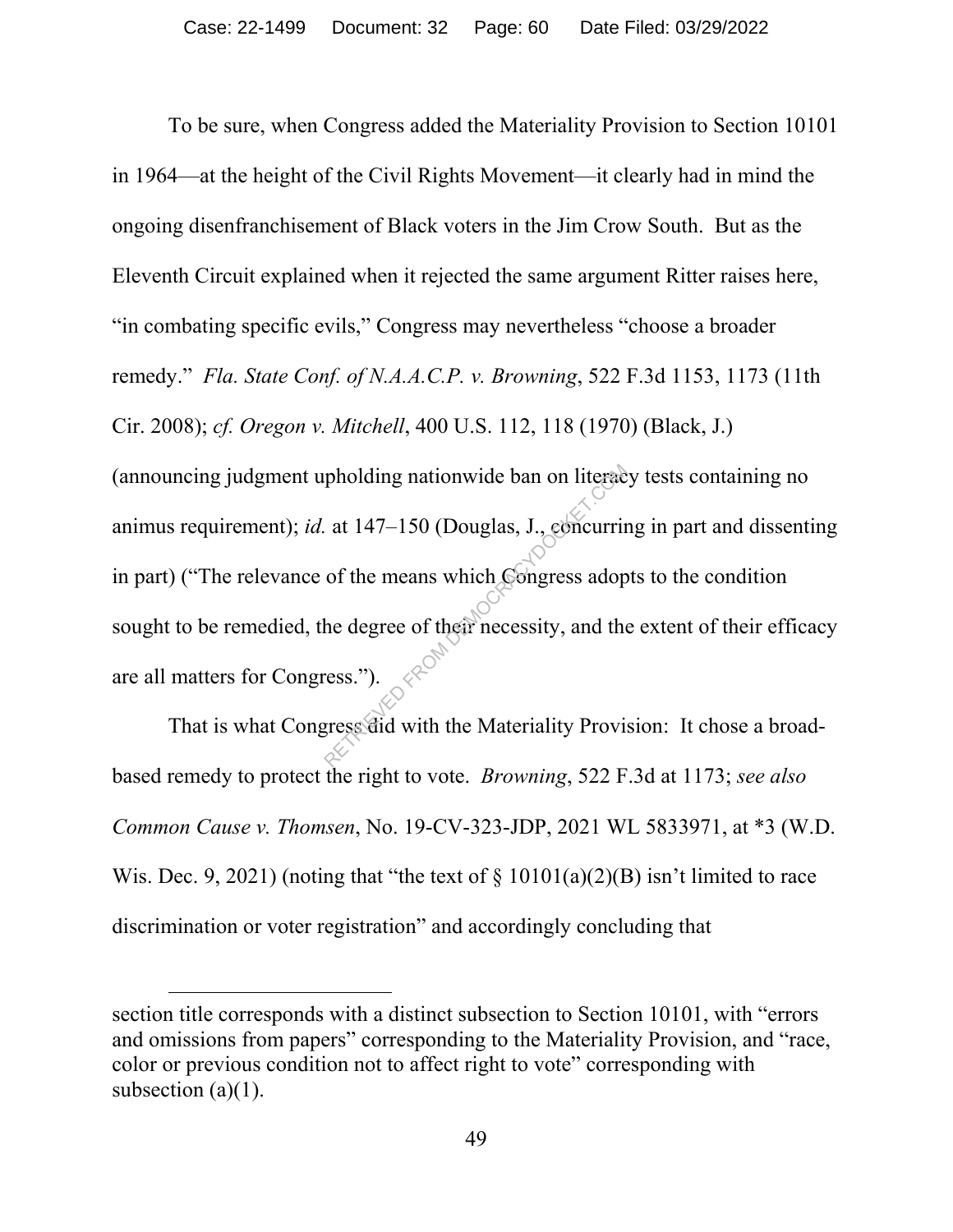"§ 10101(a)(2)(B) is not direct[ed] solely to cases of dirty tricks motivated by race discrimination"). Consistent with the statute's plain text, courts have repeatedly adjudicated and enforced the Materiality Provision's guarantees against duplicative or extraneous requirements imposed on voters without regard to race or racial animus. *See Schwier*, 412 F. Supp. at 1276; *Martin*, 347 F. Supp. 3d at 1308–09 (holding that requirement to write birth year on ballot envelope likely violated the Materiality Provision without mentioning racial discrimination); *see also*, *e.g.*, *Thurston*, 2021 WL 5312640, at \*4 (permitting Materiality Provision claim to proceed without requiring allegation of racial discrimination); *Ford*, 2006 WL 8435145 at \*11 (finding violation of Materiality Provision based on vote denial for failure to sign poll book without discussion of racial discrimination); *Reed*, 492 F. Supp. 2d at 1270-1271 (finding likely violation of Materiality Provision based on denial of voter registration due to lack of ID number match without discussion of racial discrimination).<sup>15</sup> The Court should reject Defendants' misreading of the 2640, at \*4 (permitting Materiality)<br>ig allegation of racial discrimination<br>violation of Materiality Provision<br>without discussion of racial discrimination<br>finding likely violation of Material<br>on due to lack of ID number ma

<sup>&</sup>lt;sup>15</sup> Ritter relied mainly on outlier cases decided in the 1970s that incorrectly read a racial animus requirement into *every* subsection of Section 10101*. See* Dkt. No. 11-1 at 13–14 (citing *Ballas v. Symm*, 351 F. Supp. 876 (S.D. Tex. 1972), *aff'd* 494 F.2d 1167 (5th Cir. 1974); *Malinou v. Bd. of Elections*, 271 A.2d 798 (R.I. 1970)). And while *Indiana Democratic Party v. Rokita* was decided somewhat more recently, its reasoning relies exclusively on cases decided before 1981, and similarly discussed only the general goal of § 10101 to eradicate racial discrimination in voting, without addressing the text of subsection (a)(2)(B) in particular. 458 F. Supp. 2d 775, 839 & n.106 (S.D. Ind. 2006).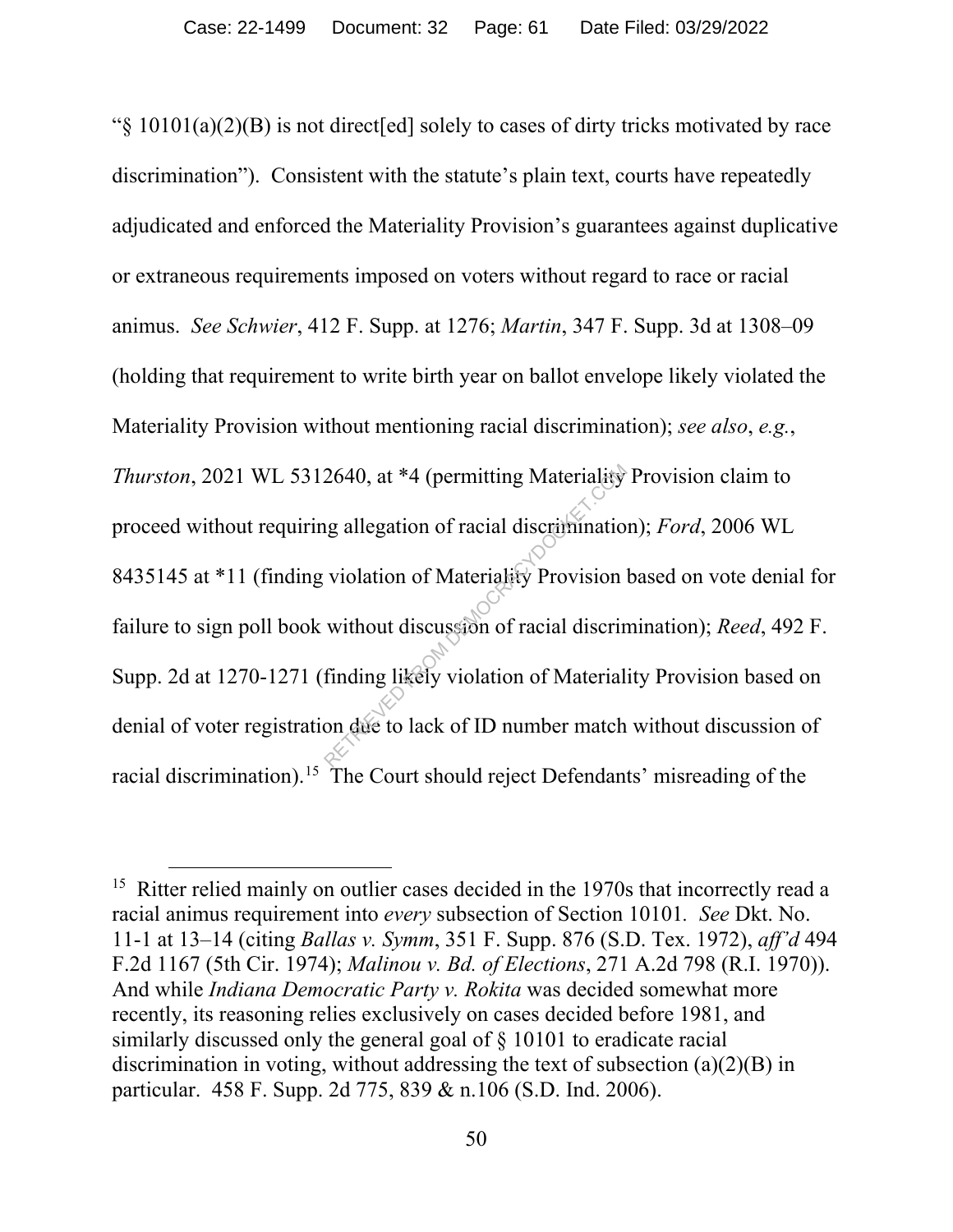Materiality Provision, which would restrict the statute's protections in a manner that Congress manifestly did not intend.

#### *ii. The Materiality Provision Applies to Any Immaterial Denial of the Right to Cast an Effective Vote.*

Intervenor Defendant-Appellee Ritter is similarly wrong to claim that the Materiality Provision "applies exclusively to voter registration laws." Ritter Opp. to Emergency Mot. at 15, Dkt. No. 11-1. Here again, that limitation lacks any basis in the statutory text.

The Materiality Provision prohibits denial of the right to vote based on immaterial "error[s] or omission[s] on any record or paper relating to any application, registration, or other act requisite to voting." 52 U.S.C. § 10101(a)(2)(B). Limiting the provision's scope to records or papers relating to "registration," which is just one of the categories that is expressly listed in the statute, would render the other listed categories (including the broad term "or other act requisite to voting") a dead letter. *See Idahoan Fresh v. Advantage Produce, Inc.*, 157 F.3d 197, 202 (3d Cir. 1998) ("In interpreting a statute, courts should endeavor to give meaning to every word which Congress used and therefore should avoid an interpretation which renders an element of the language superfluous."); *accord Disabled in Action of Pa. v. Se. Pa. Transp. Auth.*, 539 F.3d 199, 210 (3d Cir. 2008). rovision prohibits denial of the Fight<br>omission[s] on any record or paper is<br>or other act requisite to voting." 5<br>ting the provision's scope to record<br>just one of the categories that is expected.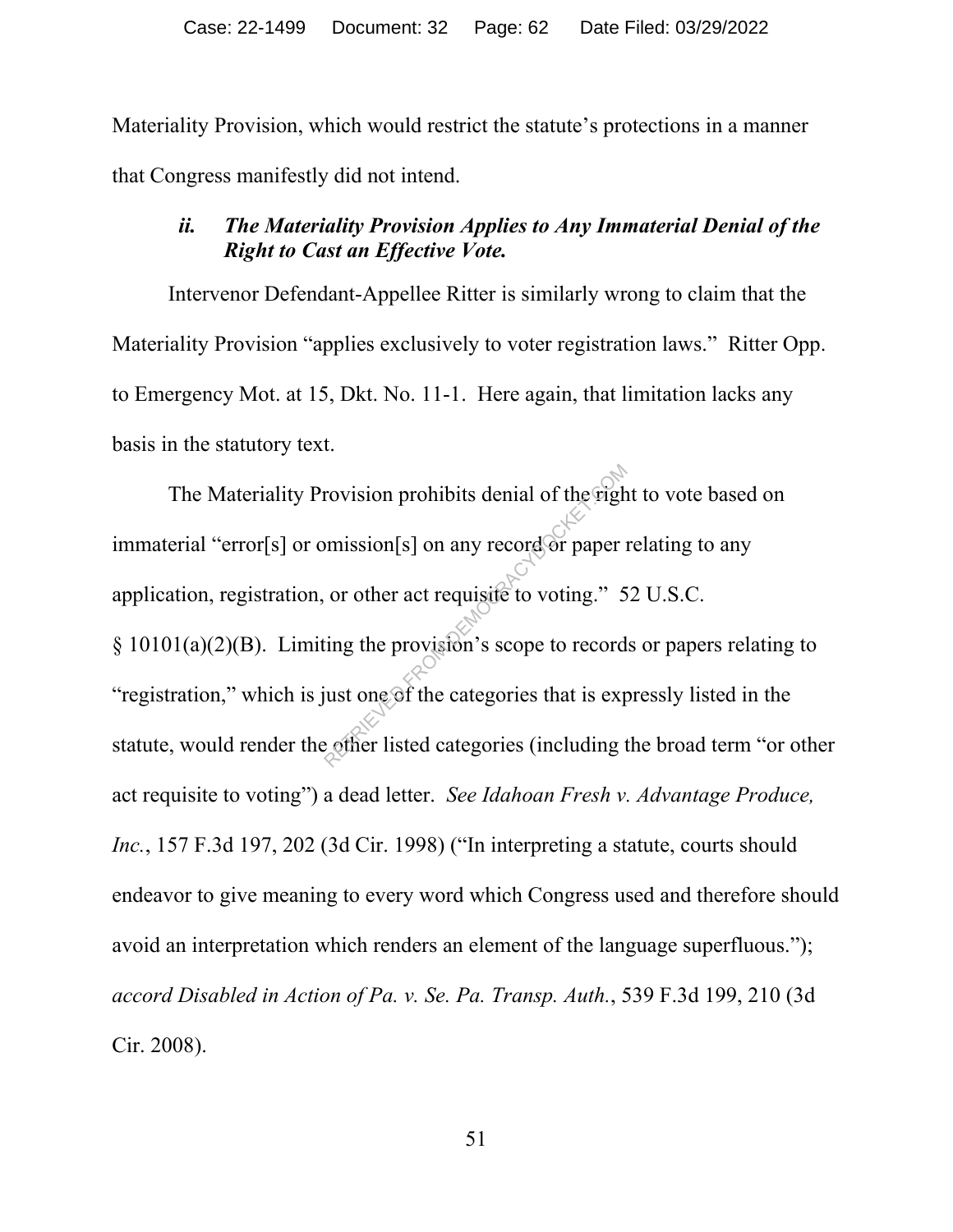And if there were any doubt, Congress also included in the statute an expansive definition of the term "vote" as including "*all action necessary to make a vote effective including*, but not limited to, registration or other action required by State law prerequisite to voting, *casting a ballot, and having such ballot counted and included in the appropriate totals of votes cast* with respect to candidates for public office and propositions for which votes are received in an election." 52 U.S.C. §§ 10101(a)(3)(A), 10101(e) (emphases added).

In light of that clear statutory language, courts have repeatedly concluded that the Materiality provision "by definition includes not only the registration and eligibility to vote, but also the right to have that vote counted" and "prohibits officials from disqualifying votes for immaterial errors and omissions." *Ford*, 2006 WL 8435145, at \*11; *see Thomsen*, 2021 WL 5833971 at \*3 ("[T]he text of § 10101(a)(2)(B) isn't limited to race discrimination or voter registration."); *see also, e.g.*, *Martin*, 347 F. Supp. 3d 1302 (challenging disqualification based on failure to provide birth year on returned mail ballot envelopes); *Thurston*, 2021 WL 5312640 (challenging disqualification based on absentee voters' failure to provide duplicative name, address, and date of birth with absentee ballots). Moreover, the Department of Justice, which has non-exclusive statutory authority to institute civil actions for violations of the Materiality Provision, agrees: The DOJ Manual states that the Materiality Provision "prohibits any person acting ar statutory language, courts have it is<br>ision "by definition includes not or<br>so the right to have that vote counts<br>ing votes for immediate and<br>11; see Thomsen, 2021 WL 583397<br>mited to race discrimination or vote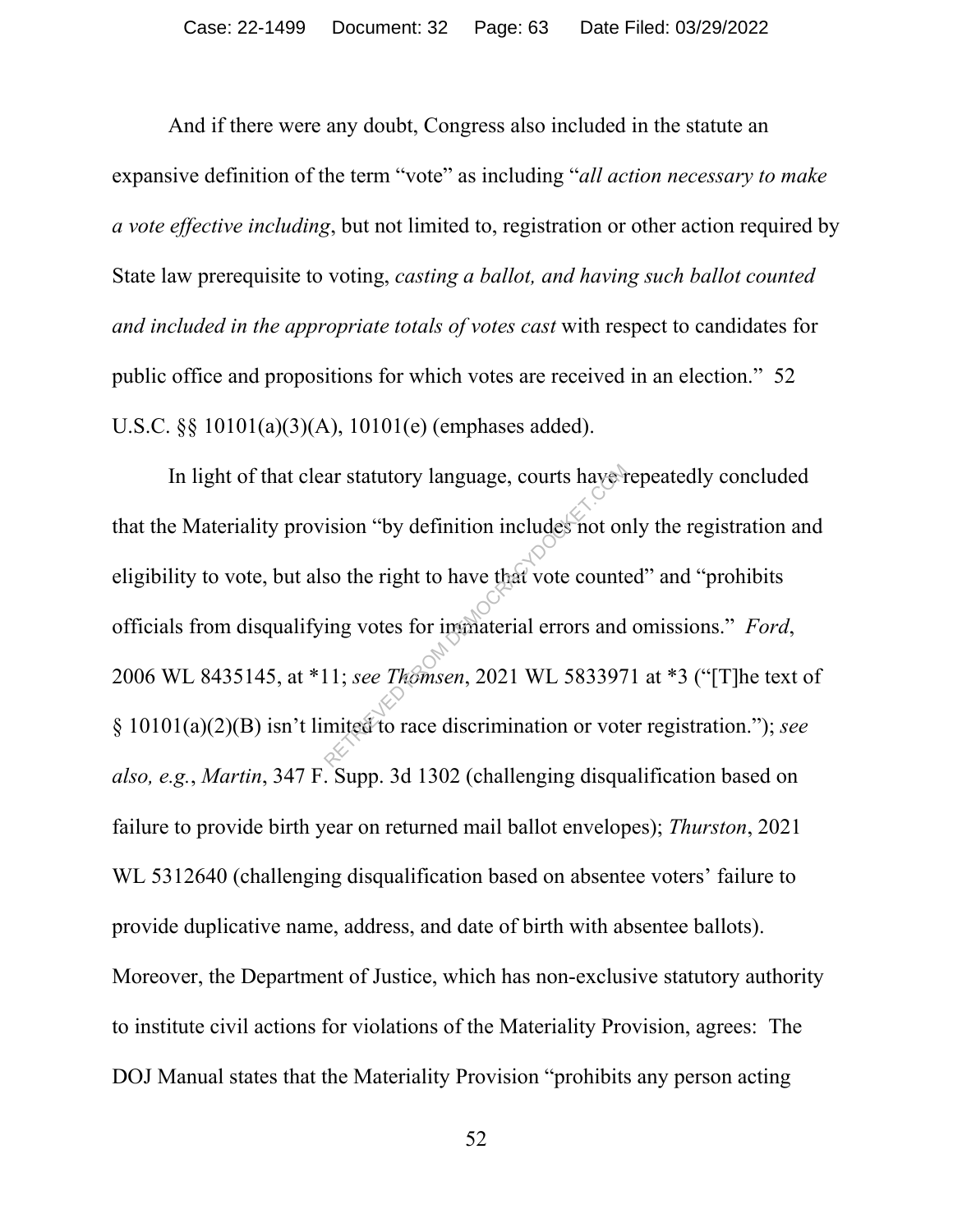under color of law from denying eligible persons the right to vote or failing *or refusing to count their votes*." U.S. Dep't of Justice, Justice Manual § 8-2.271 (2018) (emphasis added).

Here, the state-issued envelope that a voter uses to return mail ballots is undoubtedly a "record or paper" relating to an action (mailing in their mail ballots) that voters like Plaintiff Voters must take to have their votes counted. 52 U.S.C.  $\S 10101(a)(2)(B)$ . Accordingly, the Materiality Provision applies.<sup>16</sup> Because denying Plaintiff Voters their right to vote for failing to write an inconsequential date on that envelope violates the Materiality Provision, this Court should reverse and Plaintiff Voters' timely-received mail ballots should be counted. their right to vote for failing to write<br>
blates the Materiality Provision, this<br>
ely-received mail ballots should be<br> **CONCLUSION**<br>
t should be reversed, judgment grant ermanent injunction entered to enjo

## **CONCLUSION**

The District Court should be reversed, judgment granted for Appellants Plaintiff Voters, and a permanent injunction entered to enjoin the Lehigh County Board of Elections from certifying the outstanding election results without

 <sup>16</sup> *Friedman v. Snipes*, 345 F. Supp. 2d 1356 (S.D. Fla. 2004) is inapposite. As the Commonwealth of Pennsylvania has pointed out, JA 664-665, the district court in that case reasoned that a voter's attempt to vote after the deadline was not an error made on a "record or paper" requisite to voting. *Friedman*, 345 F. Supp. 2d at 1371–72. Here, there can be no doubt that the failure to handwrite a date on a government-issued mail ballot envelope is the type of error or omission on a record or paper covered by the plain statutory language.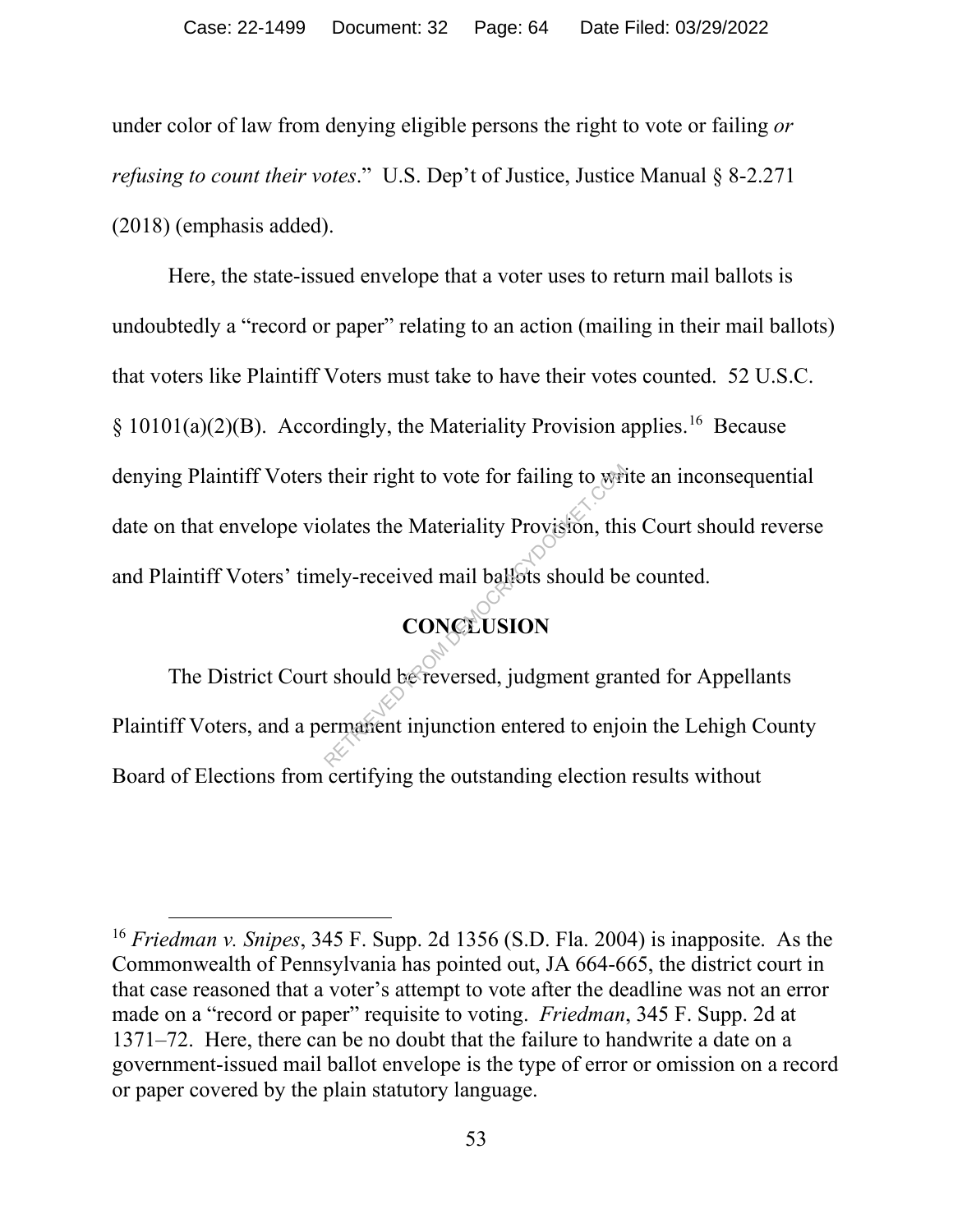canvassing those mail ballots that have been set aside solely because the outer return envelope does not include a date.

Respectfully submitted, Dated: March 29, 2022 s/ Witold J. Walczak Witold J. Walczak (PA 62976) Richard Ting (PA 200438) Connor Hayes (PA 330447) ACLU OF PENNSYLVANIA P.O. Box 23058 Pittsburgh, PA 15222 P: 412-681-7864 vwalczak@aclupa.org rting@aclupa.org chayes@aclupa.org Stephen A. Loney, Jr. (PA 202535) Marian K. Schneider (PA 50337) ACLU OF PENNSYLVANIA P.O. Box 60173 Philadelphia, PA 19102 P: 215-592-1513 sloney@aclupa.org mschneider@aclupa.org Ari Savitzky Adriel I. Cepeda Derieux Sophia Lin Lakin AMERICAN CIVIL LIBERTIES UNION FOUNDATION 125 Broad St., 18th Floor New York, NY 10004 (212) 284-7334 asavitzky@aclu.org acepedaderieux@aclu.org RETRIEVED FROM DEMOCY

slakin@aclu.org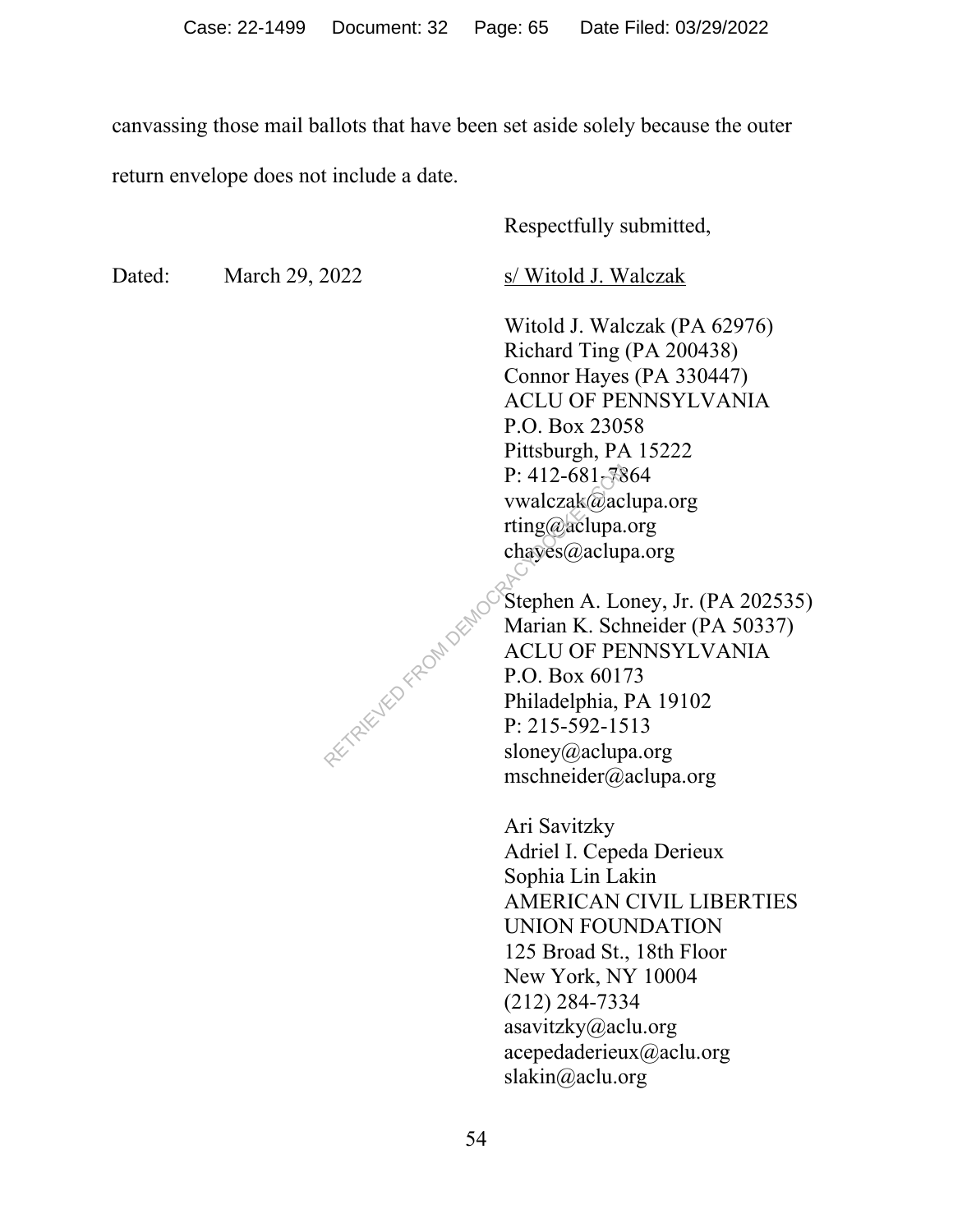*Counsel for Appellants Plaintiff Voters*

RETRIEVED FROM DEMOCRACYDOCKET.COM